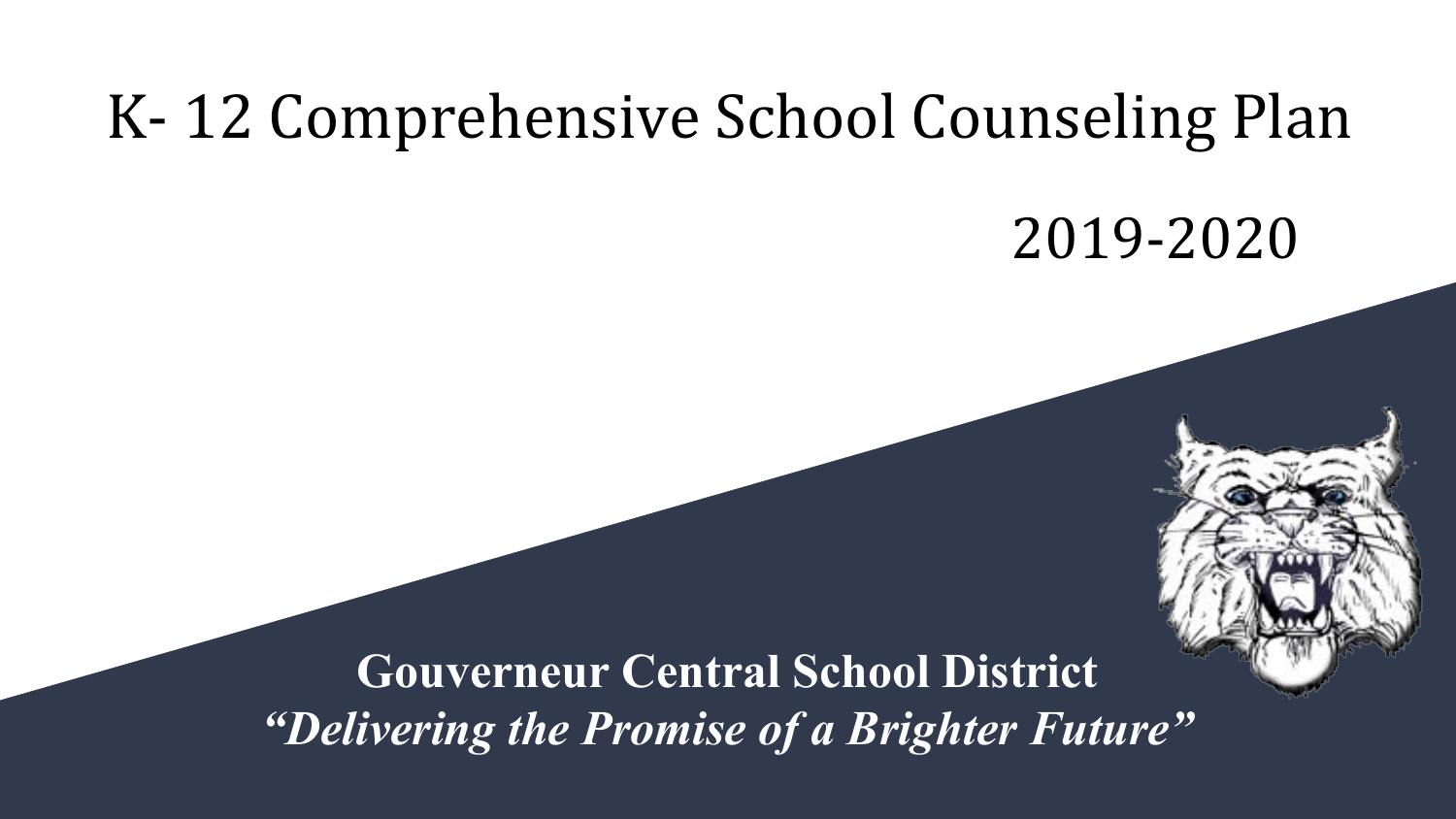### **Table of Contents**

| NYSED Part 100.2 (J)(2) Counseling Regulations |  |
|------------------------------------------------|--|
| $\bullet$                                      |  |
| $\bullet$                                      |  |
|                                                |  |
|                                                |  |
|                                                |  |
|                                                |  |
|                                                |  |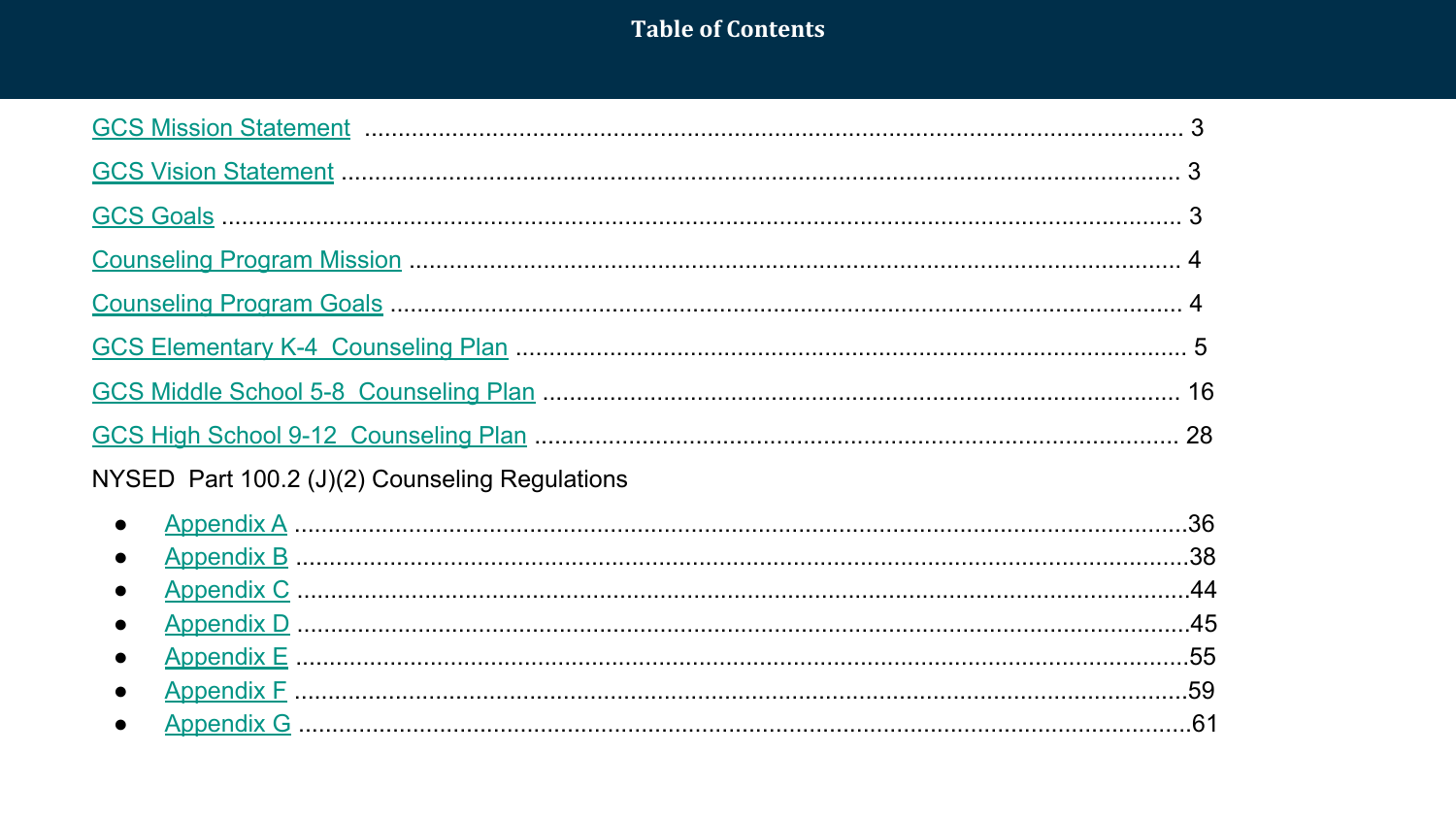<span id="page-2-0"></span>**Gouverneur Central School District:** Serving 1,480 students in a rural area in St. Lawrence County, Upstate NY. In 2017- 2018 66% of students were considered economically disadvantaged

**Vision**: We are dedicated to delivering the promise of a brighter future for our students and community.

 **Mission**: Gouverneur Central School District, in collaboration with the community, is dedicated to educating all individuals, in a safe environment, to be passionate learners and responsible citizens in a global society.

### **DCIP Goals**:

- 1. To provide instructional programs that develop individual strengths and talents to meet the requirements for employers and colleges/universities.
- 2. To provide access to and effectively utilize all available resources.
- 3. Gouverneur Central School District in universally viewed as a valued and respected member of the community.
- 4. To provide a safe environment and promote wellness throughout the Gouverneur Central School community.
- 5. To efficiently manage operating costs and apply for alternative sources of funding.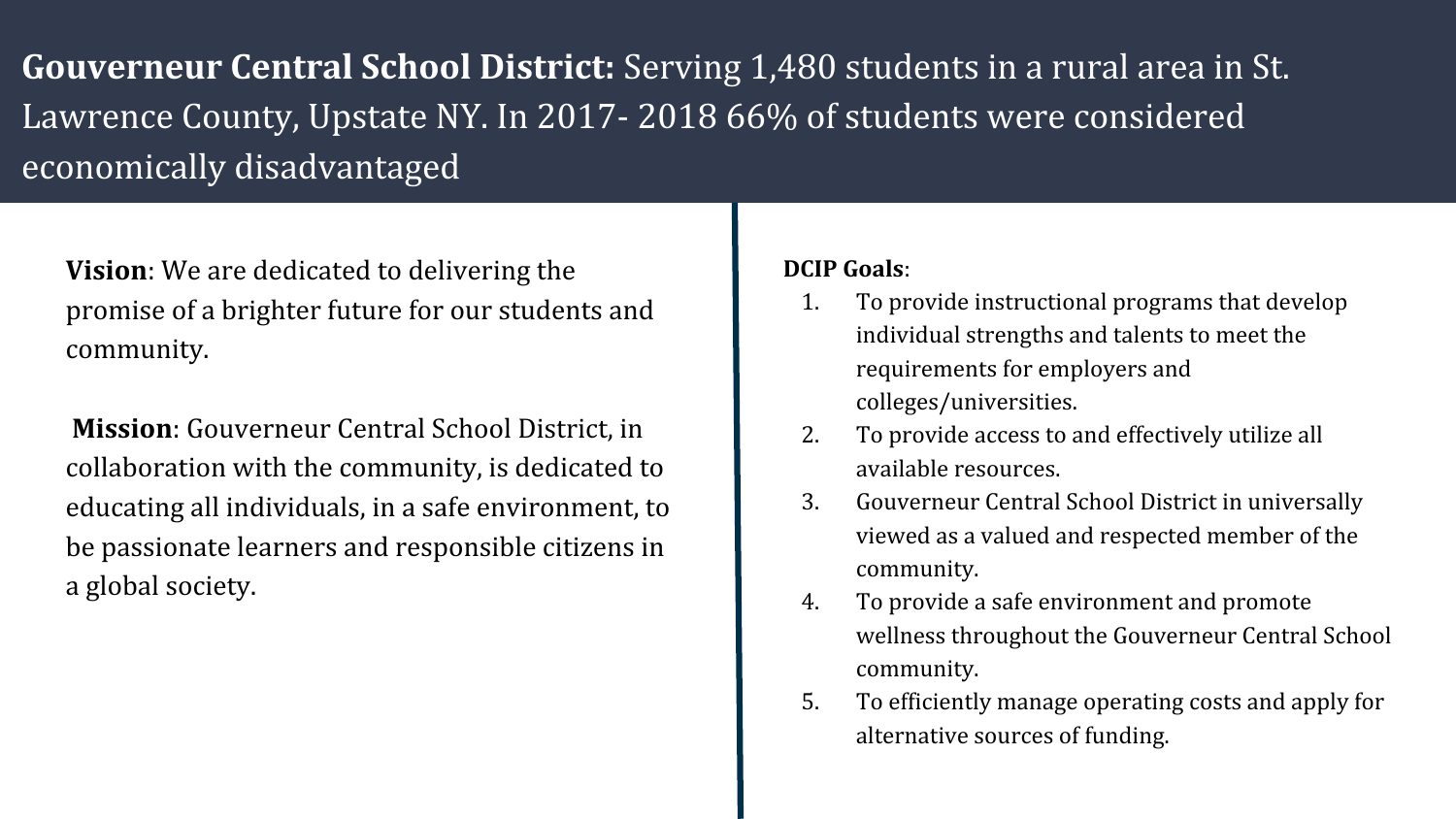<span id="page-3-0"></span>**Counseling Program Mission:** In support of the district's mission and goals, the counseling staff's mission is to provide a comprehensive, developmentally age-appropriate and sesquential school counseling program that is aligned with the New York State Learning Standards, national American School Counseling Associations standards and the New York State School Counseling Association standards. Counselors at Gouverneur Central School District focus on the needs, interests, and barriers related to developmental stages of student growth through academic, career and personal/ social development. School Counselors will work in partnership with students, staff, family and community members to prepare students to be "passionate learners and responsible citizens in a global society.

**Counseling Program Goal:** To implement a developmentally appropriate, data driven comprehensive school counseling program to eliminate barriers to learning in the areas of academic achievement, school attendance and social emotional needs.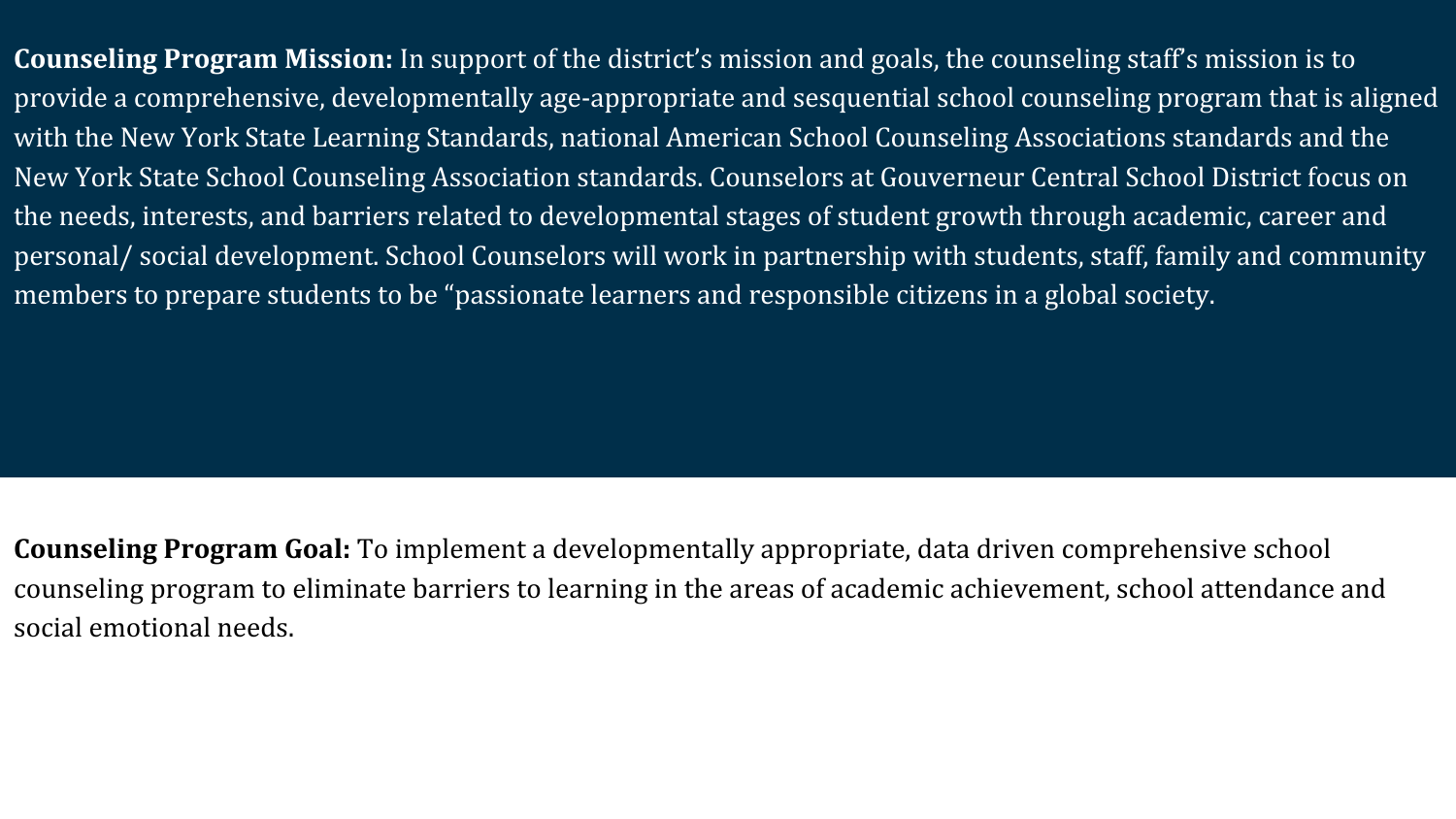<span id="page-4-0"></span>Program Activity or Service: **Individual Counseling; Group Counseling; Character Education; Executive Functioning; Social Skills groups; Executive Functioning skill based groups; Academic counseling; Behavior Intervention Services; School Website - Executive Functioning & Character Education; Website updated quarterly** 

NYSED Regulation: **100.2(j)(2)**

|             | Program Objective(s)                                                                                                                                                                                                     | ASCA Standard                                                                               | <b>Student Focus</b> |                                                                            | Assessment(s)                   |                                                                                                                                                                                                                                                                          |  |
|-------------|--------------------------------------------------------------------------------------------------------------------------------------------------------------------------------------------------------------------------|---------------------------------------------------------------------------------------------|----------------------|----------------------------------------------------------------------------|---------------------------------|--------------------------------------------------------------------------------------------------------------------------------------------------------------------------------------------------------------------------------------------------------------------------|--|
| ❖<br>❖<br>❖ | All students will participate in a<br>Comprehensive Developmental Program.<br>All students will have access to certified<br>school counselor and the school<br>counseling program.<br>Students will learn social skills. | ASCA Standard:<br>Domains: A, C, S/E,<br><b>Behavior</b><br>LS $1-10$<br>SMS 1-10<br>SS 1-9 | ❖<br>❖<br>❖<br>❖     | Academic<br>Career<br>Social emotional<br>Direct and indirect<br>services. | ❖<br>❖<br>❖<br>❖<br>❖<br>❖<br>❖ | Teacher/Parent survey.<br>Group lesson plans with objectives and<br>outcomes data.<br>Attendance data<br>Discipline data<br>Academic data - Progress reports and Report<br>cards<br>Family and Community Engagement<br>meetings.<br>Social Emotional Learning Benchmarks |  |

Staff and Resources: Certified School Counselor(s), School Psychologist, Social Worker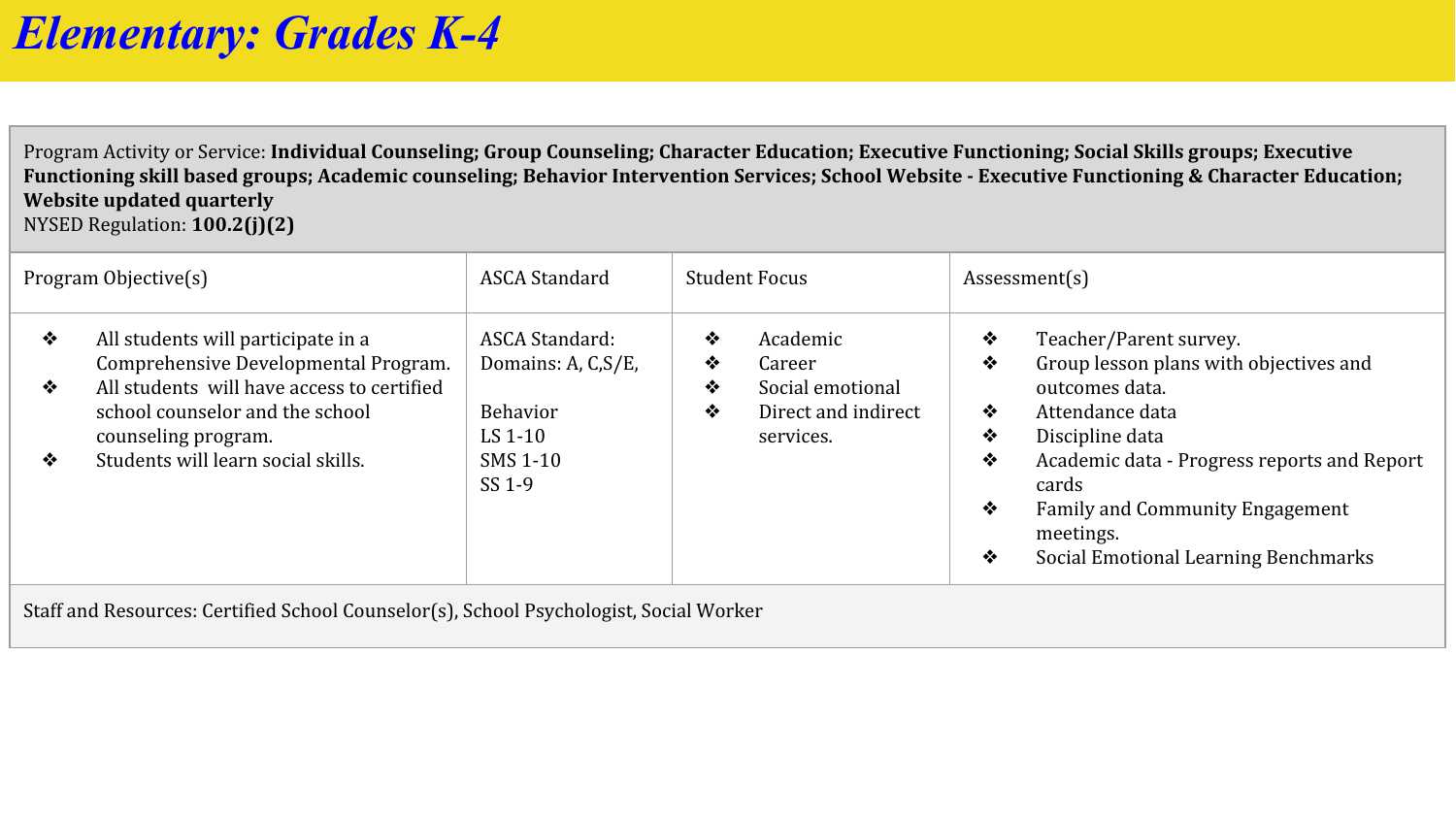Program Activity or Service: **Character Education; Executive Functioning; Responsive Classroom; Individual Counseling; Group Counseling; Skills Groups; Elementary PPS; Meetings quarterly; Student Check Ins (academic and behavior); Parent Teacher Conferences** NYSED Regulation: **100.2(j)(2)(i)**

| Program Objective(s)                                                                                                                                                                                                                                                   | ASCA Standard                                                                         | <b>Student Focus</b>                                  | Assessment(s)                                                                                                                                                                                                                                                                                                                |  |
|------------------------------------------------------------------------------------------------------------------------------------------------------------------------------------------------------------------------------------------------------------------------|---------------------------------------------------------------------------------------|-------------------------------------------------------|------------------------------------------------------------------------------------------------------------------------------------------------------------------------------------------------------------------------------------------------------------------------------------------------------------------------------|--|
| Students' school attendance will increase.<br>❖<br>Students' will show academic growth.<br>❖<br>Student discipline referrals will decrease.<br>❖<br>Students will practice and display skills taught<br>❖<br>through executive functioning and social skills<br>groups | ASCA Standard:<br>Domains: A, C, S/E,<br>Behavior:<br>LS $1-10$<br>SMS 1-10<br>SS 1-9 | ❖<br>Academic<br>❖<br>Career<br>Social emotional<br>❖ | ❖<br>NWEA test data<br>Lexia data<br>❖<br>❖<br>Dreambox data<br>❖<br>RTI Data<br>❖<br>Report cards & progress reports.<br>Attendance data<br>❖<br>❖<br><b>Student Check In Meetings</b><br>SchoolTools Referrals<br>❖<br>❖<br><b>Incident Reports</b><br>❖<br>Skill Groups data<br>Social Emotional Learning Benchmarks<br>❖ |  |

Staff and Resources: Certified School Counselor (s), School Psychologist, Social Worker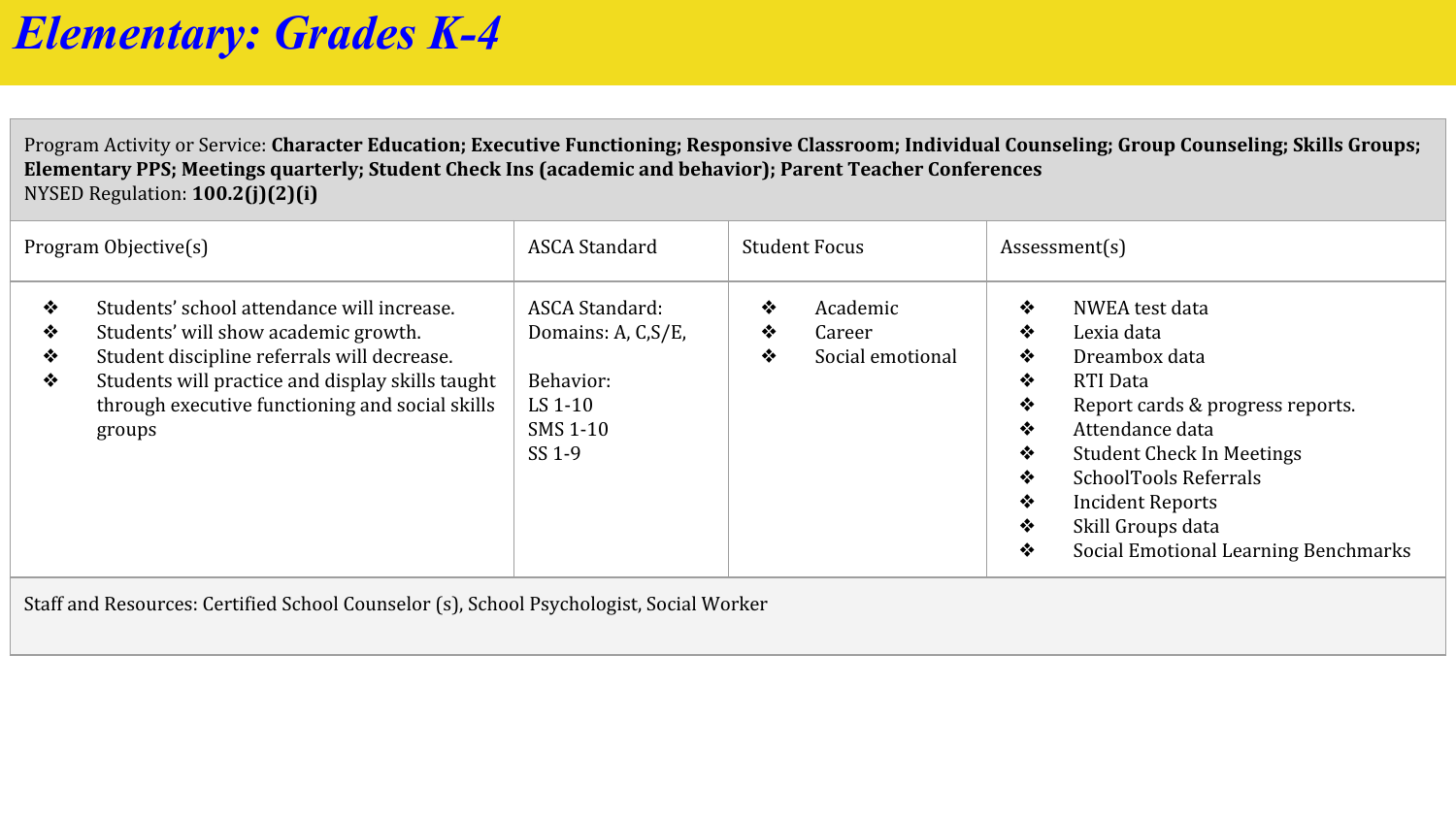Program Activity or Service: **Individual Counseling; Group Counseling; Responsive Classroom; Student management plans and data tracking; Attendance tracking; Discipline tracking**

NYSED Regulation: **100.2(j)(2)(i)(a)**

|                  | Program Objective(s)                                                                                                                                                                                                                                                                                                                                                   | ASCA Standard                                                     |             | <b>Student Focus</b>                   |                       | Assessment(s)                                                                                                                    |
|------------------|------------------------------------------------------------------------------------------------------------------------------------------------------------------------------------------------------------------------------------------------------------------------------------------------------------------------------------------------------------------------|-------------------------------------------------------------------|-------------|----------------------------------------|-----------------------|----------------------------------------------------------------------------------------------------------------------------------|
| ❖<br>❖<br>❖<br>❖ | Student referrals will decrease.<br>Student attendance will increase.<br>Students in grades K & 1 will participate in monthly<br>character education lessons with embedded responsive<br>classroom components centered around the C.A.R.E.S.<br>values.<br>Students in grades 2-4 will learn executive functioning skill<br>and demonstrate understanding in classroom | Domains: A, C, S/E,<br>Behavior:<br>LS 1-10<br>SMS 1-10<br>SS 1-9 | ❖<br>❖<br>❖ | Academic<br>Career<br>Social emotional | ❖<br>❖<br>❖<br>❖<br>❖ | Student report cards & progress<br>reports.<br>Discipline data.<br>Attendance data.<br>Student Management data.<br>Feedback data |

Staff and Resources: School Counselor(s), School Psychologist, Social Worker, Nurse, Teachers, Elementary Guidance website.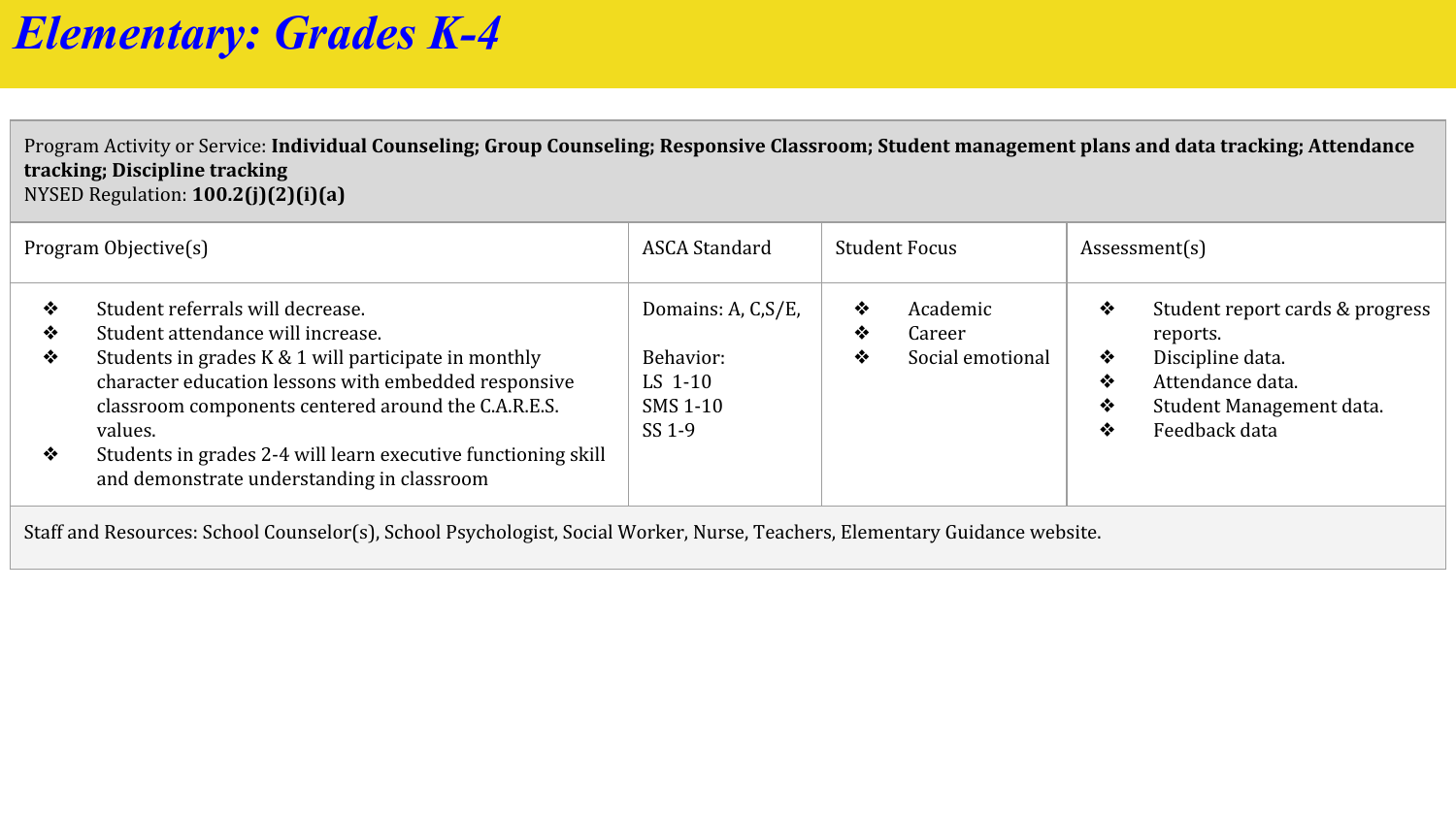Program Activity or Service: **Character Education; Executive Functioning; Social Skills Groups; Executive Functioning Skill Groups; Team Meetings** NYSED Regulation: **100.2(j)(2)(i)(c)**

|                               | Program Objective(s)                                                                                                        | ASCA Standard                                                     |             | Student Focus                          |                                 | Assessment(s)                                                                                                                                                                 |
|-------------------------------|-----------------------------------------------------------------------------------------------------------------------------|-------------------------------------------------------------------|-------------|----------------------------------------|---------------------------------|-------------------------------------------------------------------------------------------------------------------------------------------------------------------------------|
| ❖                             | Students will demonstrate social and<br>emotional skills taught in social skills and<br>executive functioning small groups. | Domains: A, C, S/E,<br>Behavior:<br>LS 1-10<br>SMS 1-10<br>SS 1-9 | ❖<br>❖<br>❖ | Academic<br>Career<br>Social emotional | ❖<br>❖<br>❖<br>❖<br>❖<br>❖<br>❖ | Social Skills Group data.<br><b>Executive Functioning Group Data.</b><br>Team Meeting Data.<br><b>Report Cards</b><br>Progress reports<br>RTI data<br>NWEA data               |
| $\alpha$ , $\alpha$ , $\beta$ |                                                                                                                             |                                                                   |             |                                        |                                 | $\alpha$ ) $\alpha$ ) $\alpha$ ) $\alpha$ ) $\alpha$ ) $\alpha$ ) $\alpha$ ) $\alpha$ ) $\alpha$ ) $\alpha$ ) $\alpha$ ) $\alpha$ ) $\alpha$ ) $\alpha$ ) $\alpha$ ) $\alpha$ |

Staff and Resources: School Counselor(s) with: Teachers, Service Providers, Administration, Community Agencies, Advisory Council, School Psychologist, School Social Worker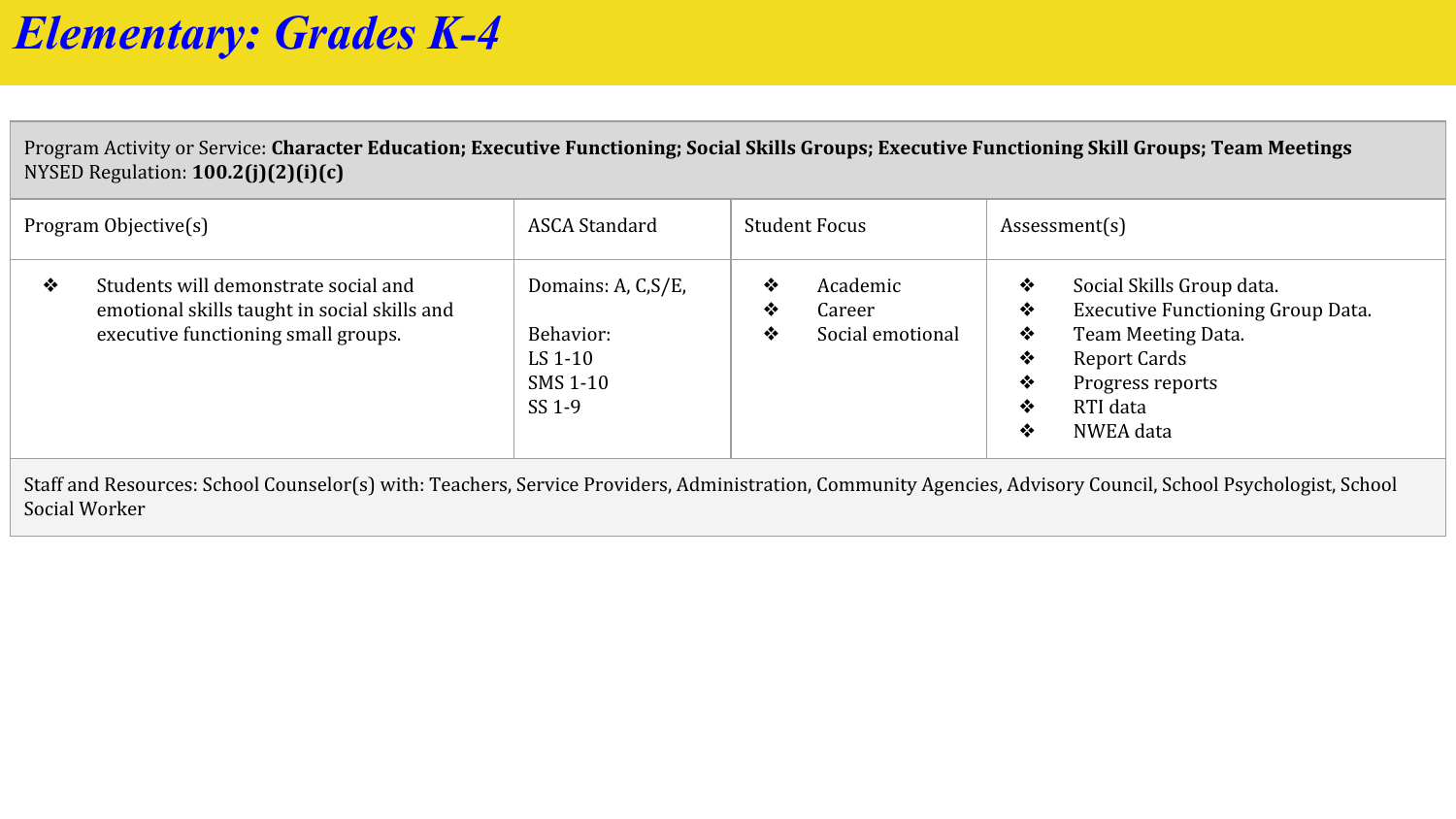Program Activity or Service: **Crisis Intervention; Individual and Group Counseling; Student Management Plan; Assist students with attendance, academic, behavioral or adjustment concerns while using parental support and involvement; Field Trips; Career Exploration; Middle School Transition planning** NYSED Regulation: **100.2(j)(2)(i)(d)**

|             | Program Objective(s)                                                                                                                                                                        | ASCA Standard                                           |             | <b>Student Focus</b>                   |                       | Assessment(s)                                                                                                                       |  |
|-------------|---------------------------------------------------------------------------------------------------------------------------------------------------------------------------------------------|---------------------------------------------------------|-------------|----------------------------------------|-----------------------|-------------------------------------------------------------------------------------------------------------------------------------|--|
| ❖<br>❖<br>❖ | Students will demonstrate knowledge of skills<br>needed for a secondary education.<br>There will be a decrease in student referrals.<br>Students will show increases in academic<br>growth. | Domains: A,C,S/E,<br>Behavior:<br>LS $1-10$<br>SMS 1-10 | ❖<br>❖<br>❖ | Academic<br>Career<br>Social emotional | ❖<br>❖<br>❖<br>❖<br>❖ | Attendance data<br>Academic data<br>Discipline referrals<br>Student Management Plan data<br>Feedback from middle school transition. |  |
| ❖           | Students will show increase in attendance.                                                                                                                                                  | SS 1-9                                                  |             |                                        | ❖                     | Teacher curriculum data                                                                                                             |  |
| ❖           | Students and families will be connected to<br>outside agencies                                                                                                                              |                                                         |             |                                        |                       |                                                                                                                                     |  |
|             | Staff and Resources: School Counselor, School Psychologist, School Social Worker                                                                                                            |                                                         |             |                                        |                       |                                                                                                                                     |  |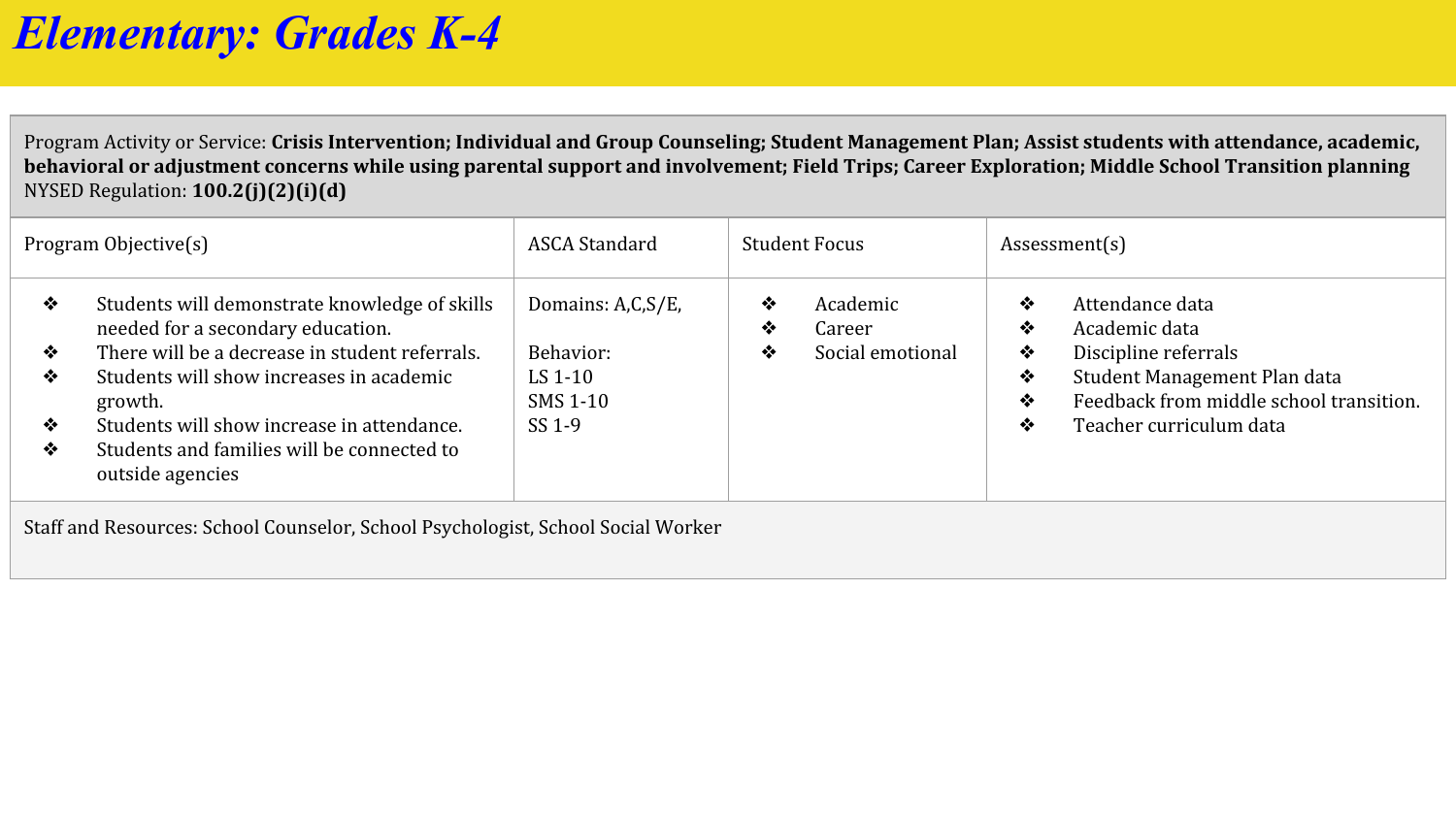Program Activity or Service: **Student Check Ins; Parent/Teacher Conferences; Community Agency Referrals; Student Management Plans; RTI Data Meetings** NYSED Regulation: **100.2(j)(2)(i)(e)**

|                  | Program Objective(s)                                                                                                                                                                            | ASCA Standard                                                  |             | <b>Student Focus</b>                   |                                 | Assessment(s)                                                                                                                                             |
|------------------|-------------------------------------------------------------------------------------------------------------------------------------------------------------------------------------------------|----------------------------------------------------------------|-------------|----------------------------------------|---------------------------------|-----------------------------------------------------------------------------------------------------------------------------------------------------------|
| ❖<br>❖<br>❖<br>❖ | Student attendance will increase.<br>Students will show academic growth.<br>Students and families will utilize in and out of<br>school resources.<br>Student discipline referrals will decrease | Domains: A,C,S/E,<br>Behavior:<br>LS 1-10<br>SMS 1-9<br>SS 1-9 | ❖<br>❖<br>❖ | Academic<br>Career<br>Social emotional | ❖<br>❖<br>❖<br>❖<br>❖<br>❖<br>❖ | Attendance data<br>Discipline data<br>Academic data<br>Student Check In data<br><b>Agency Feedback</b><br>Student Management Plan data<br>RTI Data review |

Staff and Resources: School Counselor(s), Social Worker, School Psychologist, Collaboration with: Parents, Agencies, Teachers, Community Resources, Related Service Providers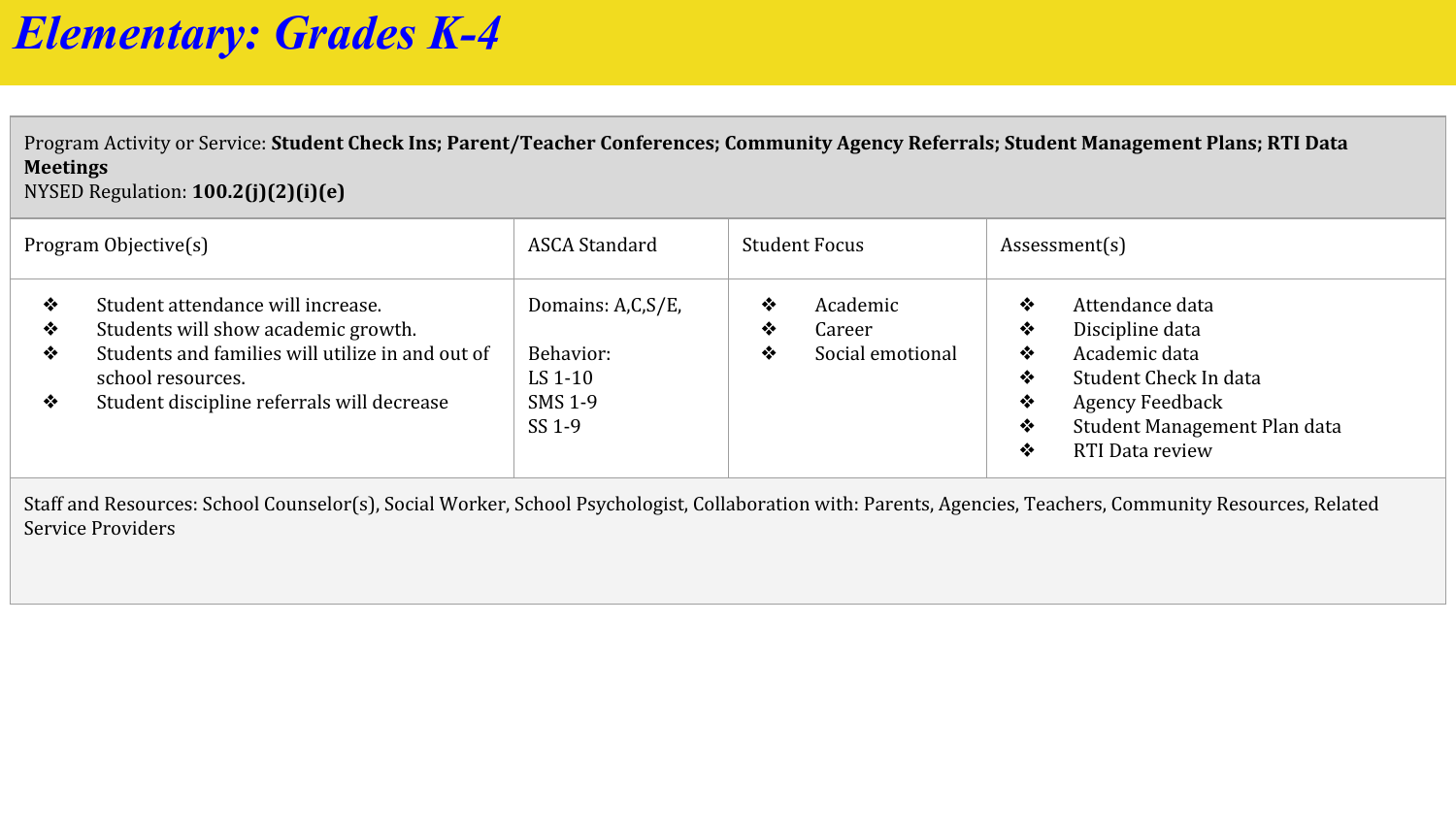Program Activity or Service: **Program data is reviewed, analyzed and adjusted; Advisory Council Meetings; GAP Analysis Report** NYSED Regulation: **100.2(j)(2)(ii)**

|                                                                                                           | Program Objective(s)                                                                                   | ASCA Standard         | <b>Student Focus</b>         | Assessment(s)                                                                   |  |
|-----------------------------------------------------------------------------------------------------------|--------------------------------------------------------------------------------------------------------|-----------------------|------------------------------|---------------------------------------------------------------------------------|--|
| ❖                                                                                                         | GCSD will have a district-wide comprehensive<br>developmental school counseling program.               | Domains: A,C,S/E,     | Academic<br>❖<br>❖<br>Career | GAP analysis report<br>❖<br>Advisory Council meetings and minutes<br>❖          |  |
| ❖                                                                                                         | GES will have a building comprehensive<br>developmental school counseling program.                     | Behavior:<br>LS $6-9$ | Social<br>❖<br>emotional     | Building and District level plans with<br>❖<br>data on goal growth and progress |  |
| ❖                                                                                                         | School Counselor is used in the development<br>of the district and building level counseling<br>plans. |                       |                              |                                                                                 |  |
| ❖                                                                                                         | The plan is available on the district website                                                          |                       |                              |                                                                                 |  |
| Staff and Resources: School Counselor; School Psychologist; Social Worker; Advisory Council; GCSD Website |                                                                                                        |                       |                              |                                                                                 |  |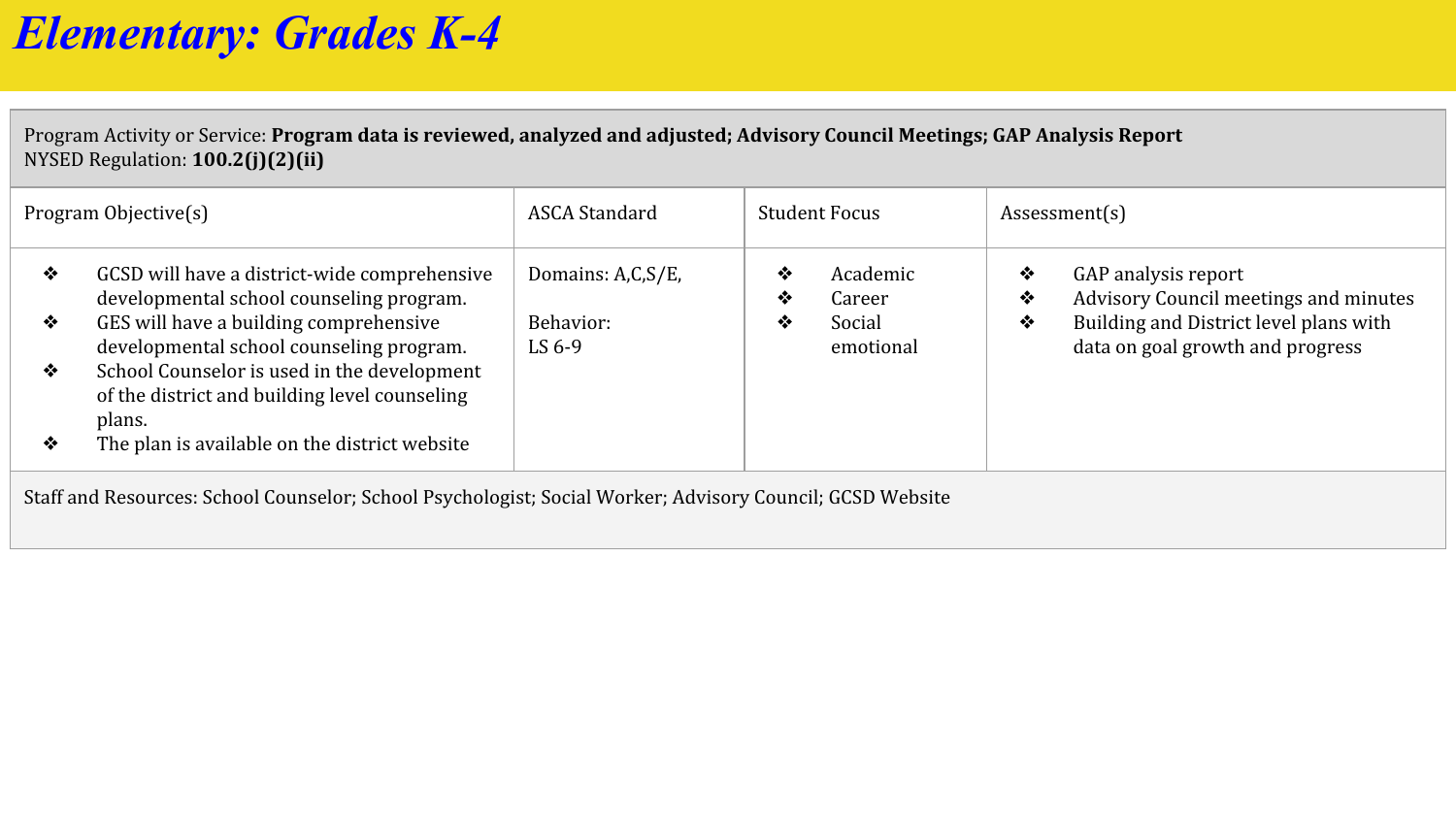Program Activity or Service: **Annual Development of plan; Advisory Council meeting; GAP analysis report; ASCA Program Assessment** NYSED Regulation: **100.2(j)(2)(ii)(a)**

|                       | Program Objective(s)                                                                                                                                                     | ASCA Standard     | <b>Student Focus</b>                                  | Assessment(s)                                                                                                                                                                                          |
|-----------------------|--------------------------------------------------------------------------------------------------------------------------------------------------------------------------|-------------------|-------------------------------------------------------|--------------------------------------------------------------------------------------------------------------------------------------------------------------------------------------------------------|
| ❖<br>❖<br>❖<br>❖<br>❖ | Program Objectives<br>School Counseling Curriculum<br>Program Development and Maintenance<br>Planning.<br><b>Evaluation Methods</b><br>Professional Development Planning | Domains: A,C,S/E, | Academic<br>❖<br>Career<br>❖<br>Social emotional<br>❖ | Attendance data<br>❖<br>Discipline data<br>❖<br>Behavior Plan data<br>❖<br>Counseling data: Individual & Group<br>❖<br>Counseling<br><b>GAP Analysis reports</b><br>❖<br>Professional Development<br>❖ |

Staff and Resources: School Counselor(s), Advisory Council, District Administration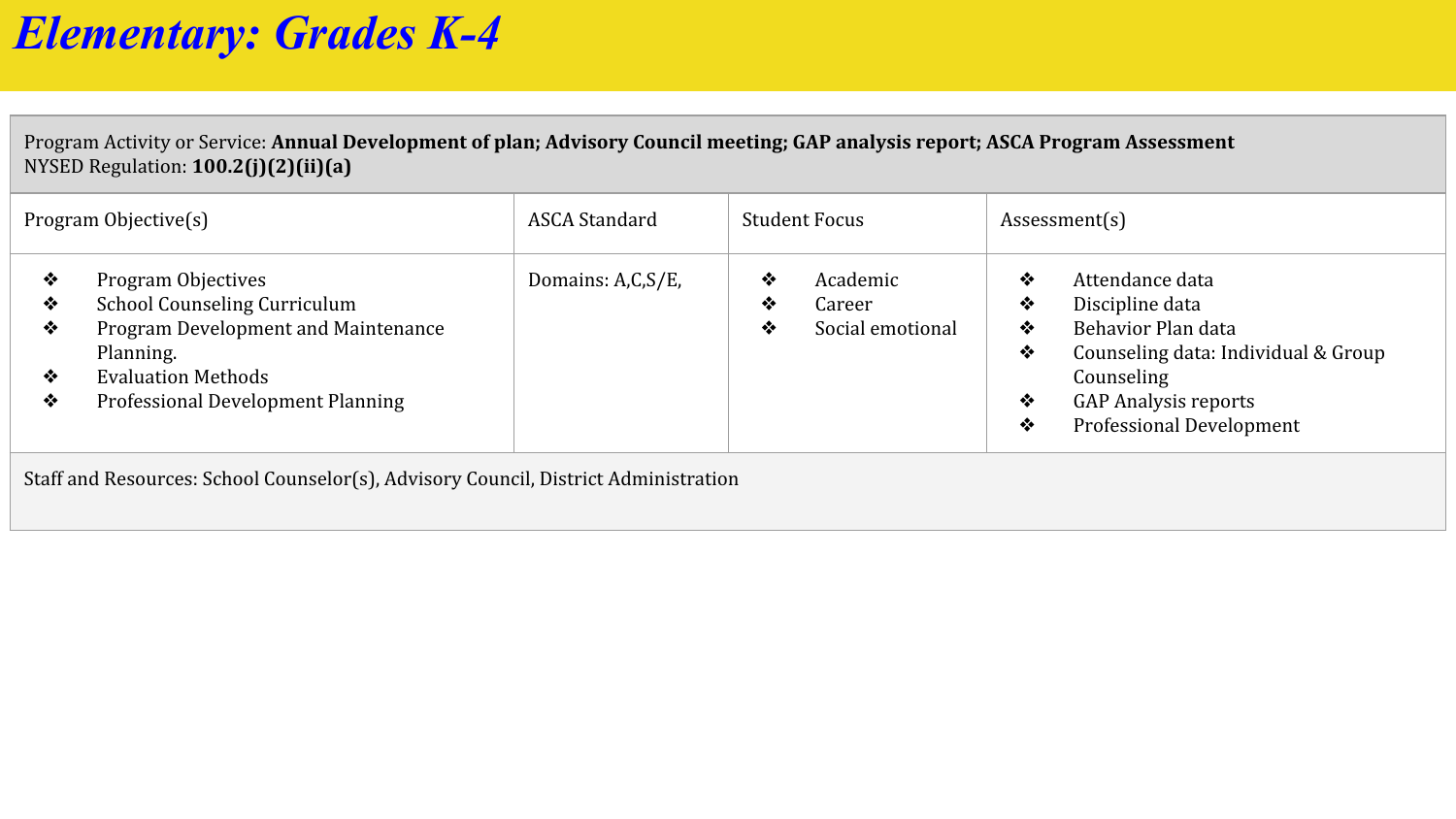Program Activity or Service: **Annual Program Outcomes Report; Program goals and objectives; Program activities and services to support program goal; Program Data: Process, Perception, Results/Outcomes; Analysis of Data; Recommendations** NYSED Regulation: **100.2(j)(2)(ii)(b)**

|                                                            | Program Objective(s)                                                                        | ASCA Standard  |             | Student Focus                          |                                 | Assessment(s)                                                                                                                                  |
|------------------------------------------------------------|---------------------------------------------------------------------------------------------|----------------|-------------|----------------------------------------|---------------------------------|------------------------------------------------------------------------------------------------------------------------------------------------|
| ❖                                                          | Gouverneur Central School District Guidance<br>staff presentation to the Board of Education | Domain A,C,S/E | ❖<br>❖<br>❖ | Academic<br>Career<br>Social emotional | ❖<br>❖<br>❖<br>❖<br>❖<br>❖<br>❖ | Program evaluation<br>Attendance data<br>Academic data<br>Discipline data<br>Counselor data<br>Closing the gap report<br><b>SEL Benchmarks</b> |
| Staff and Resources: School Counselor(s), Advisory Council |                                                                                             |                |             |                                        |                                 |                                                                                                                                                |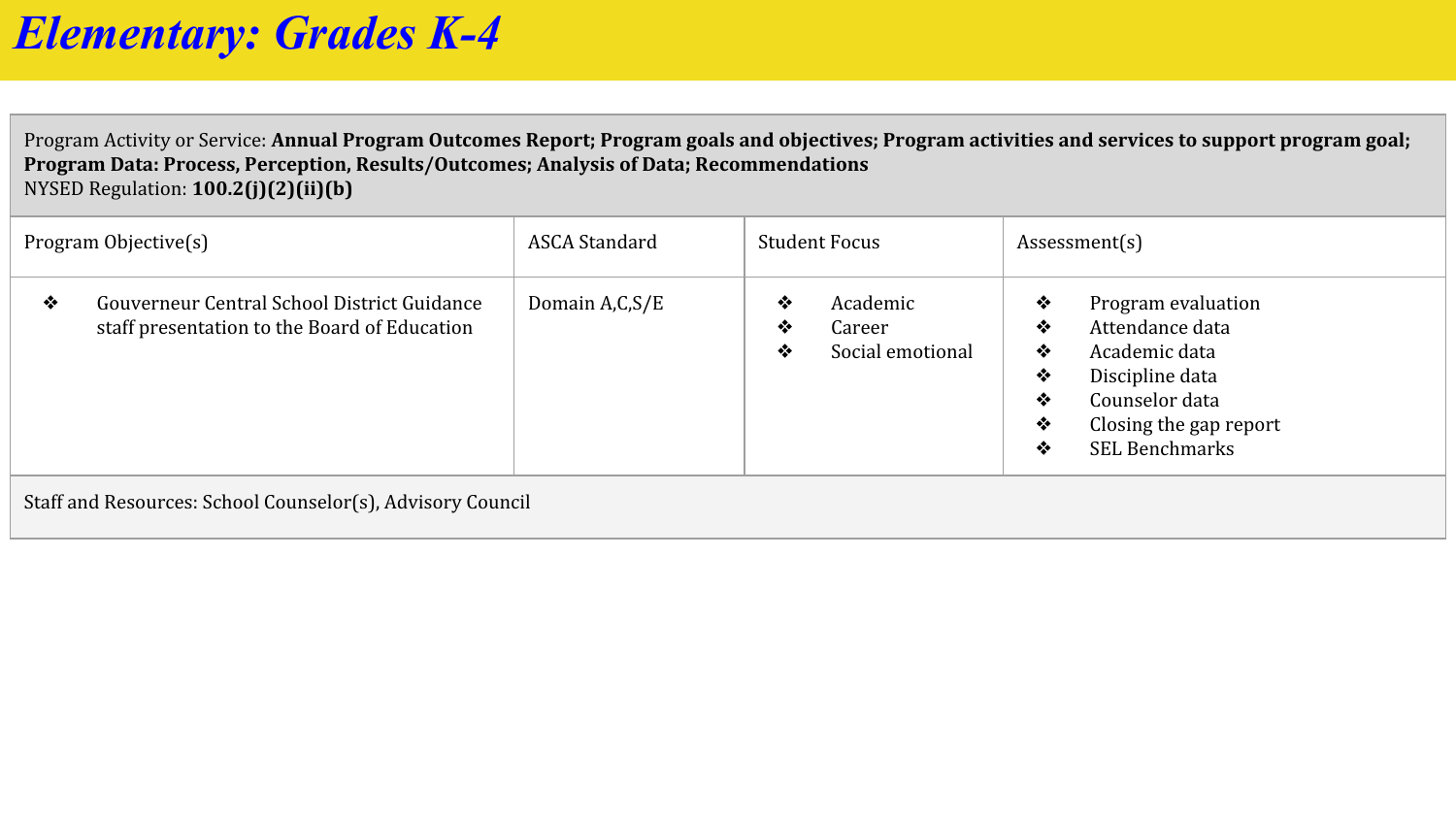Program Activity or Service: **Advisory Council with stakeholders; Determine building or district wide advisory council; Advisory Council should meet twice annually** NYSED Regulation: **100.2(j)(2)(iii)**

| Program Objective(s)                                                                                                    | ASCA Standard  | <b>Student Focus</b>                                   | Assessment(s)                                                            |
|-------------------------------------------------------------------------------------------------------------------------|----------------|--------------------------------------------------------|--------------------------------------------------------------------------|
| Advisory Council is formed.<br>Role of Advisory Council is established.<br>∙<br>Implementation of plan is reviewed<br>❖ | Domain A,C,S/E | Academic<br>≁<br>Jareer<br>∙≫<br>Social emotional<br>≁ | ASCA Program Assessment is utilized<br>during meetings<br>Review of data |

Staff and Resources: School Counselor(s), Parents, Board of Education Members, Building/District Administration, Community-Service Providers, PPS Staff: Social Worker, School Psychologist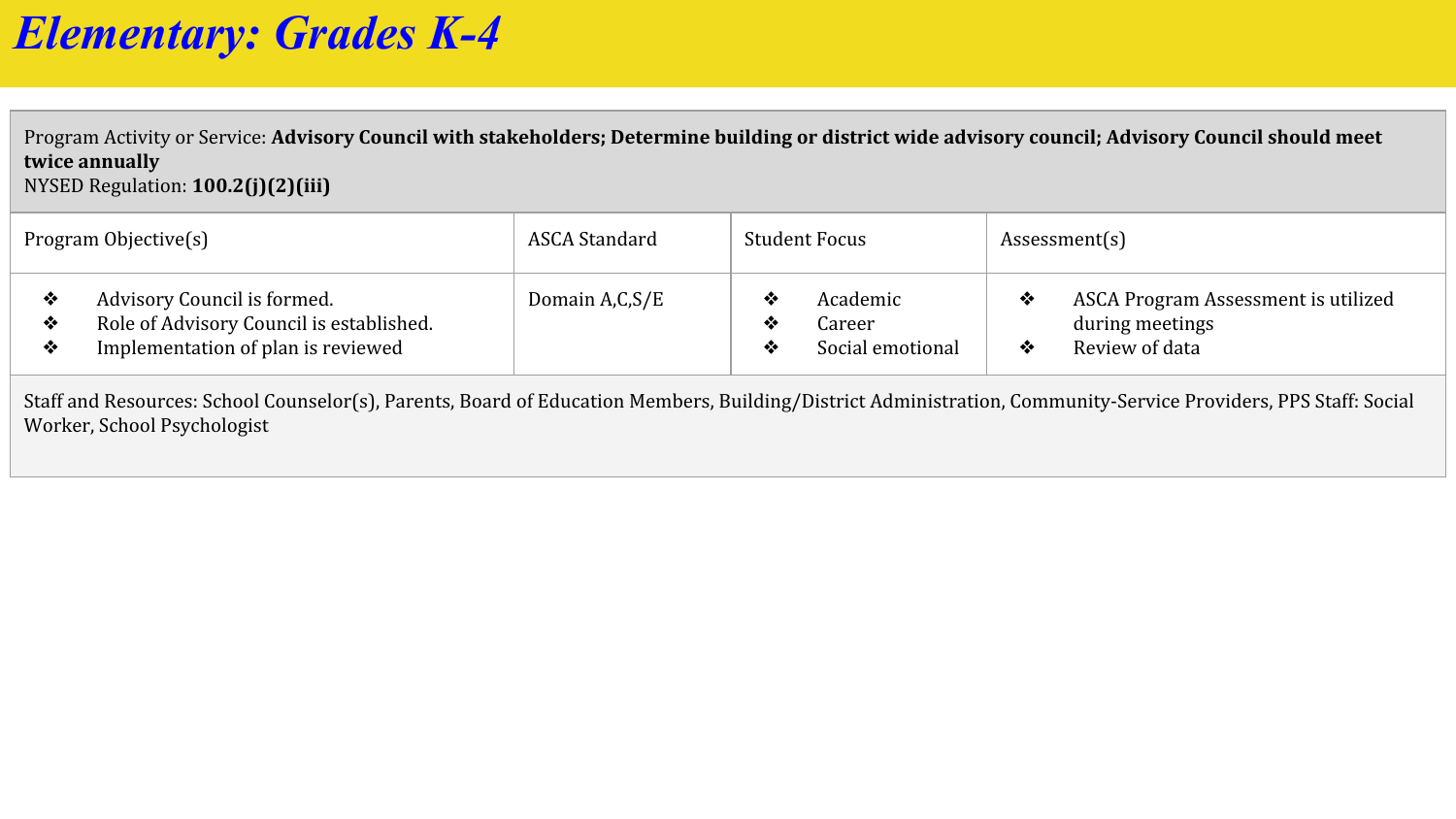Program Activity or Service: **Certified School Counselor holds required certification; Job description matches the service provided** NYSED Regulation: **100.2(j)(3)**

| Program Objective(s)                                                                                                          | ASCA Standard  | Student Focus                                           | Assessment(s)                                                                                                                                                                 |
|-------------------------------------------------------------------------------------------------------------------------------|----------------|---------------------------------------------------------|-------------------------------------------------------------------------------------------------------------------------------------------------------------------------------|
| <b>GCSD Comprehensive</b><br>❖<br>Developmental School Counseling<br>program is in compliant with<br><b>NYSED</b> regulations | Domain A,C,S/E | Academic<br>❖<br>Career<br>∙⊗<br>Social emotional<br>∙⊗ | Part 80 of the Commissioner's regulations<br>❖<br>Certification and job description matches.<br>❖<br>Compliance with NYSED regulations for certified<br>❖<br>school counselor |

Staff and Resources: School Counselor(s), Social Worker, School Psychologist, Administration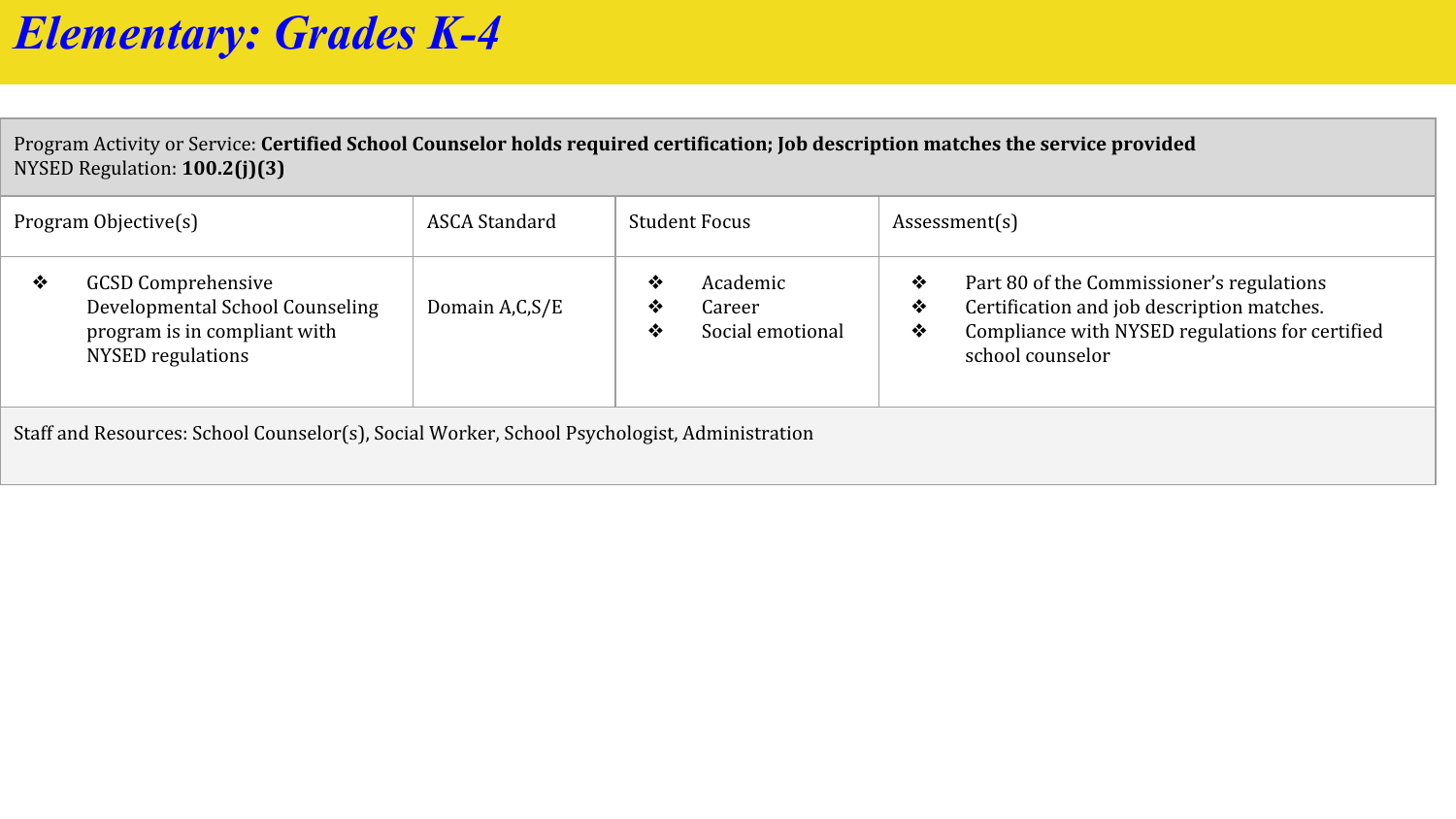<span id="page-15-0"></span>Program Activity or Service: **Individual Counseling; Group Counseling; Counseling Curriculum; Character Education, Behavior intervention services; Crisis intervention, Referrals for assistance, Consultation and collaboration meetings** NYSED Regulation: **100.2(j)(2)**

| Program Objective(s) |                                                                                                                                          | ASCA Standard &<br>NYSED CDOS                                                                               | <b>Student Focus</b> |                                                                             | Assessment(s)                        |                                                                                                                                                                        |
|----------------------|------------------------------------------------------------------------------------------------------------------------------------------|-------------------------------------------------------------------------------------------------------------|----------------------|-----------------------------------------------------------------------------|--------------------------------------|------------------------------------------------------------------------------------------------------------------------------------------------------------------------|
| ❖<br>❖               | All students will participate in a<br>Comprehensive Developmental Program.<br>All students have access to certified school<br>counselors | ASCA Standard:<br>Domain A, C, S/E<br>Behavior LS1-10,<br>SMS 1-10, SS1-10<br>NYSED CDOS:<br>1; 1.1; 2; 2.1 | ❖<br>❖<br>❖<br>❖     | Academic<br>Career<br>Social emotional.<br>Indirect and direct<br>services. | ❖<br>❖<br>❖<br>❖<br>❖<br>❖<br>❖<br>❖ | Needs assessment<br>Parent Survey<br>Pre/post test<br>Lesson plan objectives/ outcome data.<br>Attendance data<br>Discipline data<br>Career inventory<br>Academic data |

Staff and Resources: Certified School Counselor; Advisory Council; District Website; Guidance Google Classroom; School announcements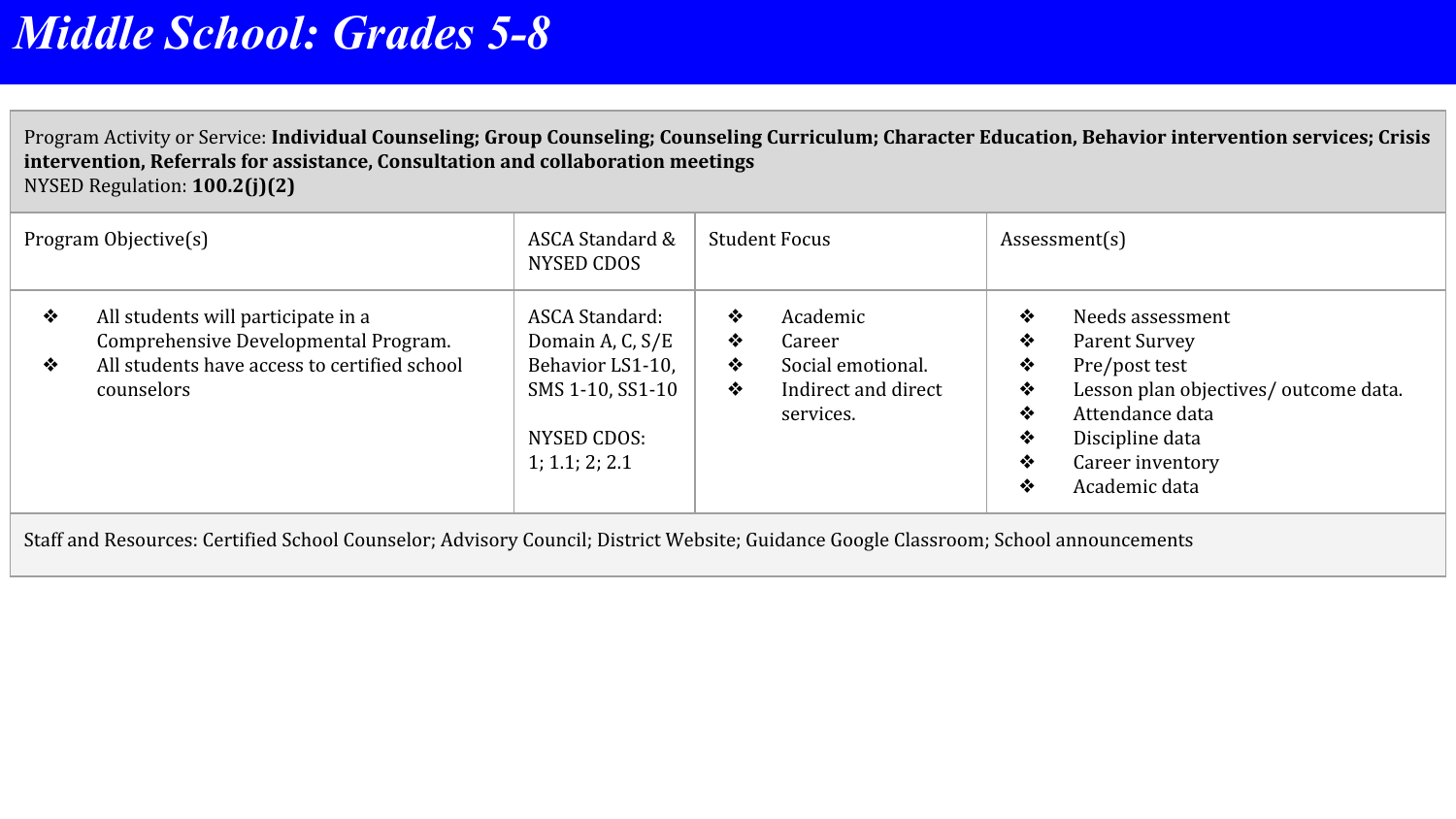Program Activity or Service: **Counseling Curriculum; 8th grade college visits; 8th grade BOCES visit; 8th grade Career Jam; Individual counseling; Small group counseling; MS Career Day; MS Orientation program;HS transition program; Guidance collaboration meetings; MS open house** NYSED Regulation: **100.2(j)(2)(i)**

| Program Objective(s) |                                                                                                                                                                                                                                       | ASCA Standard &<br><b>Student Focus</b><br>NYSED CDOS                                                        |                                                       | Assessment(s)                                                                                                                                                                                                  |  |
|----------------------|---------------------------------------------------------------------------------------------------------------------------------------------------------------------------------------------------------------------------------------|--------------------------------------------------------------------------------------------------------------|-------------------------------------------------------|----------------------------------------------------------------------------------------------------------------------------------------------------------------------------------------------------------------|--|
| ❖<br>❖<br>❖<br>❖     | School counseling program helps students in their<br>current academic program as well as planning for<br>future program.<br>Students will demonstrate competency standards<br>in:<br>Career/college readiness<br>Academic development | ASCA Standard:<br>Domain A, C, S/E<br>Behavior-LS 1-10,<br>SMS 1-10, SS 1-9<br>NYSED CDOS:<br>1; 1.1; 2; 2.1 | ❖<br>Academic<br>❖<br>Career<br>Social Emotional<br>❖ | ❖<br>Meeting learning objectives (pre-test<br>and post-test).<br>❖<br><b>Student Survey</b><br>Reviews of students progress reports<br>❖<br>and report cards.<br>❖<br>Discipline data<br>Attendance data.<br>❖ |  |
| ❖                    | Social/emotional development                                                                                                                                                                                                          |                                                                                                              |                                                       | ❖<br>Record and minutes of collaboration<br>meetings.                                                                                                                                                          |  |

Staff and Resources: School Counselor in coordination with :Teachers, Administration, Service providers, Advisory Council, BOCES Staff, Local college staff, Community agencies, Guidance Google Classroom, Calendar of Events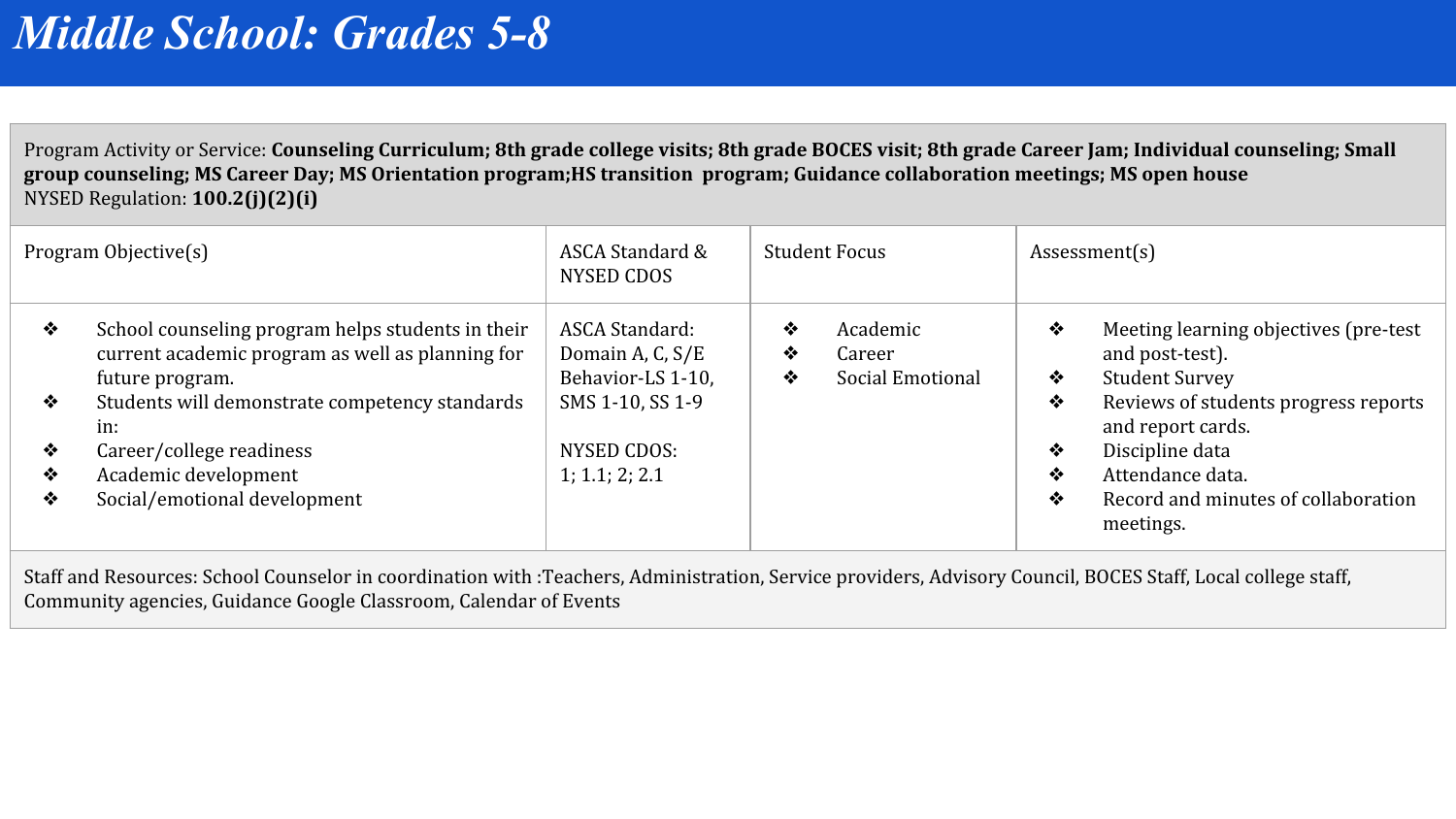Program Activity or Service: **5th Grade only: Individual Counseling; Group Counseling; Counseling Curriculum; Career day; Community guest speakers; MS 5th grade orientation; Review of attendance records; Review of discipline records; Student management plan (behavior and academic) creation and monitoring** 

NYSED Regulation: **100.2(j)(2)(i)(a)**

|                                 | Program Objective(s)                                                                                                                                                                                                                                                                                                                                                                                        | ASCA Standard &<br>NYSED CDOS                                                           | <b>Student Focus</b>                                   | Assessment(s)                                                                                                                                                                                                            |
|---------------------------------|-------------------------------------------------------------------------------------------------------------------------------------------------------------------------------------------------------------------------------------------------------------------------------------------------------------------------------------------------------------------------------------------------------------|-----------------------------------------------------------------------------------------|--------------------------------------------------------|--------------------------------------------------------------------------------------------------------------------------------------------------------------------------------------------------------------------------|
| ❖<br>❖                          | 5th grade students are exposed to counselor<br>designed program in coordination with teaching<br>staff.<br>Student will successfully participate in the current<br>educational program.                                                                                                                                                                                                                     | <b>ASCA Standard:</b><br>Domain A, C, S/E<br>Behavior LS 1-10, SMS<br>$1-10$ , SS $1-8$ | ❖<br>Academic<br>❖<br>Career<br>Social Emotional.<br>❖ | Progress Report Data<br>❖<br>Report Card Data<br>❖<br>Discipline data<br>❖<br>Attendance data.<br>❖<br>❖<br>Participation in extra                                                                                       |
| ❖<br>❖<br>❖<br>❖<br>❖<br>❖<br>❖ | Student will demonstrate ability to progress to<br>next grade level.<br>Student school attendance will increase.<br>Student discipline will decrease.<br>Student will maintain a passing grade.<br>Student will show basic knowledge of college and<br>career opportunities.<br>Student referral to appropriate personnel service<br>provider.<br>School climate will increase in positive<br>collaboration | NYSED CDOS:<br>1; 1.1; 2; 2.1                                                           |                                                        | programing/feedback.<br>Orientation<br>❖<br>❖<br>survey to assess needs<br>met/additional questions or<br>concerns<br>Management plan data collection.<br>❖<br>❖<br>Climate survey for teachers,<br>students and parents |

Staff and Resources: School Counselor, Social Worker, School Psychologist, Nurse and/ or others, Core counseling curriculum must be provided by a certified school counselor- upon implementation must be designed in coordination with a certified school counselor, District Website, Guidance Google Classroom, Use of morning announcements.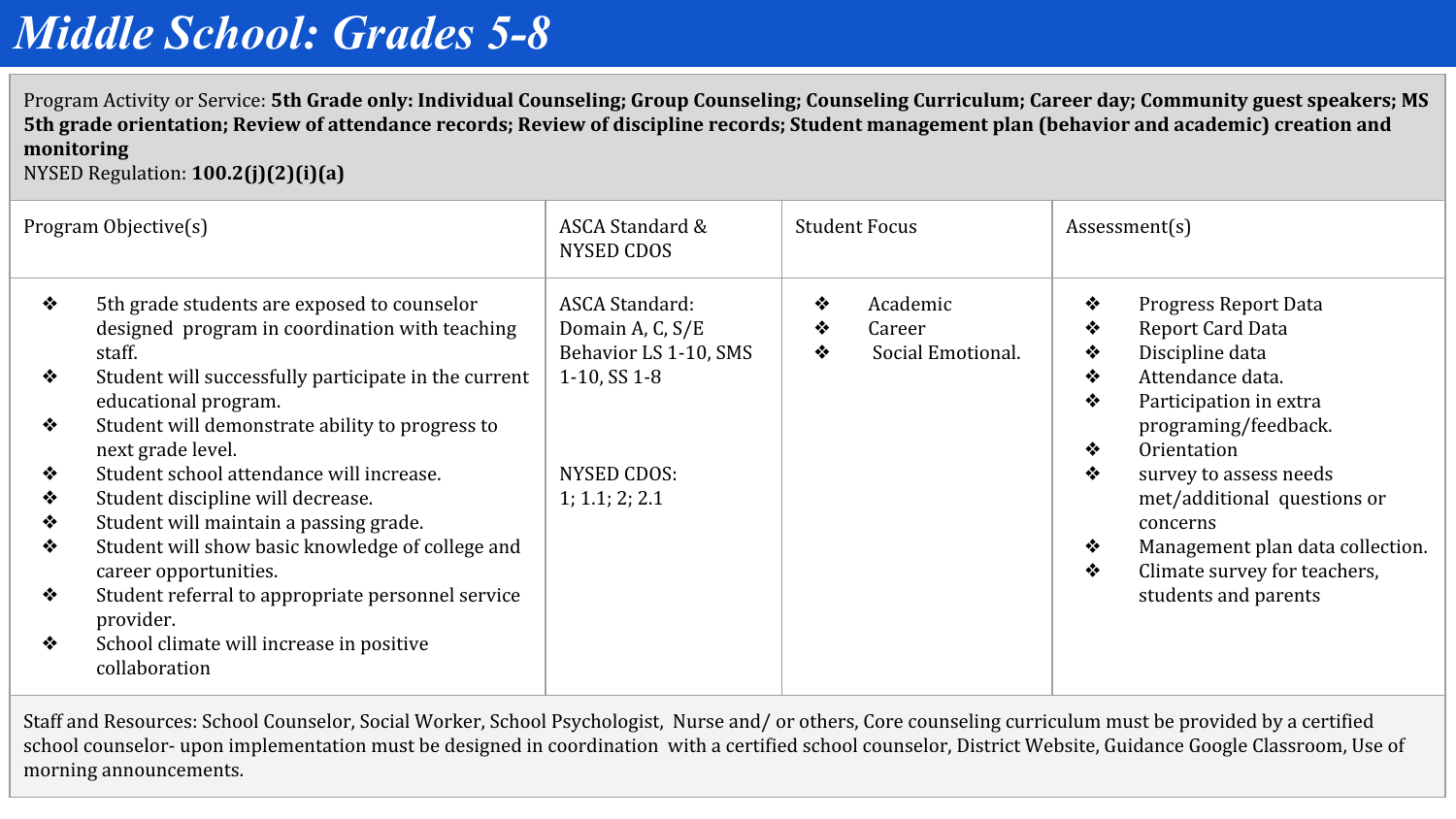#### Program Activity or Service: **6th- 8th Grade: Counseling Curriculum; Career / college Curriculum; IPR Meetings**

#### NYSED Regulation: **100.2(j)(2)(i)(b)**

| ASCA Standard:<br>Creation of an Individual Progress Review Plan.<br>IPR Student data<br>Academic<br>❖<br>❖<br>❖<br>Student completion individual progress review<br>Domain A, C, S/E<br>Attendance data<br>❖<br>Career<br>❖<br>❖ | Program Objective(s) | ASCA Standard &<br>NYSED CDOS | Student Focus         | Assessment(s)        |
|-----------------------------------------------------------------------------------------------------------------------------------------------------------------------------------------------------------------------------------|----------------------|-------------------------------|-----------------------|----------------------|
| Attendance increase discipline decrease<br>Academic data<br>$1-10.$ SS $1-8$<br>❖<br>❖<br>increased academic achievement<br>❖<br>Needs assessment<br>❖<br>NYSED CDOS:<br>Gap Analysis<br>❖<br>1; 1.1; 2; 2.1                      | (IPR) every year.    | Behavior LS 1-10, SMS         | Social Emotional<br>❖ | Discipline data<br>❖ |

Staff and Resources: School Counselor in collaboration with:Student, Amindistration, Teachers, CSE, & Parent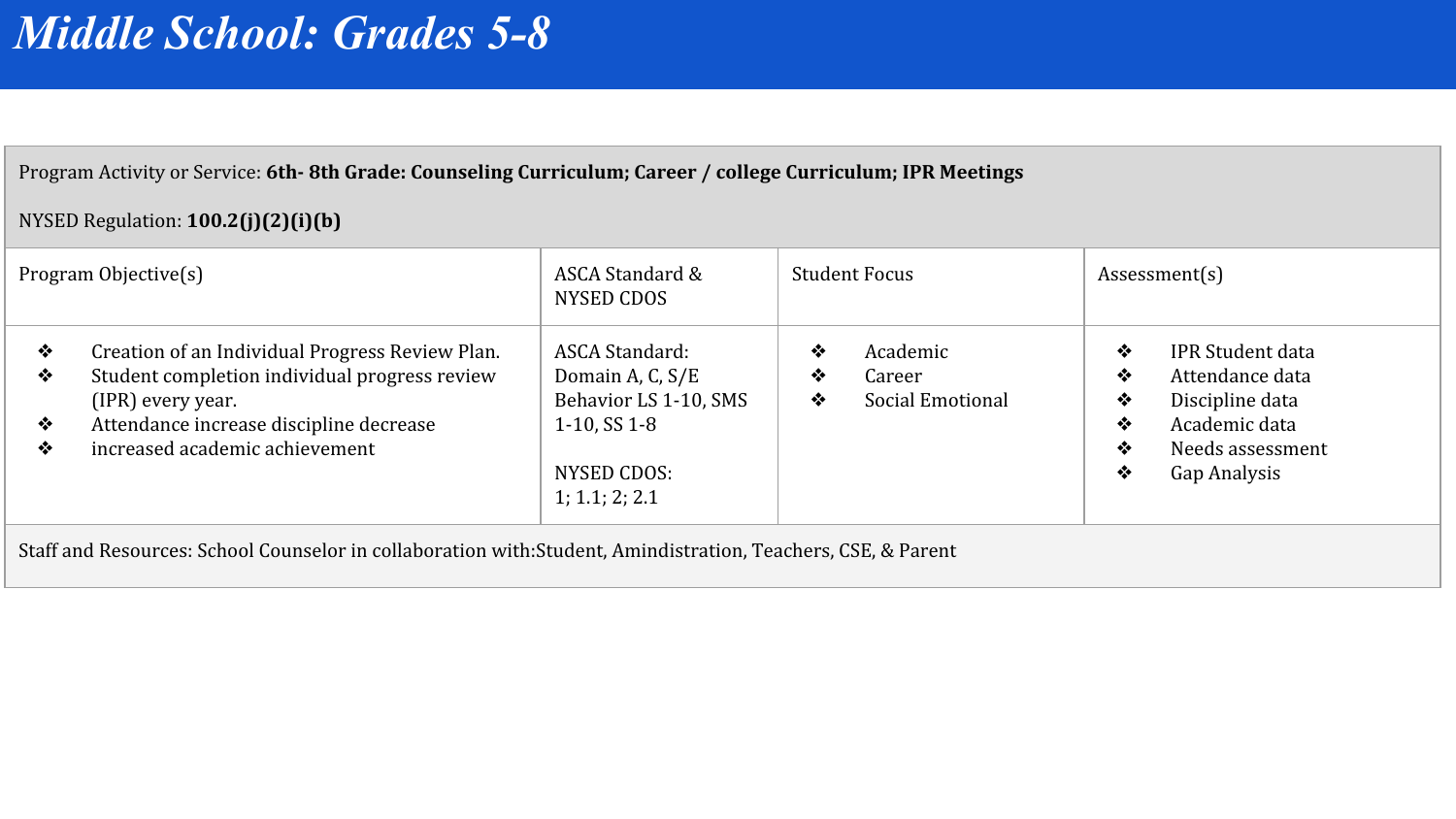Program Activity or Service: **Counselor Curriculum: 8th grade college visits; 8th grade BOCES visit; 8th grade Career Jam; Individual counseling; Small group counseling; MS Career Day** NYSED Regulation: **100.2(j)(2)(i)(c)**

| Program Objective(s)  |                                                                                                                                                                                                                                                        | ASCA Standard &<br>NYSED CDOS                                                                                | <b>Student Focus</b> |                                        | Assessment(s)                   |                                                                                                                                                 |
|-----------------------|--------------------------------------------------------------------------------------------------------------------------------------------------------------------------------------------------------------------------------------------------------|--------------------------------------------------------------------------------------------------------------|----------------------|----------------------------------------|---------------------------------|-------------------------------------------------------------------------------------------------------------------------------------------------|
| ❖<br>❖<br>❖<br>❖<br>❖ | Students school/class attendance will increase.<br>Student maintains passing grades.<br>Student shows knowledge of college/career<br>opportunities<br>There is a decrease in classroom conflicts and<br>disruptions.<br>Discipline referrals decrease. | ASCA Standard:<br>Domain A, C, S/E<br>Behavior LS 1-10,<br>SMS 1-10, SS 1-8<br>NYSED CDOS:<br>1; 1.1; 2; 2.1 | ❖<br>❖<br>❖          | Academic<br>Career<br>Social Emotional | ❖<br>❖<br>❖<br>❖<br>❖<br>❖<br>❖ | Pre/Post test.<br>Climate Survey<br>Attendance data.<br>Discipline data.<br>Academic Reports.<br>Career interest surveys.<br><b>IPR</b> reviews |

Staff and Resources: School Counselor in collaboration with: Teachers, Administration, Service providers, Advisory Council, BOCES, Staff, Local college staff, Community agencies, District Website, Guidance Google Classroom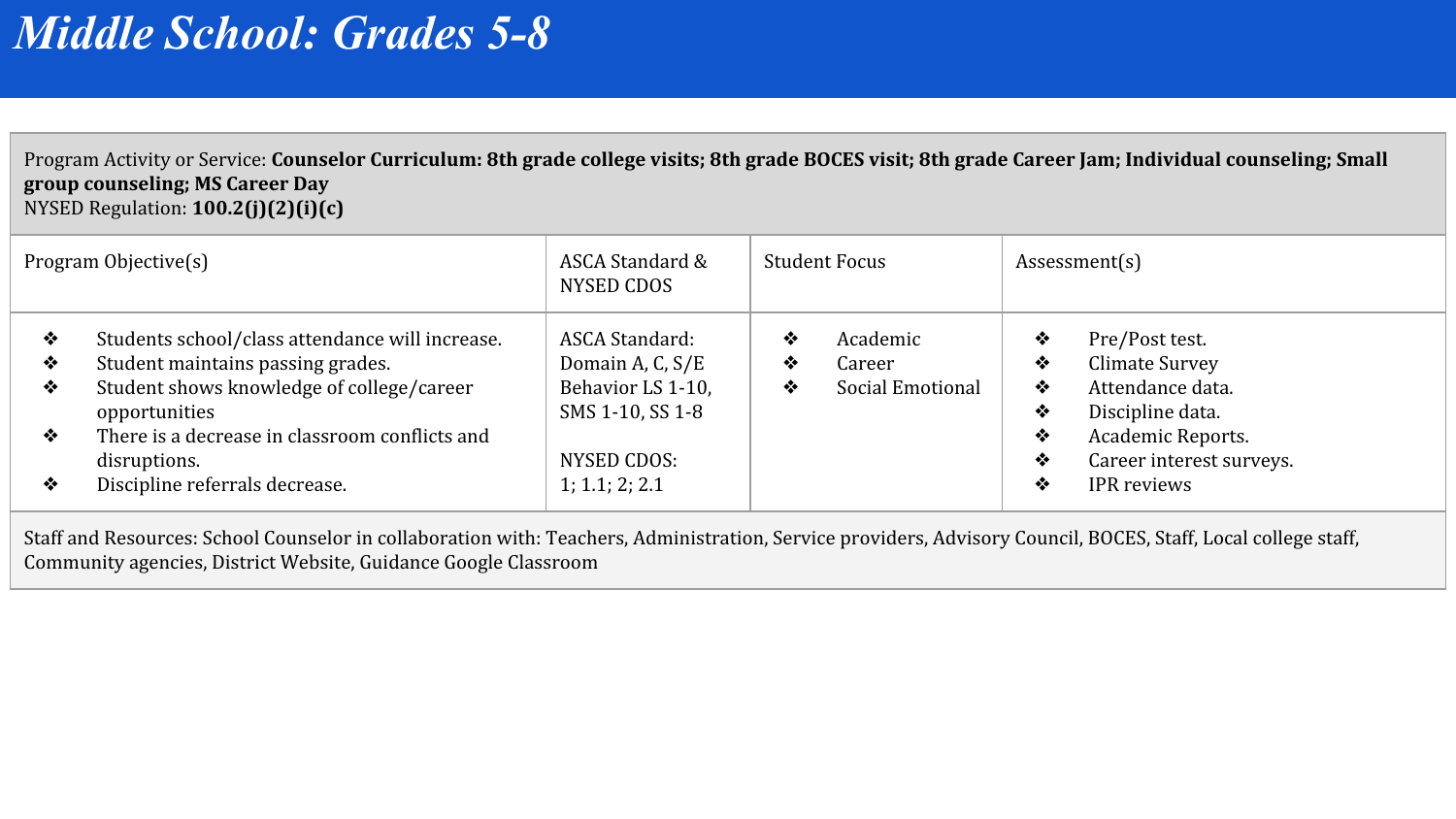Program Activity or Service: **Individual counseling; Group counseling; Counseling curriculum ; Crisis Intervention; Behavioral Intervention; Responsive Services Career Counseling ; Consultation (Student present) with parent, staff and/or community agency.** NYSED Regulation: **100.2(j)(2)(i)(d)**

|                                 | Program Objective(s)                                                                                                                                                                                                                                                                                                                                                                                          | ASCA Standard &<br>NYSED CDOS                                                                                | <b>Student Focus</b>                                  | Assessment(s)                                                                                                                                                                                                                                                                           |
|---------------------------------|---------------------------------------------------------------------------------------------------------------------------------------------------------------------------------------------------------------------------------------------------------------------------------------------------------------------------------------------------------------------------------------------------------------|--------------------------------------------------------------------------------------------------------------|-------------------------------------------------------|-----------------------------------------------------------------------------------------------------------------------------------------------------------------------------------------------------------------------------------------------------------------------------------------|
| ❖<br>❖<br>❖<br>❖<br>❖<br>❖<br>❖ | Students school/class attendance will increase.<br>Student demonstrates academic achievement.<br>Student shows knowledge of college/career<br>opportunities<br>There is a decrease in classroom conflicts and<br>disruptions.<br>Discipline referrals decrease.<br>Students/families are connected to appropriate<br>services.<br>School counselor provides direct services within<br>scope of certification. | ASCA Standard:<br>Domain A, C, S/E<br>Behavior LS 1-10,<br>SMS 1-10, SS 1-8<br>NYSED CDOS:<br>1; 1.1; 2; 2.1 | ❖<br>Academic<br>❖<br>Career<br>Social Emotional<br>❖ | Student needs assessment<br>❖<br>❖<br>Documented service alignment<br>*correlation data*<br>❖<br>Attendance data<br>❖<br>Discipline referrals<br>❖<br>Academic data<br>❖<br>Comparison of the Comprehensive<br>Developmental School Counseling<br>with School Counselor job description |

Staff and Resources: Counselor provides direct services with student and peer, school staff, parent, agency; Documentation of job descriptions from District office staff.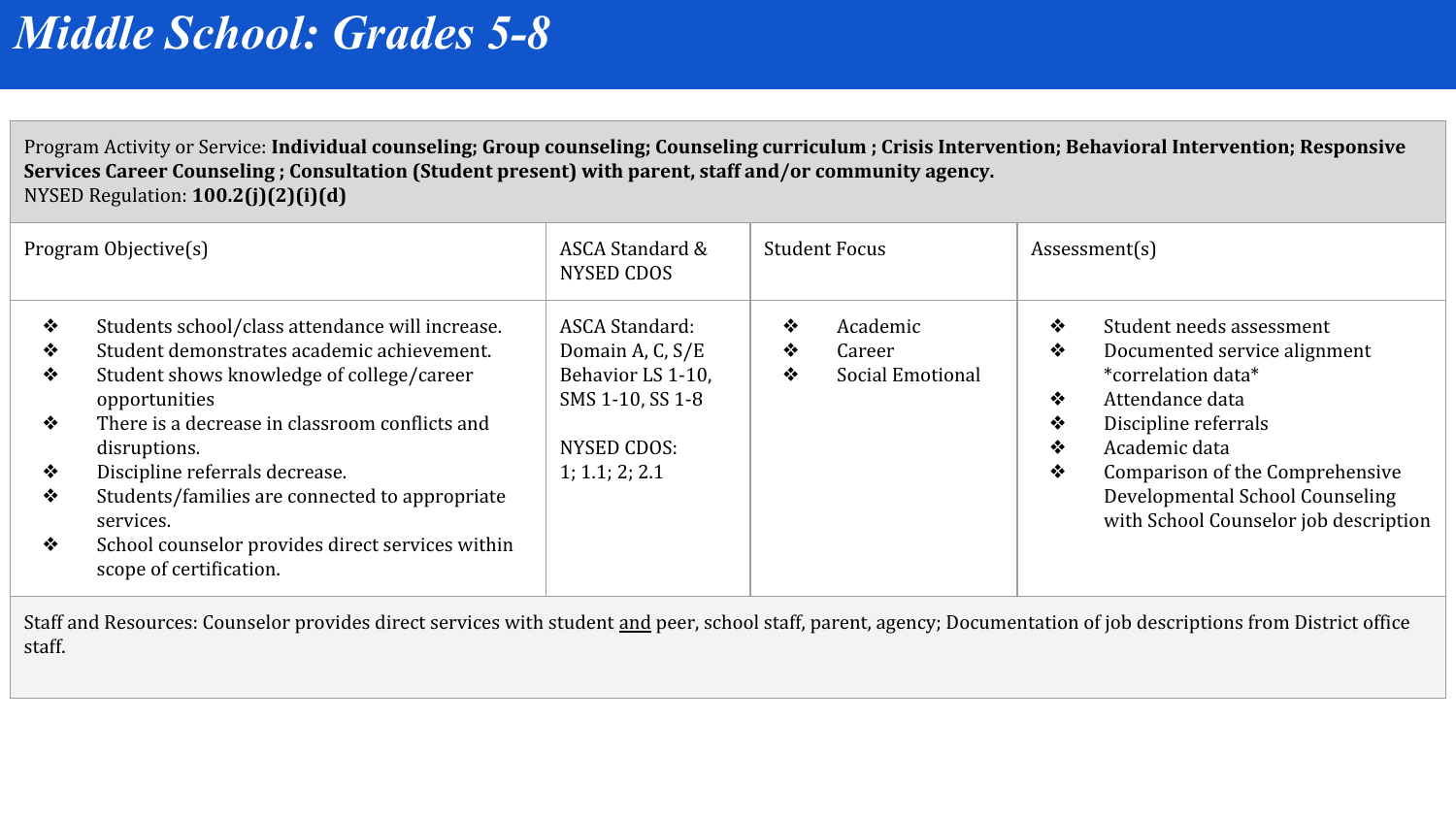Program Activity or Service: **Advisory Council meetings; Program data is analyzed annually; Gap action plans created; Counseling plan adjustments** NYSED Regulation: **100.2(j)(2)(ii)**

| Program Objective(s) |                                                                                             | ASCA Standard &<br><b>Student Focus</b><br>NYSED CDOS |                              | Assessment(s)                                                                |  |
|----------------------|---------------------------------------------------------------------------------------------|-------------------------------------------------------|------------------------------|------------------------------------------------------------------------------|--|
| ❖                    | GCSD will have a documented district-wide<br>developmental school counseling plan.          | ASCA Standard:<br>Domain A, C, S/E                    | ❖<br>Academic<br>❖<br>Career | ASCA Program Assessment.<br>❖<br>Advisory Council dates, meeting agenda<br>❖ |  |
| ❖                    | GCSD documents compliance of requirements<br>within each subdivision.                       | $LS - 6,8,10$                                         | Social Emotional<br>❖        | and minutes<br>❖<br>Gap analysis report                                      |  |
| ❖                    | The GCSD Counseling plan is developed under<br>directions of certified school counselor(s). | NYSED CDOS:<br>1; 1.1; 2; 2.1                         |                              |                                                                              |  |
| ❖                    | The plan is reviewed updated annually.                                                      |                                                       |                              |                                                                              |  |
| ❖                    | The plan is made available on the GCSD website.                                             |                                                       |                              |                                                                              |  |
|                      |                                                                                             |                                                       |                              |                                                                              |  |

Staff and Resources: School Counselor in collaboration with: Advisory Council, Student databases- SchoolTool, Program data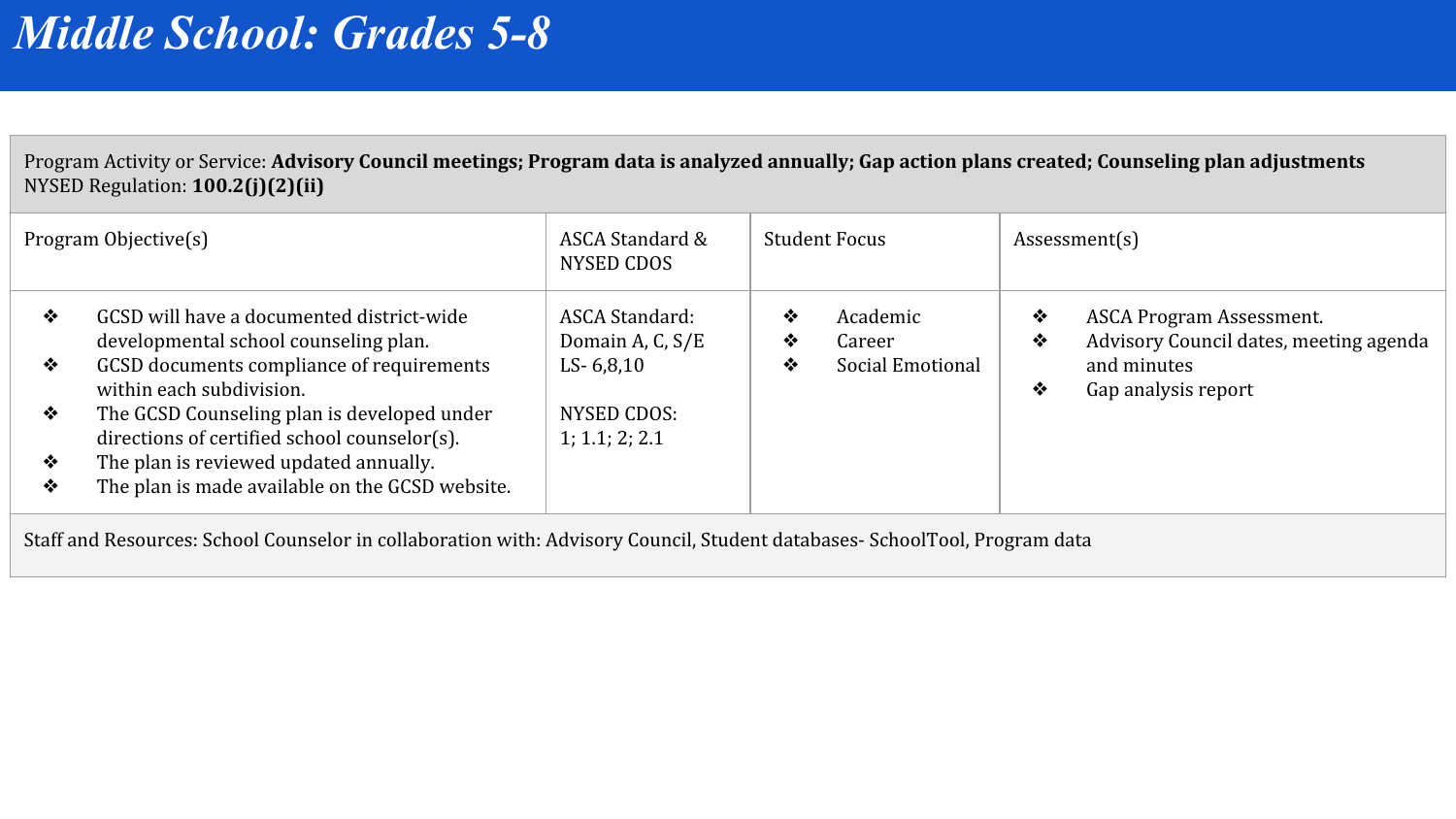Program Activity or Service: **Consultation meetings with school staff, admin, service providers, parents and community agencies; Generate Referrals to appropriate licensed/ certified individuals; Review of student progress reports/report cards; Review of discipline data; Create and maintain Behavioral Management Plans** NYSED Regulation: **100.2(j)(2)(i)(e)**

| Program Objective(s)                                                    | ASCA Standard &<br>NYSED CDOS                     | Student Focus                                         | Assessment(s)                                                                                                                                            |  |
|-------------------------------------------------------------------------|---------------------------------------------------|-------------------------------------------------------|----------------------------------------------------------------------------------------------------------------------------------------------------------|--|
| The counselor provides indirect services on behalf<br>❖<br>of students. | ASCA Standard:<br>Domain A, C, S/E<br>NYSED CDOS: | Academic<br>❖<br>Career<br>❖<br>Social Emotional<br>❖ | Academic data<br>❖<br>Attendance data<br>❖<br>Discipline data<br>❖<br>Behavior Plan data<br>❖<br>Consultation/collaboration meeting<br>❖<br>agenda/notes |  |

Staff and Resources: School counselor with:Teachers, Administration, Parents, Staff, Service providers, Community agencies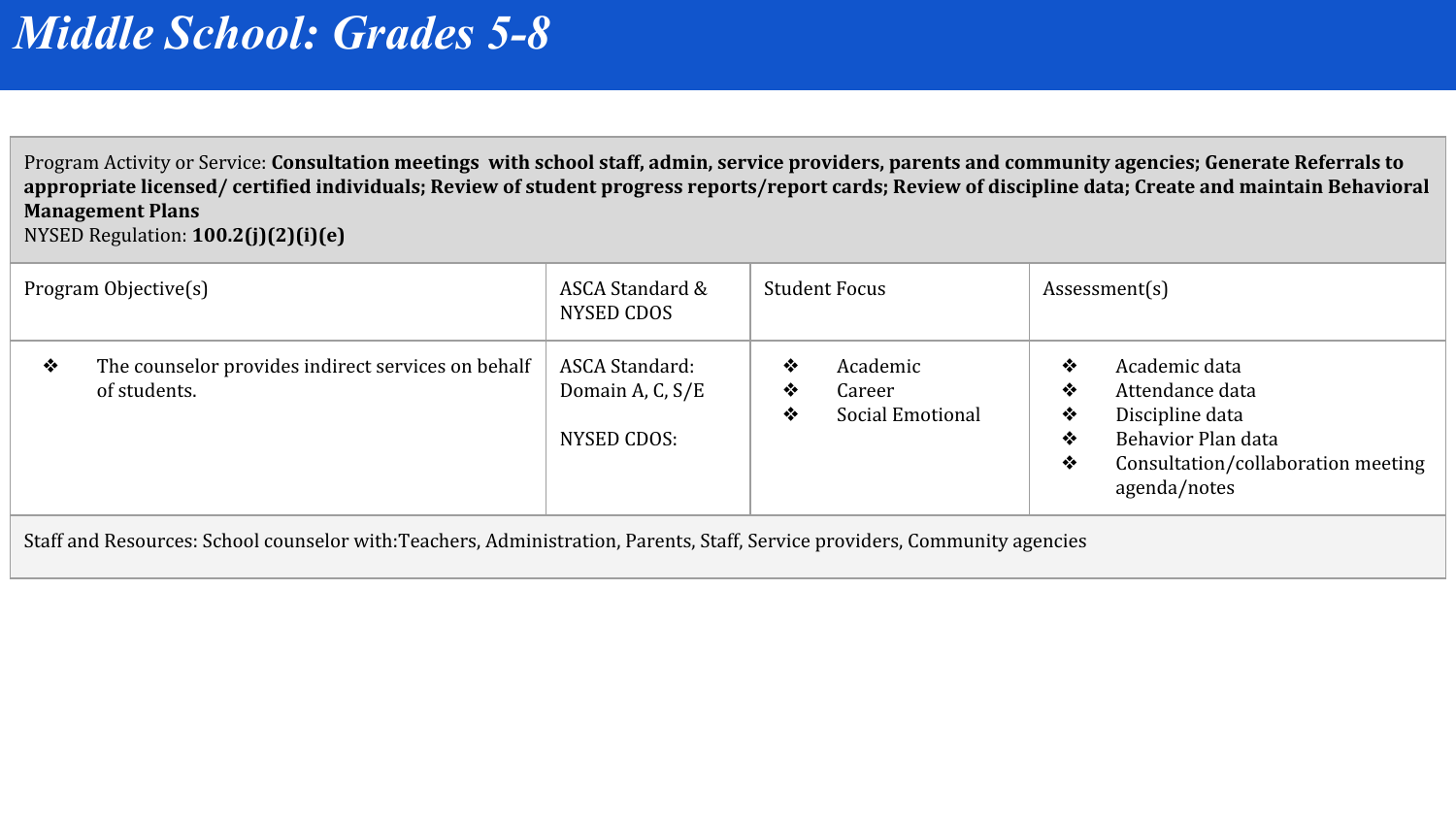Program Activity or Service: **Advisory Council meeting; Identify baseline data points / target data points; Gap analysis report; ASCA Program Assessment; Graph/ present data to Advisory Council; Plan adjusted based on program assessment outcomes report; Plan is adjusted based on Gap Analysis reports; Update current resources; Schedule meeting review updated plan with staff.** NYSED Regulation: **100.2(j)(2)(ii)(a)**

| Program Objective(s)       |                                                                                                                                                                                                                                                                                                       | ASCA Standard &<br>NYSED CDOS                                       | <b>Student Focus</b> |                                        | Assessment(s)                   |                                                                                                                                                                                                               |  |
|----------------------------|-------------------------------------------------------------------------------------------------------------------------------------------------------------------------------------------------------------------------------------------------------------------------------------------------------|---------------------------------------------------------------------|----------------------|----------------------------------------|---------------------------------|---------------------------------------------------------------------------------------------------------------------------------------------------------------------------------------------------------------|--|
| ❖<br>❖<br>❖<br>❖<br>❖<br>❖ | The plan is updated annually.<br>The plan includes objectives, activites, school<br>counseling curriculum, eval methods, program<br>development & maintenance planning<br>Professional development planning<br>Data analysis of program results<br>Closing the gap reports<br>Assessment of resources | ASCA Standard:<br>Domain A, C, S/E<br>NYSED CDOS:<br>1, 1.1, 2, 2.1 | ❖<br>❖<br>❖          | Academic<br>Career<br>Social Emotional | ❖<br>❖<br>❖<br>❖<br>❖<br>❖<br>❖ | ASCA program Assessment.<br>Gap Analysis Report<br>Attendance report<br>Discipline report<br><b>Behavioral Plan Reviews</b><br>MEASURE -accountability process for<br>school counselors<br>Review SMART Goals |  |

Staff and Resources: School Counselor with Advisory Council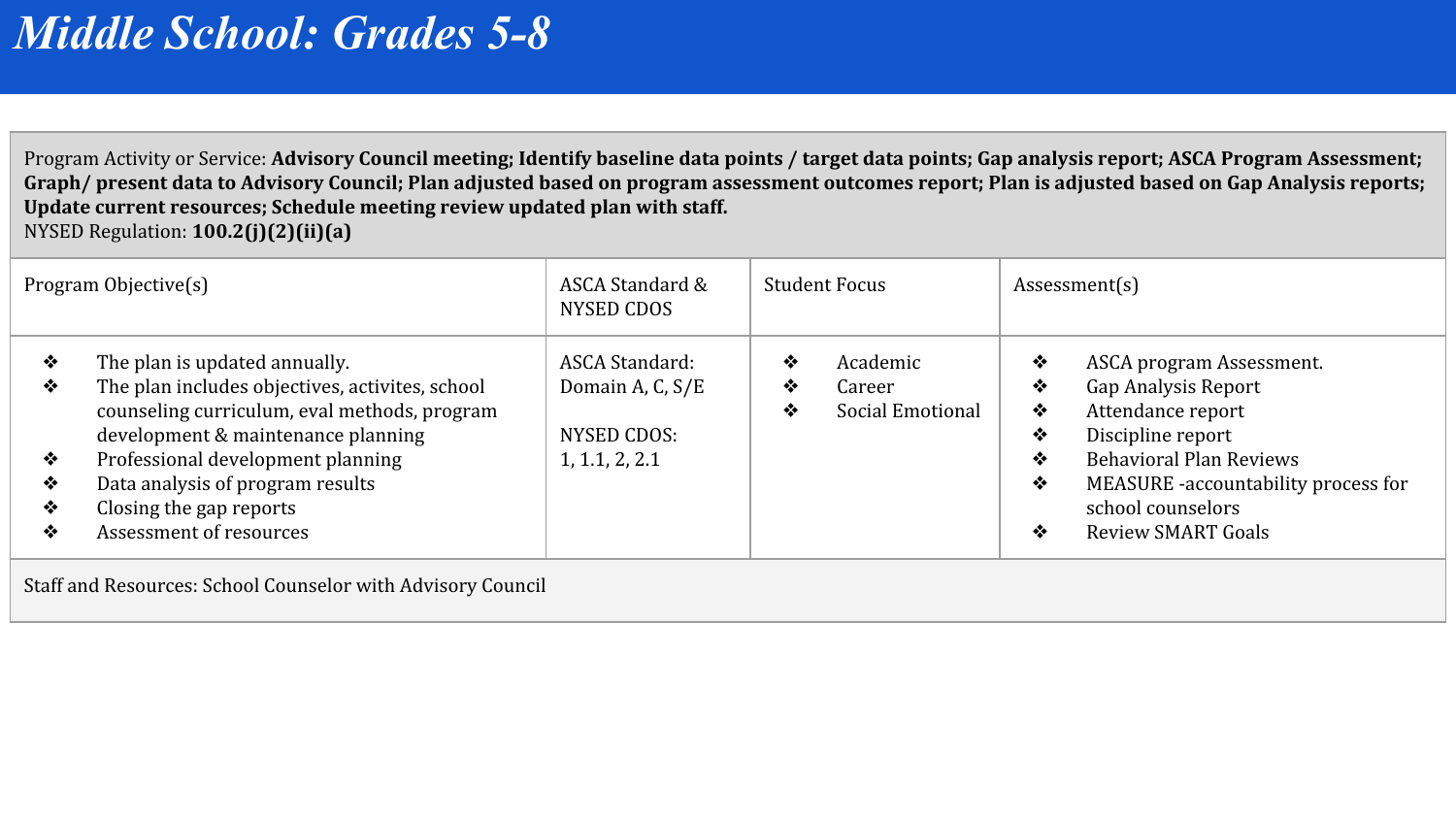Program Activity or Service: **Write your Annual Program Outcomes Report Includes: Related program goal and objectives; Program activities and services to support program goal; Program data: Process- what did you do for whom (how many), Perception- what people think they know, believe or can do, Results/Outcomes- evidence of impact (achievement, behavior attendance); Analysis of data; Recommendations**  NYSED Regulation:  $100.2(i)(2)(ii)(b)$ 

| Program Objective(s) |                                                                                   | ASCA Standard &<br><b>Student Focus</b><br>NYSED CDOS |             | Assessment(s)                          |                                                                         |                                                                                                                                                                                                                                                                                                                                                                                                                                                                             |
|----------------------|-----------------------------------------------------------------------------------|-------------------------------------------------------|-------------|----------------------------------------|-------------------------------------------------------------------------|-----------------------------------------------------------------------------------------------------------------------------------------------------------------------------------------------------------------------------------------------------------------------------------------------------------------------------------------------------------------------------------------------------------------------------------------------------------------------------|
| ❖                    | The Comprehensive Developmental School<br>Program Board of Education Presentation | ASCA Standard:<br>Domain A, C, S/E<br>NYSED CDOS:     | ❖<br>❖<br>❖ | Academic<br>Career<br>Social Emotional | ❖<br>❖<br>❖<br>❖<br>❖<br>❖<br>❖<br>❖<br>❖<br>❖<br>❖<br>❖<br>❖<br>❖<br>❖ | Pre-post tests data<br>Needs assessment data<br>program evaluation data<br>achievement of competencies data<br>changes in attitudes or beliefs data<br>attendance data<br>academic data<br>discipline data<br>SSE indicators: climate, grad rates,<br>chronic absenteeism, college/career<br>readiness, civic readiness<br>SURE program analysis<br>Individual counselor data<br>observations<br><b>USE of Time Report</b><br>Small group results<br>Closing the gap report |

Staff and Resources: Counselor, Advisory Council, Board of Education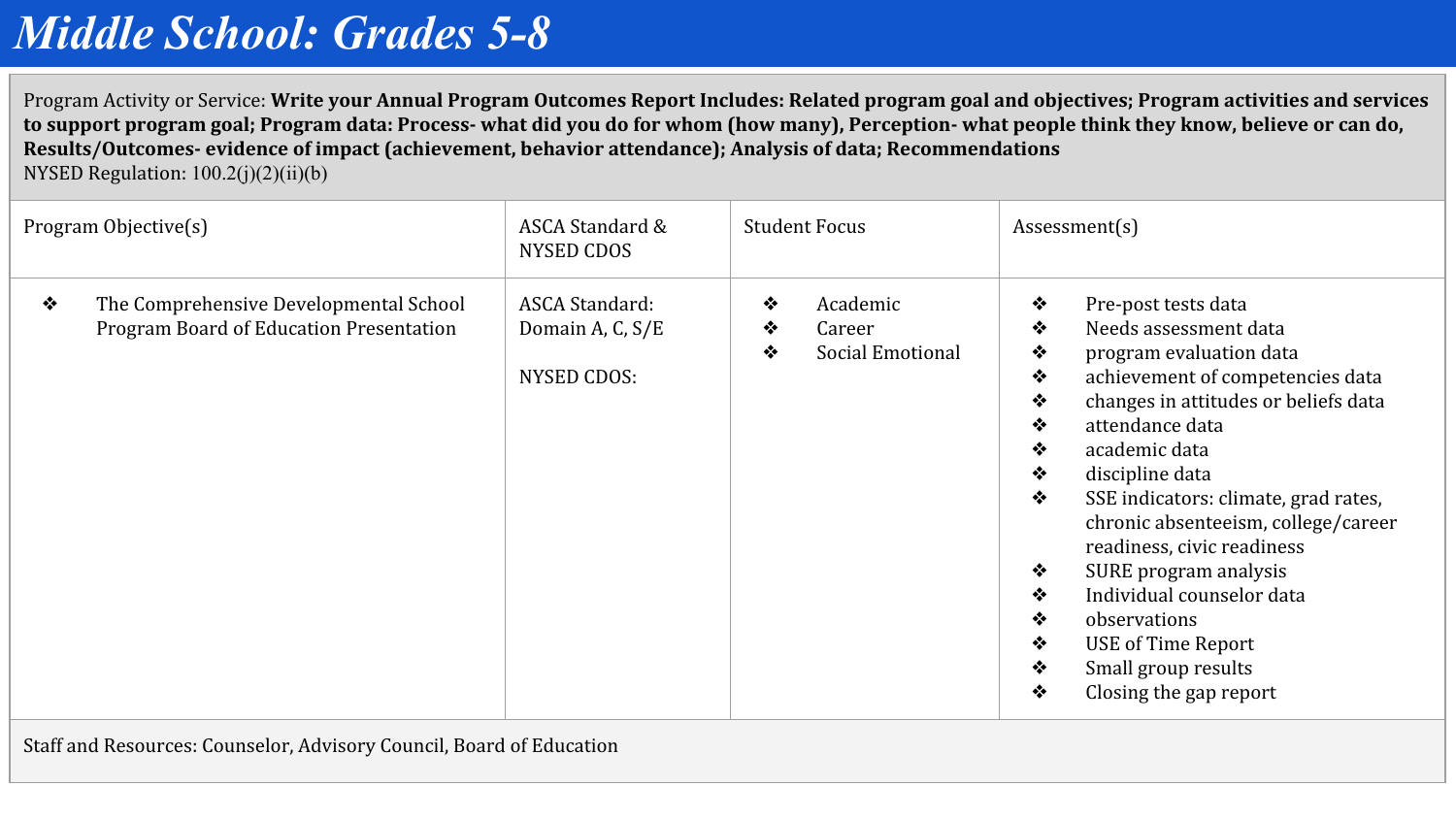Program Activity or Service: **District Wide Advisory Council; Two advisory meetings (optimal end of the year of review and the beging of the next year to review plan with staff) to review the program plan/implementation** NYSED Regulation: **100.2(j)(2)(iii)**

| Program Objective(s) |                                                                                      | ASCA Standard &<br>NYSED CDOS                     | <b>Student Focus</b>                                  | Assessment(s)                                                                                             |  |
|----------------------|--------------------------------------------------------------------------------------|---------------------------------------------------|-------------------------------------------------------|-----------------------------------------------------------------------------------------------------------|--|
| ❖                    | GCSD creation of a Comprehensive Developmental<br>School Counseling Advisory Council | ASCA Standard:<br>Domain A, C, S/E<br>NYSED CDOS: | Academic<br>❖<br>Career<br>❖<br>Social Emotional<br>∙ | ASCA template for Meeting 1-3<br>❖<br><b>ASCA Program Assessment</b><br>∙<br>Review of current data<br>∙™ |  |
|                      |                                                                                      |                                                   |                                                       |                                                                                                           |  |

Staff and Resources: School Counselor, Admin, Teachers, Parents, Board of Education, Service Providers, School Social worker, School psychologist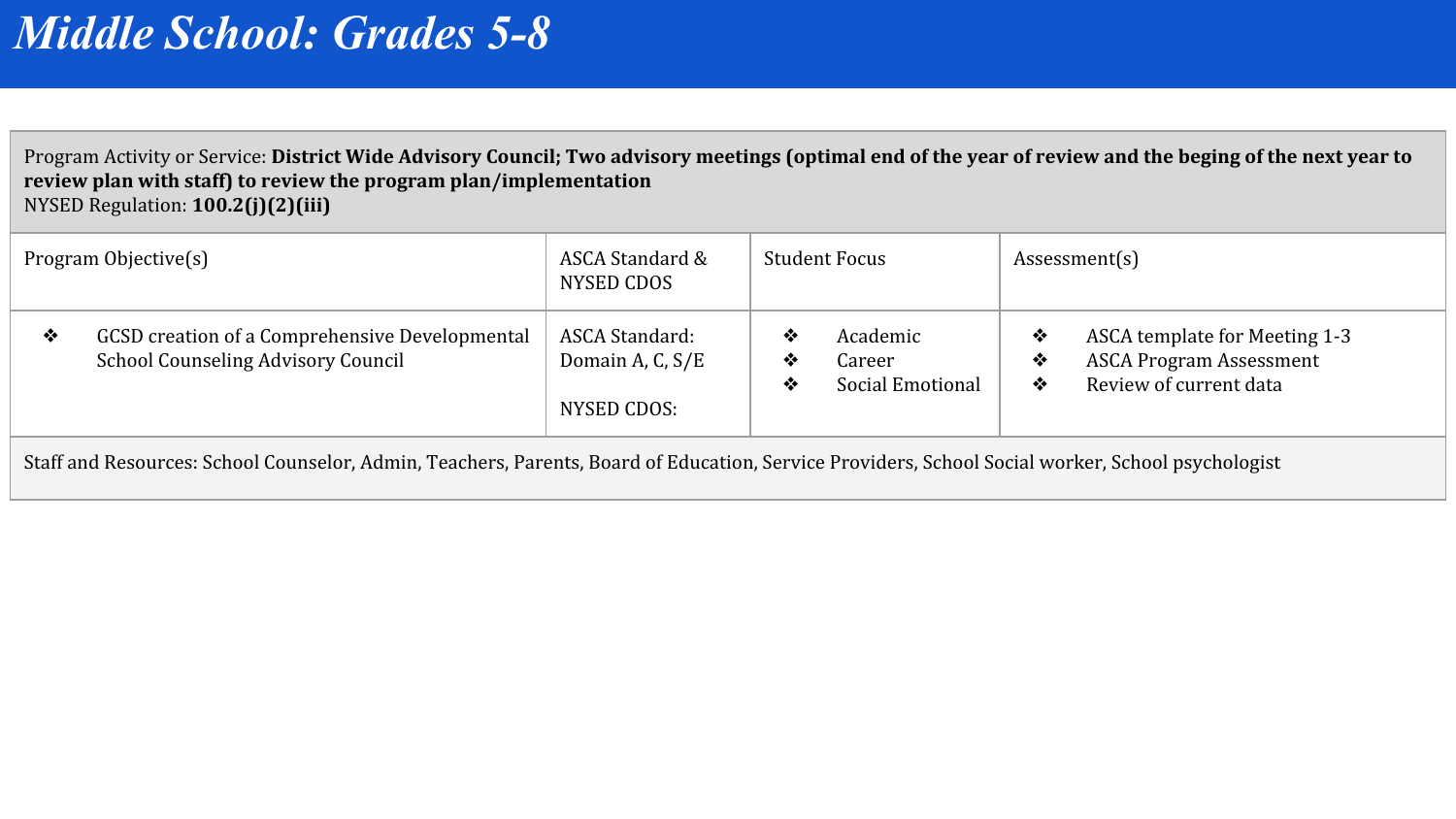Program Activity or Service: **Certified School Counselor works within the scope of certification and job description; Creation of Job descriptions for school social worker, school psychologists and school counselors** NYSED Regulation: **100.2(j)(3)**

| Program Objective(s) |                                                                                                                                    | ASCA Standard &<br>NYSED CDOS                                       | <b>Student Focus</b> |                                        | Assessment(s) |                                                                                                                                                                                                 |
|----------------------|------------------------------------------------------------------------------------------------------------------------------------|---------------------------------------------------------------------|----------------------|----------------------------------------|---------------|-------------------------------------------------------------------------------------------------------------------------------------------------------------------------------------------------|
| ❖                    | <b>GCSD Comprehensive Developmental School</b><br>Counseling Program is in compliances with all<br>NYSED part 100.2(J) regulations | ASCA Standard:<br>Domain A, C, S/E<br>NYSED CDOS:<br>1; 1.1; 2; 2.1 | ❖<br>❖<br>❖          | Academic<br>Career<br>Social Emotional | ❖<br>❖<br>❖   | Part 80 of the Commissioner's<br>regulations<br>Counselor Job description matches<br>certification<br>All NYSED regulations requiring a<br>certified school counselor will be in<br>compliance. |
|                      |                                                                                                                                    |                                                                     |                      |                                        |               |                                                                                                                                                                                                 |

Staff and Resources: Administration, School Counselors, School Social Workers, School Psychologists.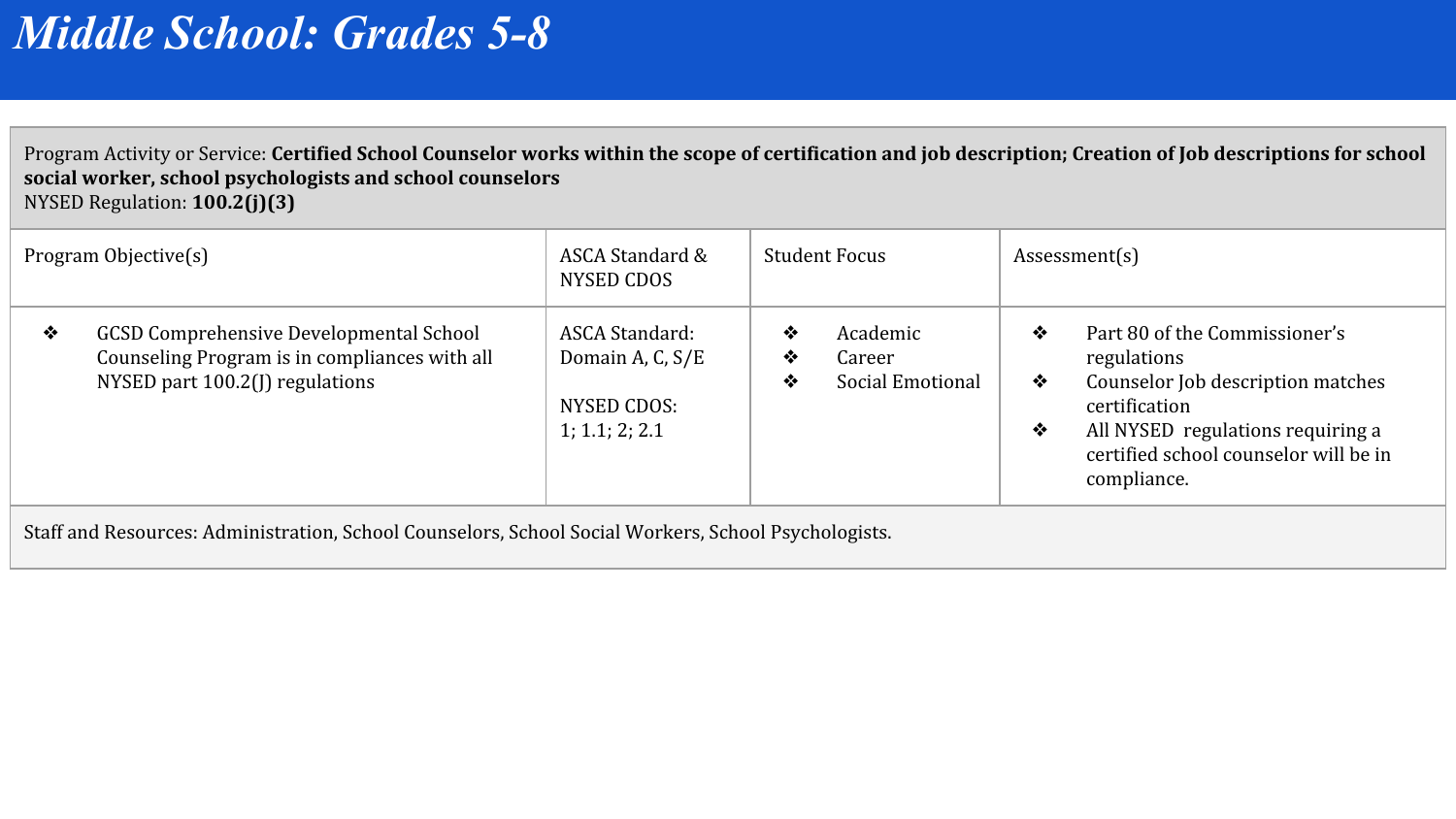<span id="page-27-0"></span>Program Activity or Service: **Individual Counseling; Group Counseling; 504/IEP Counseling; Academic Counseling** NYSED Regulation: **100.2(j)2**

| <b>Program Objective(s)</b> |                                                                                                                                 | <b>Tier</b> | <b>Student Standards</b>                                                      |                                                                        | Assessment(s) |                                                                                                                           |  |  |  |  |  |
|-----------------------------|---------------------------------------------------------------------------------------------------------------------------------|-------------|-------------------------------------------------------------------------------|------------------------------------------------------------------------|---------------|---------------------------------------------------------------------------------------------------------------------------|--|--|--|--|--|
| ❖                           | Students will be able to identify individual<br>strengths to help them achieve their educational<br>and social/emotional goals. | 1, 2, 8, 3  | ❖<br>❖<br>❖<br>❖                                                              | Academic<br>Career<br>Social emotional<br>Direct and indirect services | ❖<br>❖<br>❖   | Enrollment data, Progress reports,<br>Report cards, and transcripts<br>Testing data<br>Attendance data<br>Discipline data |  |  |  |  |  |
|                             |                                                                                                                                 |             | Staff and Resources: HS counselors; School social worker; School psychologist |                                                                        |               |                                                                                                                           |  |  |  |  |  |

Program Activity or Service: **Crisis Intervention; Student Support Team**

NYSED Regulation: **100.2(j)(2)((i)(d)**

|             | <b>Program Objective(s)</b>                                                                                                                                                                                                         | <b>Tier</b> |        | <b>Student Standards</b>     |                  | Assessment(s)                                                               |
|-------------|-------------------------------------------------------------------------------------------------------------------------------------------------------------------------------------------------------------------------------------|-------------|--------|------------------------------|------------------|-----------------------------------------------------------------------------|
| ❖<br>❖<br>❖ | Coordination and development of action plans and<br>interventions<br>Provide appropriate follow-up<br>Professionals will meet monthly to identify<br>students exhibiting problematic attendance,<br>academic, and behavioral issues | 2 & 3       | ❖<br>❖ | Academic<br>Social emotional | ❖<br>❖<br>❖<br>❖ | Attendance data<br>Discipline referrals<br>Report cards<br>Progress reports |

Staff and Resources: HS Counselors; HS administration; School nurse; School social worker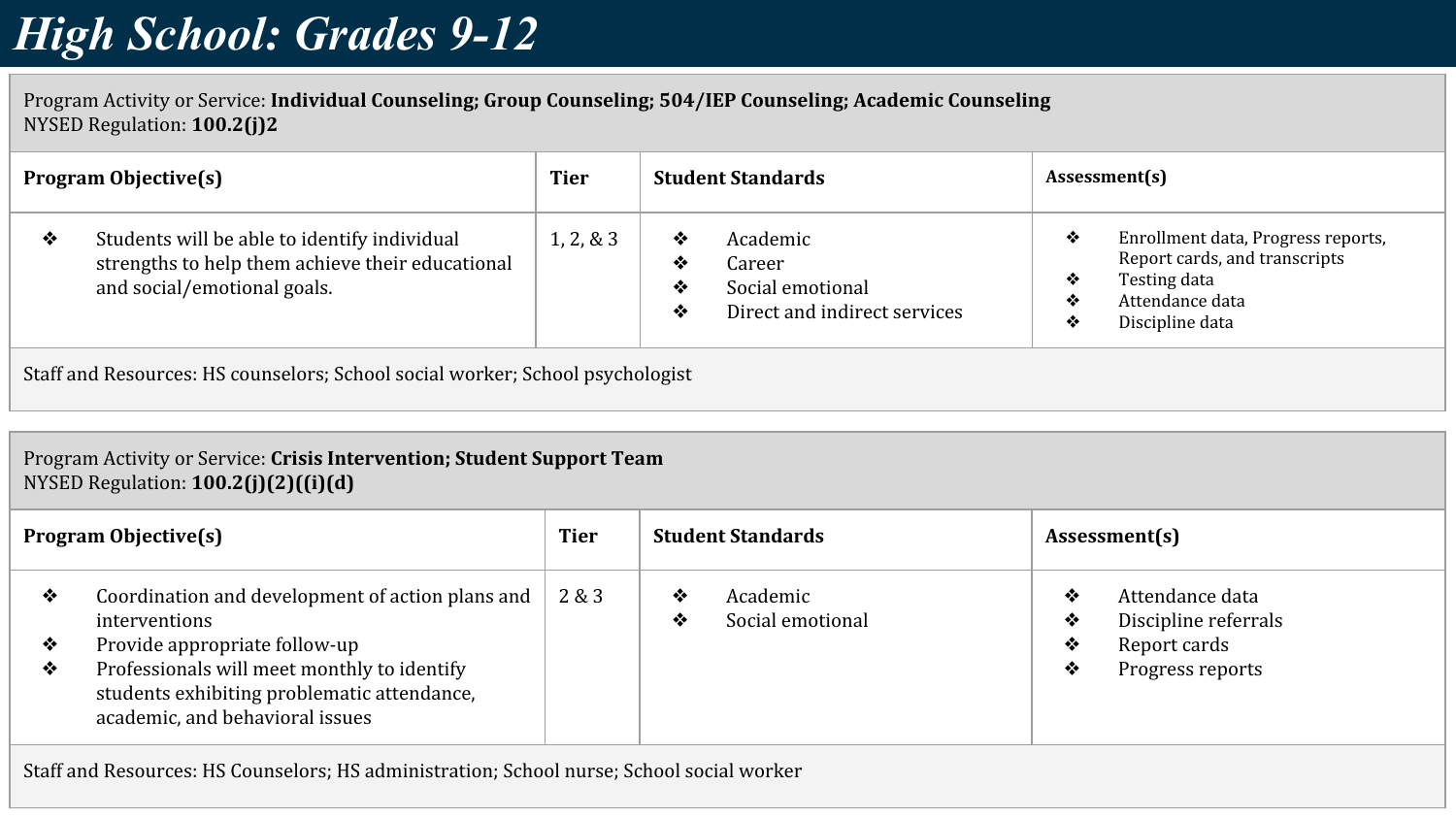Program Activity or Service: **Regular communications and information via morning announcements, Facebook, Guidance webpage, email, Google Classroom, etc** NYSED Regulation: **100.2(j)(2)(i)(e)**

| Program Objective(s) |                                                                                                           | Tier | Student Standards |                                        | Assessment(s) |                                                                             |  |  |
|----------------------|-----------------------------------------------------------------------------------------------------------|------|-------------------|----------------------------------------|---------------|-----------------------------------------------------------------------------|--|--|
| ❖                    | Students will have access to ongoing information<br>about upcoming events, opportunities and<br>deadlines |      | ∙⊗<br>❖<br>❖      | Academic<br>Career<br>Social emotional | ❖             | Enrollment data for school<br>counselor supported events and<br>activities. |  |  |
|                      | Staff and Resources: HS counselors; Counseling department secretary                                       |      |                   |                                        |               |                                                                             |  |  |

Program Activity or Service: **Annual individual progress review (IPR) meetings.** NYSED Regulation: **100.2(j)(2)(i)(b)**

| Program Objective(s) |                                                                                                                                                      | Tier | Student Standards                                      | Assessment(s)                                                                                                           |
|----------------------|------------------------------------------------------------------------------------------------------------------------------------------------------|------|--------------------------------------------------------|-------------------------------------------------------------------------------------------------------------------------|
| ❖                    | Students will review and revise as necessary their<br>academic progress plan to ensure they are on<br>track to meet their education and career goals |      | Academic<br>❖<br>Career<br>❖<br>Social emotional<br>∙⊗ | Updated individual progress plan<br>❖<br>Academic data<br>❖<br>Attendance reports<br>❖<br>Student feedback surveys<br>❖ |
|                      |                                                                                                                                                      |      |                                                        |                                                                                                                         |

Staff and Resources: HS counselors; Students; Parents/guardians ; Teachers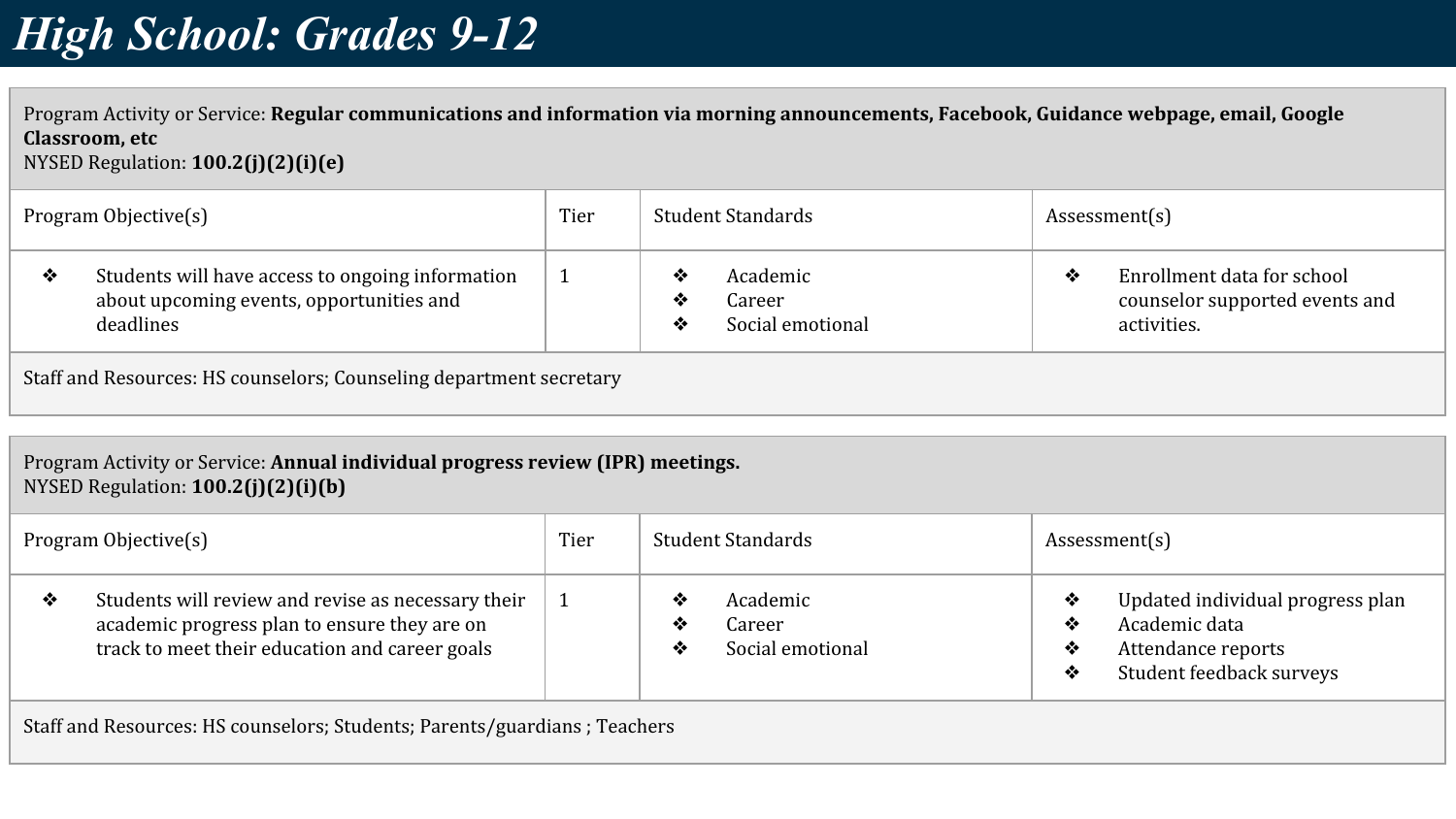Program Activity or Service: **High School Planning Night (grade 8); Grade 9 orientation** NYSED Regulation: **100.2(j)(2)(i)(c)**

| Program Objective(s)                                                                    |                                                                                                                                        | Tier |               | Student Standards                                  |        | Assessment(s)                                 |  |
|-----------------------------------------------------------------------------------------|----------------------------------------------------------------------------------------------------------------------------------------|------|---------------|----------------------------------------------------|--------|-----------------------------------------------|--|
| ❖                                                                                       | Students will be introduced to high school<br>policies, procedures and expectations, and be<br>informed of resources available to them |      | ❖<br>∙⊱<br>∙⊱ | Social emotional<br>Academic<br>Career Development | ❖<br>❖ | Discipline reports<br>Student feedback survey |  |
| Staff and Resources: School social worker; HS counselors; HS administrators; HS Faculty |                                                                                                                                        |      |               |                                                    |        |                                               |  |

Program Activity or Service: **Group guidance sessions with 10th graders to complete YouScience assessment.** NYSED Regulation: **100.2(j)(2)(i)(c)**

| Program Objective(s) |                                                                                                                                  | Tier | Student Standards |                                | Assessment(s) |                                                                                           |  |  |
|----------------------|----------------------------------------------------------------------------------------------------------------------------------|------|-------------------|--------------------------------|---------------|-------------------------------------------------------------------------------------------|--|--|
| ❖                    | Students will complete an assessment to help them<br>identify aptitudes and interests, and match them with<br>potential careers. |      | ❖<br>❖            | Academic<br>Career Development | ≪<br>∙<br>❖   | <b>YouScience Student Profiles</b><br>YouScience completion data<br><b>Student Survey</b> |  |  |
|                      | Staff and Resources: HS Counselors; HS Faculty                                                                                   |      |                   |                                |               |                                                                                           |  |  |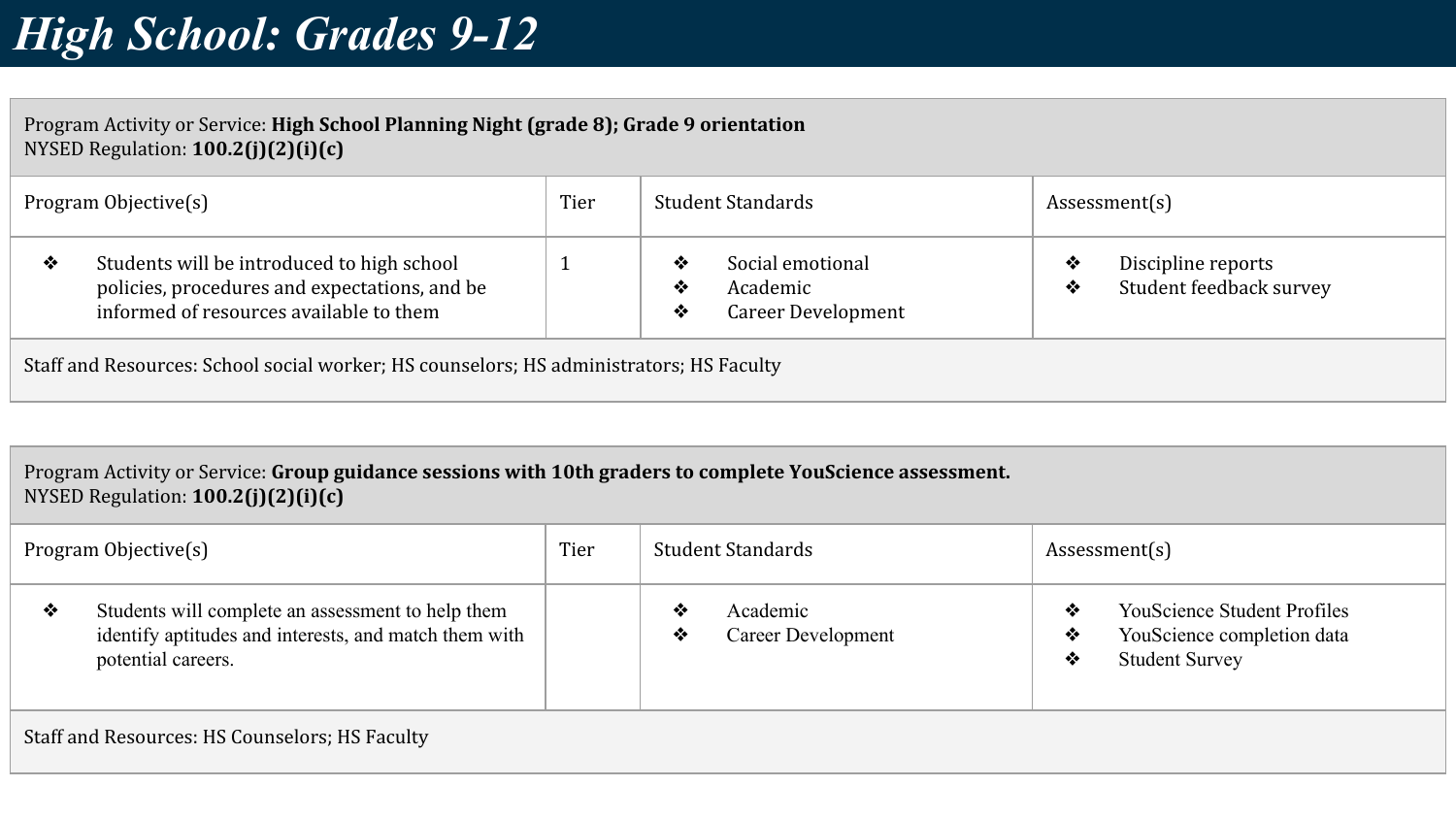Program Activity or Service: **Southwest Tech program presentation and field trip (including Ag Academy program).** NYSED Regulation: **100.2(j)(2)(i)(c)**

| Program Objective(s) |                                                                                         | Tier | Student Standards |                           | Assessment(s) |                     |  |
|----------------------|-----------------------------------------------------------------------------------------|------|-------------------|---------------------------|---------------|---------------------|--|
| ❖                    | Students will gain knowledge of Career and<br>Technical programs offered through BOCES. |      | ❖                 | <b>Career Development</b> |               | SWT enrollment data |  |
|                      | Staff and Resources: HS Counselors; Southwest Tech Counselor; BOCES Faculty             |      |                   |                           |               |                     |  |

Program Activity or Service: **HOBY Leadership Opportunity, SLU SEP, Project Challenge, Women in Engineering Day, MASH Camps, Gateways to Careers, Mad City Money** NYSED Regulation: **100.2(j)(2)(i)(c)**

| Program Objective(s) |                                                                                                                           | Tier |             | Student Standards                      |         | Assessment(s)                             |  |  |
|----------------------|---------------------------------------------------------------------------------------------------------------------------|------|-------------|----------------------------------------|---------|-------------------------------------------|--|--|
| ❖                    | Students will have access to enrichment programs<br>which provide opportunities for leadership and<br>career exploration. |      | ❖<br>❖<br>❖ | Academic<br>Career<br>Social Emotional | ∙≫<br>❖ | Enrollment data<br><b>Student Surveys</b> |  |  |
|                      | Staff and Resources: HS Counselors; College/agency representatives; HS Faculty                                            |      |             |                                        |         |                                           |  |  |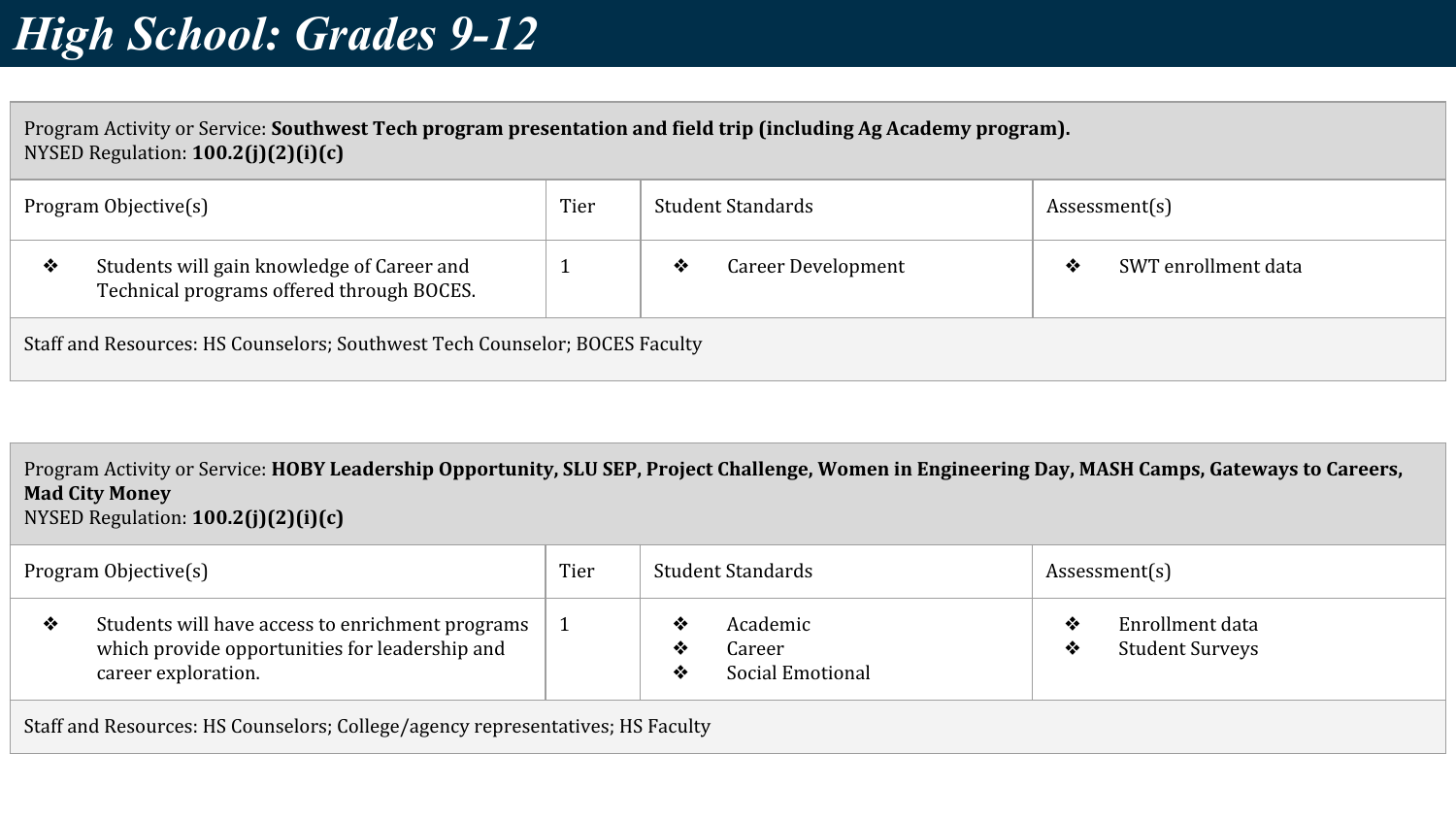Program Activity or Service: **Grade 11 college and career readiness sessions; Allied Health presentation and visits.** NYSED Regulation: **100.2(j)(2)(i)(c)**

| Program Objective(s) |                                                                            | Tier |        | Student Standards  |        | Assessment(s)                              |
|----------------------|----------------------------------------------------------------------------|------|--------|--------------------|--------|--------------------------------------------|
| ❖                    | Students will gain knowledge of college and career<br>planning activities. |      | ∙<br>❖ | Academic<br>Career | ❖<br>∙ | <b>Students Surveys</b><br>Enrollment data |
|                      | Staff and Resources: HS Counselors; BOCES Counselors                       |      |        |                    |        |                                            |

Program Activity or Service: **Senior Interviews; SUNY Roadshow; Higher Education Day/Night; Financial Aid Presentation; Group sessions with seniors in preparing for Gateways to Careers.** NYSED Regulation: **100.2(j)(2)(i)(c)**

| Program Objective(s) |                                                                                                                                                                           | Tier | Student Standards            | Assessment(s)                                                                                                       |  |
|----------------------|---------------------------------------------------------------------------------------------------------------------------------------------------------------------------|------|------------------------------|---------------------------------------------------------------------------------------------------------------------|--|
| ❖                    | Students will gain an understanding of progress<br>toward meeting graduation requirements and<br>further develop post-secondary plans (college,<br>work, military, etc.). |      | Academic<br>❖<br>Career<br>❖ | Senior survey data<br><b>FAFSA</b> completion report<br>❖<br>College acceptance data<br>❖<br>Gateways feedback<br>❖ |  |
|                      |                                                                                                                                                                           |      |                              |                                                                                                                     |  |

Staff and Resources: HS Counselors; HS Faculty; BOCES Counselors; College Representatives; Local employer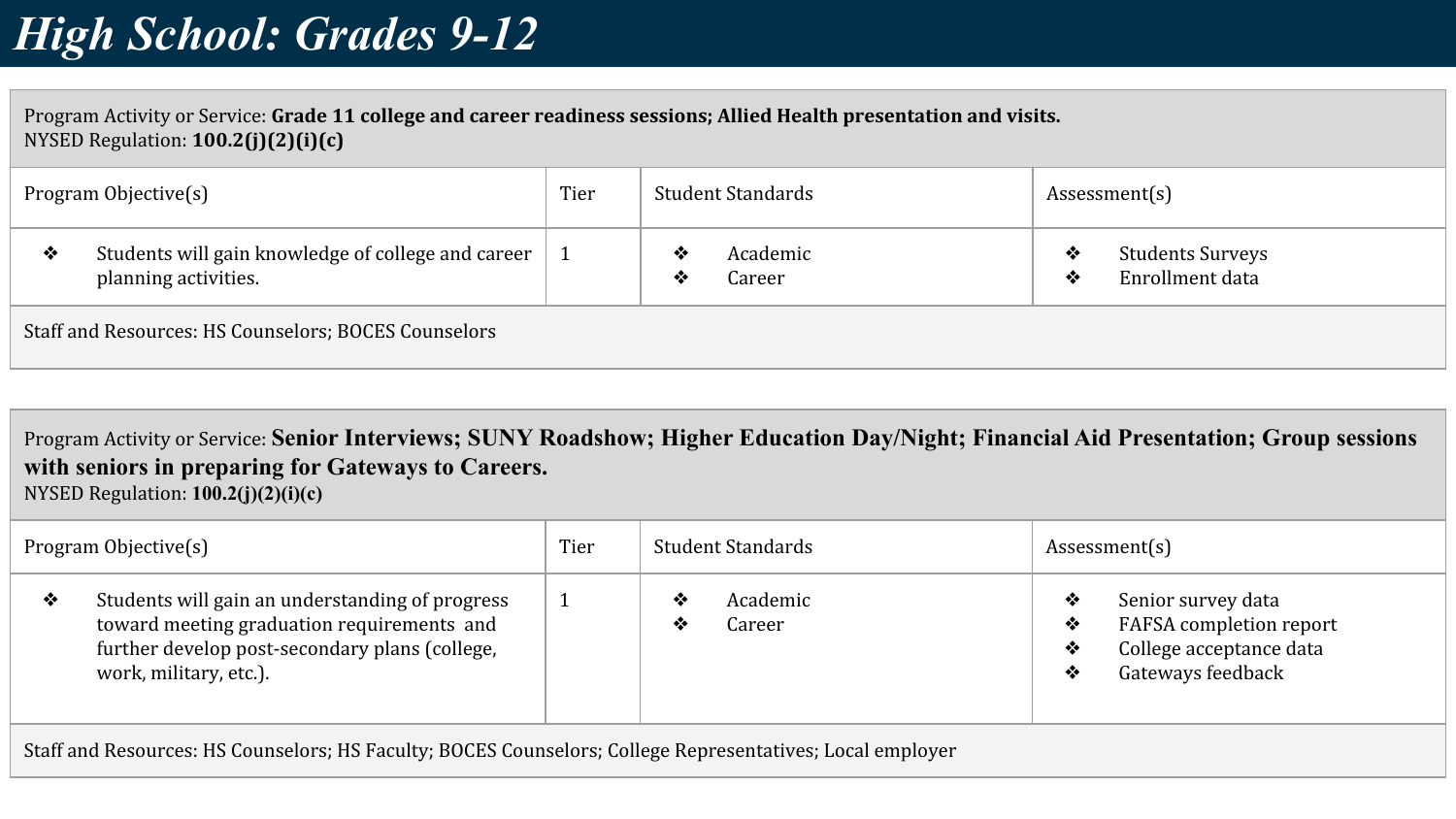Program Activity or Service: **Assist students and parents with attendance, academic, behavioral or adjustment concerns.** NYSED Regulation: **100.2(j)(2)(i)(d)**

| Program Objective(s)                                                                         |                                                                                                                                                                                                                                                                                                     | Tier  | Student Standards                                     | Assessment(s)                                                                                                |  |  |  |  |  |
|----------------------------------------------------------------------------------------------|-----------------------------------------------------------------------------------------------------------------------------------------------------------------------------------------------------------------------------------------------------------------------------------------------------|-------|-------------------------------------------------------|--------------------------------------------------------------------------------------------------------------|--|--|--|--|--|
| ❖<br>❖<br>❖<br>❖<br>❖                                                                        | Students will demonstrate knowledge of skills<br>needed for career and college readiness.<br>Decrease in the number of student referrals.<br>Students will demonstrate academic growth.<br>Students will demonstrate improvements<br>attendance.<br>Appropriate referrals made to outside agencies. | 2 & 3 | ❖<br>Academic<br>❖<br>Career<br>Social Emotional<br>❖ | ❖<br>Attendance data<br>Academic data<br>❖<br>Discipline referrals<br>❖<br>Student Management Plan data<br>❖ |  |  |  |  |  |
| Staff and Resources: HS Counselor; School Psychologist; School Social Worker; Administration |                                                                                                                                                                                                                                                                                                     |       |                                                       |                                                                                                              |  |  |  |  |  |
|                                                                                              | Program Activity or Service: Facilitate Parent/Teacher Conferences<br>NYSED Regulation: 100.2(j)(2)(i)(e)                                                                                                                                                                                           |       |                                                       |                                                                                                              |  |  |  |  |  |
|                                                                                              | <b>Drogram Objective</b><br>Tior<br>Student Standarde<br>$\Lambda$ ccoccmont(c)                                                                                                                                                                                                                     |       |                                                       |                                                                                                              |  |  |  |  |  |

| 2 & 3<br>Student will demonstrate improvement in school<br>Attendance data<br>Academic<br>❖<br>Discipline data<br>attendance.<br>❖<br>Career<br>Students will show academic growth.<br>Social Emotional<br>Academic data<br>❖ | Program Objective(s) |                                             | Tier | Student Standards |  |  | Assessment(s) |  |
|-------------------------------------------------------------------------------------------------------------------------------------------------------------------------------------------------------------------------------|----------------------|---------------------------------------------|------|-------------------|--|--|---------------|--|
|                                                                                                                                                                                                                               |                      | Student discipline referrals will decrease. |      |                   |  |  |               |  |

Staff and Resources: HS counselor; School social worker; School psychologist; Collaboration with:Parents, Agencies, Teachers, Community Resources, Related Service Providers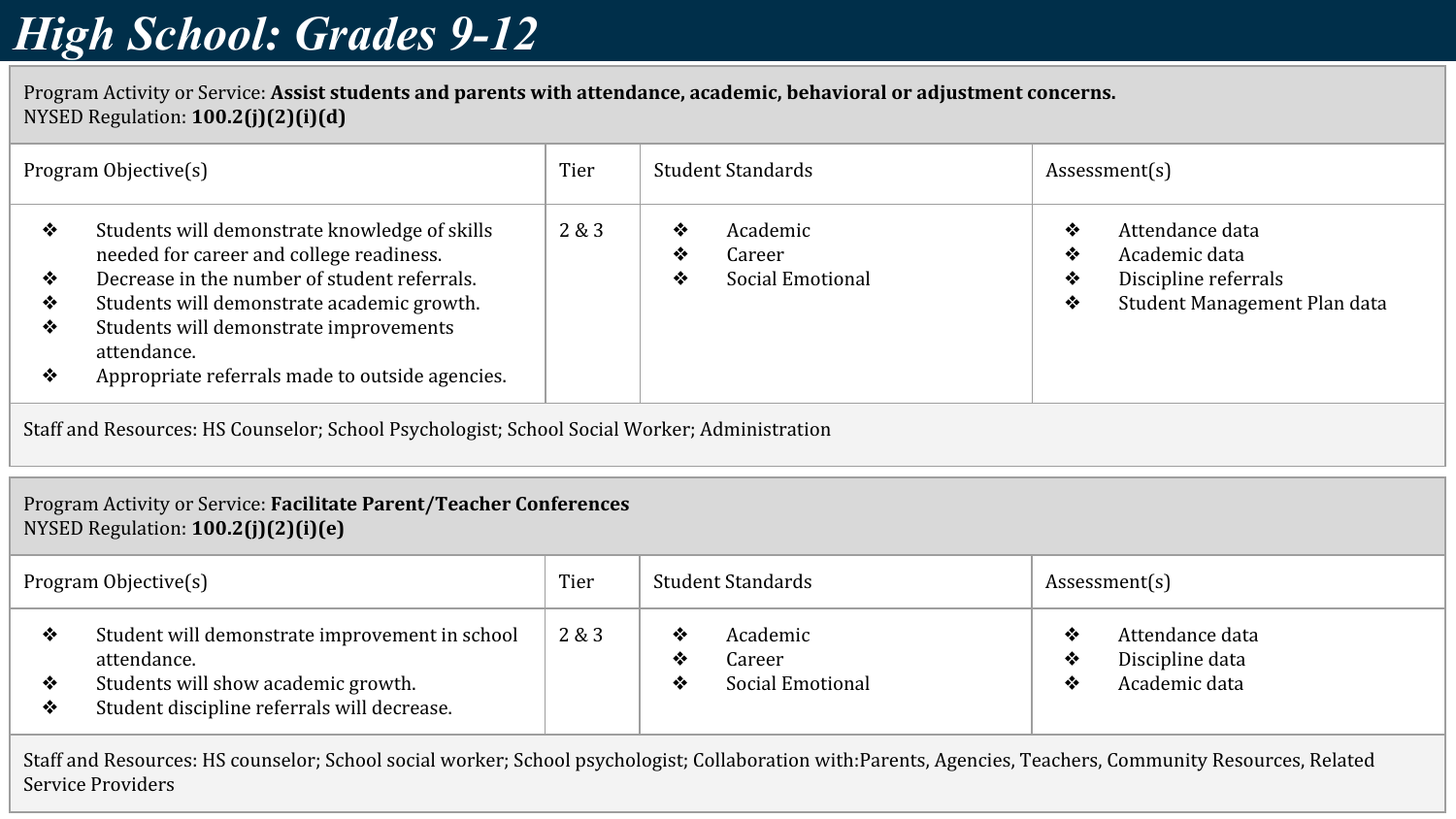Program Activity or Service: **Participation in 504 and CSE annual review meetings and initial referral meetings** NYSED Regulation: **100.2(j)(2)(i)(e**)

| Program Objective(s) |                                                             | Tier | Student Standards                                      | Assessment(s)                                                          |  |
|----------------------|-------------------------------------------------------------|------|--------------------------------------------------------|------------------------------------------------------------------------|--|
| ∙                    | Students will have their academic interests<br>represented. | ే    | Academic<br>∙≫<br>Career<br>❖<br>Social Emotional<br>∙ | Academic data<br>∙≫<br>Discipline data<br>❖<br>Attendance reports<br>❖ |  |

Staff and Resources: HS counselors; School social worker; School psychologist; HS administrators; Collaboration with: Parents, Agencies, Teachers, Community Resources, Related Service Providers

#### Program Activity or Service: **Annual Advisory Council meetings to review counseling plan.** NYSED Regulation: **100.2(j)(2)(ii)(a)**

| Program Objective(s)                                                         |                                                               | Tier | Student Standards |                                        |             | Assessment(s)                                                 |
|------------------------------------------------------------------------------|---------------------------------------------------------------|------|-------------------|----------------------------------------|-------------|---------------------------------------------------------------|
| ≁<br>❖<br>❖                                                                  | Review:<br>Program Objectives<br>School counseling curriculum |      | ❖<br>❖<br>❖       | Academic<br>Career<br>Social Emotional | ❖<br>❖<br>❖ | Attendance data<br>Discipline data<br>School report card data |
| Staff and Resources: HS counselor; Advisory Council; District Administration |                                                               |      |                   |                                        |             |                                                               |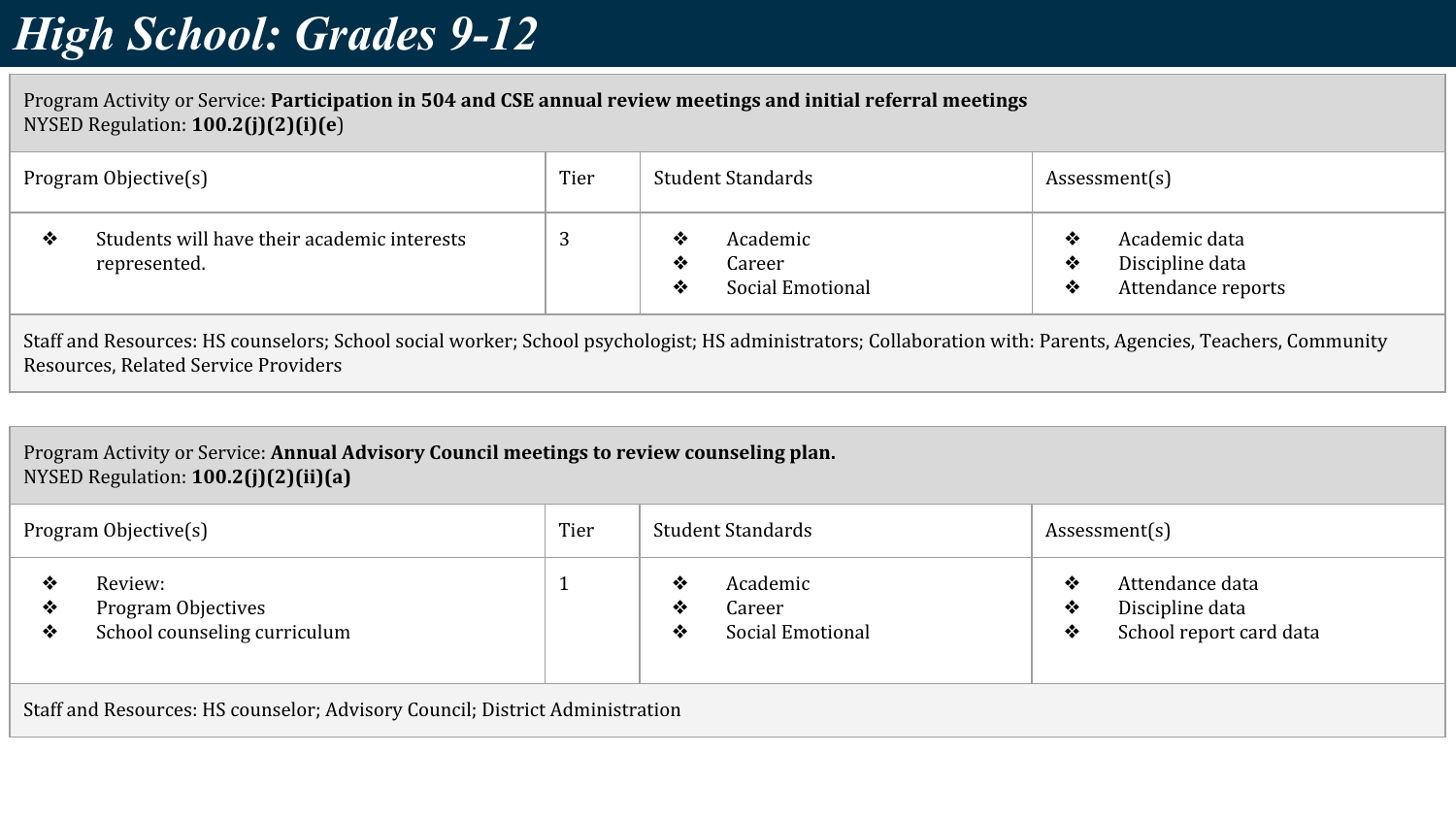Program Activity or Service: **Indirect Services: Coordinate standardized testing opportunities (PSAT, SAT, ACT); Serve as SSD Coordinator Facilitate college and military recruiter visits; Organize and coordinate scholarship opportunities and facilitate scholarship committee meetings; Serve as SUPA and SUNY Potsdam liaison to coordinate dual enrollment opportunities for students; Coordinate Distance Learning (ITV) opportunities; Involved in master scheduling development and implementation**

| Program Objective(s) |                                                                                                                                                                                                                                                                                                                              | Tier | Student Standards            | Assessment(s)                                                                                                                                                                             |  |
|----------------------|------------------------------------------------------------------------------------------------------------------------------------------------------------------------------------------------------------------------------------------------------------------------------------------------------------------------------|------|------------------------------|-------------------------------------------------------------------------------------------------------------------------------------------------------------------------------------------|--|
| ❖<br>❖<br>❖<br>❖     | Students will have access to testing and<br>enrichment opportunities to further their<br>educational and career goals.<br>Students will have opportunities to plan and gain<br>information from college and military<br>representatives.<br>Students will have access to scholarships.<br>Student course request fulfillment |      | Academic<br>❖<br>Career<br>∙ | Standardized Testing data<br>❖<br>Dual enrollment data<br>❖<br>Scholarship completion data<br>❖<br>College, Career & Civic Readiness<br>❖<br>Data<br>Master schedule statistics data<br>❖ |  |

Staff and Resources: HS Counselors; Counseling department secretary; College, military, and community agency representatives; School psychologist; BOCES personnel; HS administrators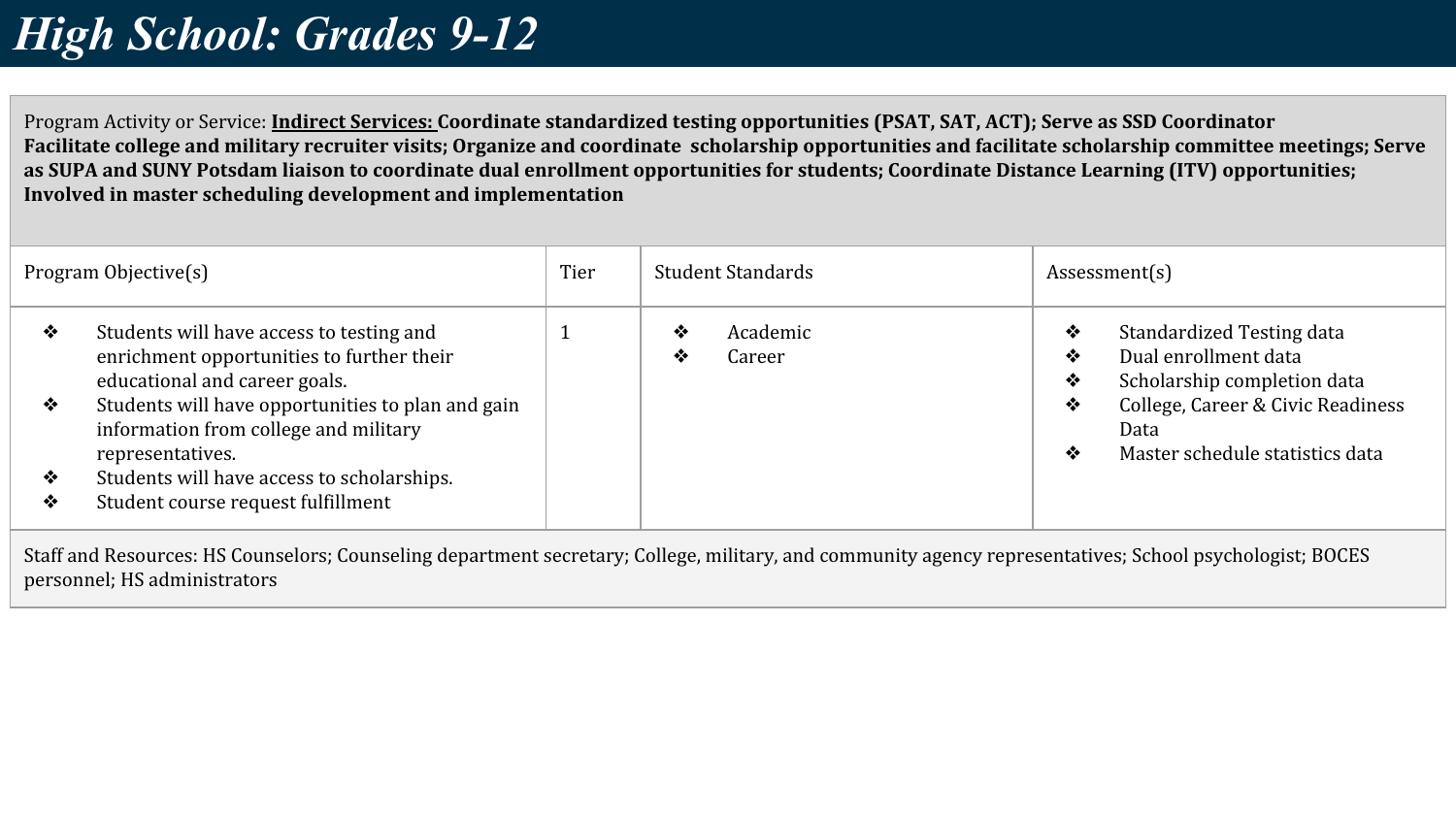#### **Appendix A**

#### <span id="page-35-0"></span>**State Regulations Regarding Counseling**

*From NYSED Part 100.2(j)(2) Regulations:*

#### **The Program**

100.2 (j)(2) Each school district shall have a comprehensive developmental school counseling/guidance program, for all students in kindergarten through grade 12. Each school district shall *ensure that all students in grades kindergarten through 12 have access to a certified school counselor(s).* 

*100.2 (j)(2)(i) For all grades kindergarten through 12, district and building level comprehensive developmental school counseling/ guidance programs shall prepare students to participate*  effectively in their current and future educational programs as age appropriate. The program shall be designed to address multiple student competencies including career/ college readiness *standards, and academic and social/emotional development standards.* 

#### **The Services**

#### **Grades K-5**

- *a) In grades kindergarten through five, the program shall be designed by a certified school counselor in coordination with the teaching staff, and any appropriate pupil personnel service providers. The program shall be designed for the purpose of preparing students to participate effectively in their current and future educational programs, to provide information related to college and careers, and to assist students who may exhibit challenges to academic success, including but not limited to attendance and or behavioral concerns. The program shall also where appropriate make a referral to a properly licensed professional and/or certified pupil personal service provider, as appropriate for more targeted supports.*
- *b)*

#### **Grades 6-12**

*c) For students in grades six through twelve, certified school counselors shall provide an annual individual progress review plan, which shall reflect each student's educational progress and career plans. For a student with a disability, the plan shall be consistent with the student's individualized education program.*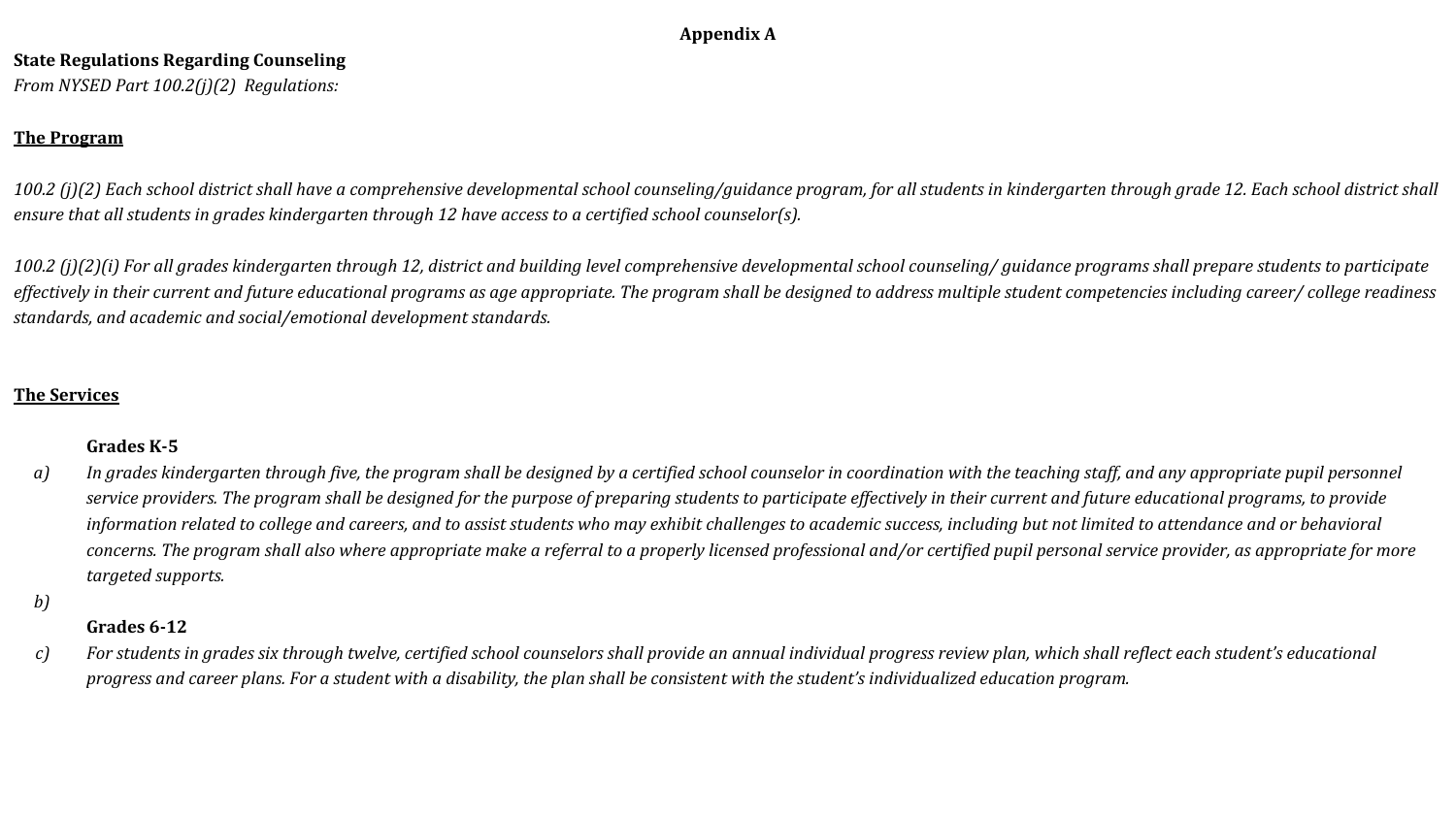#### **School Counseling/ Guidance Core Curriculum Grades K-12**

- *a) School counseling/ guidance core curriculum instruction shall be for the purpose of addressing student competencies related to career/college readiness, academic skills and social/emotional development by a certified school counselor(s).*
- *b) Other direct student services which may include, but need not be limited to, responsive services, crisis response, group counseling, individual counseling, appraisal, assessment and advisement, for the purpose of enabling students to benefit from the curriculum, assisting students to develop and implement postsecondary education and career plans, assisting students who exhibit attendance, academic, behavioral or adjustment concerns and encouraging parental involvement. Nothing herein shall prohibit certified or licensed school psychologists or certified or licensed school social workers pursuant to Part 80 of the Commissioner's regulations from providing other direct student services within their applicable scope of practice.*
- *c) Indirect student services may include but need not be limited to, referrals to appropriately licensed or certified individuals, consultation, collaboration, leadership, advocacy and teaming.*

#### **The Plan**

*100.2(j)(2)(ii) Each school district shall develop a district-wide and building-level comprehensive developmental school counseling/guidance plans which set forth the manner in which the distract shall comply with the requirements of this subdivision. Such district and building level plans shall be developed by ot under the direction of certified school counselor(s) and be updated annually, available for review at the district offices and each school building and made available on the district's website.* 

#### **Advisory Council**

*100.2(j)(2)(iii) Each school district shall establish a comprehensive developmental school counseling/ guidance program advisory council to be comprised of representative stakeholders (such as parents, members of the board of education, school building and/or district leaders, community -based service providers, teachers, certified school counselors and other pupil personnel service providers in the district including school social workers and/or school psychologists). The advisory council shall meet no less than twice a year for the purpose of reviewing the comprehensive developmental school counseling/guidance program plan and advising on the implementation of the school counseling/ guidance program. The advisory council shall create and submit an annual report to the board of education.* 

#### **Certification/Titles**

*100.2(j)(3) Nothing in this section shall be construed to authorize any individual to provide professional services where certification is required under Part 80 of the Commissioner's regulations or where the licensure is required under Title VIII of the Education Law.*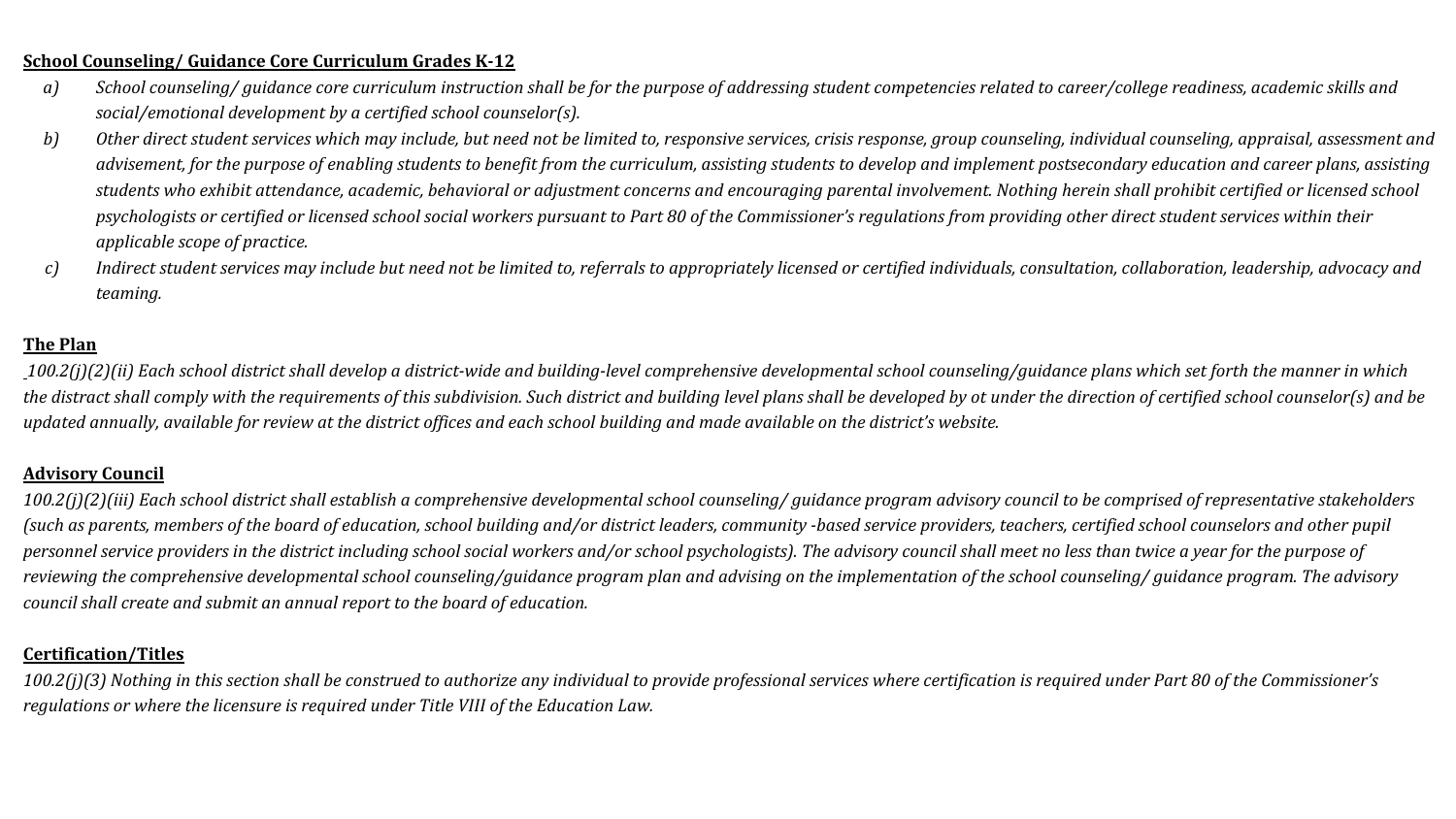#### **Appendix B**

#### <span id="page-37-0"></span>**ASCA National Standards for Students**

*Legend: A:A-1.1 = Academic Domain, Standard A, Competency 1 and Indicator 1*

#### **ACADEMIC DEVELOPMENT**

*ASCA National Standards for academic development guide school counseling programs to implement strategies and activities to support and maximize each student's ability to learn.*

**Standard A: Students will acquir**e the attitudes, knowledge and skills that contribute to effective learning in school and across the life span**.**

#### **A:A1 Improve Academic Self-concept**

- A:A1.1 Articulate feelings of competence and confidence as learners
- A:A1.2 Display a positive interest in learning
- A:A1.3 Take pride in work and achievement
- A:A1.4 Accept mistakes as essential to the learning process
- A:A1.5 Identify attitudes and behaviors that lead to successful learning

#### **A:A2 Acquire Skills for Improving Learning**

- A:A2.1 Apply time-management and task-management skills
- A:A2.2 Demonstrate how effort and persistence positively affect learning
- A:A2.3 Use communications skills to know when and how to ask for help when needed
- A:A2.4 Apply knowledge and learning styles to positively influence school performance

#### **A:A3 Achieve School Success**

- A:A3.1 Take responsibility for their actions
- A:A3.2 Demonstrate the ability to work independently, as well as the ability to work cooperatively with other students
- A:A3.3 Develop a broad range of interests and abilities
- A:A3.4 Demonstrate dependability, productivity and initiative
- A:A3.5 Share knowledge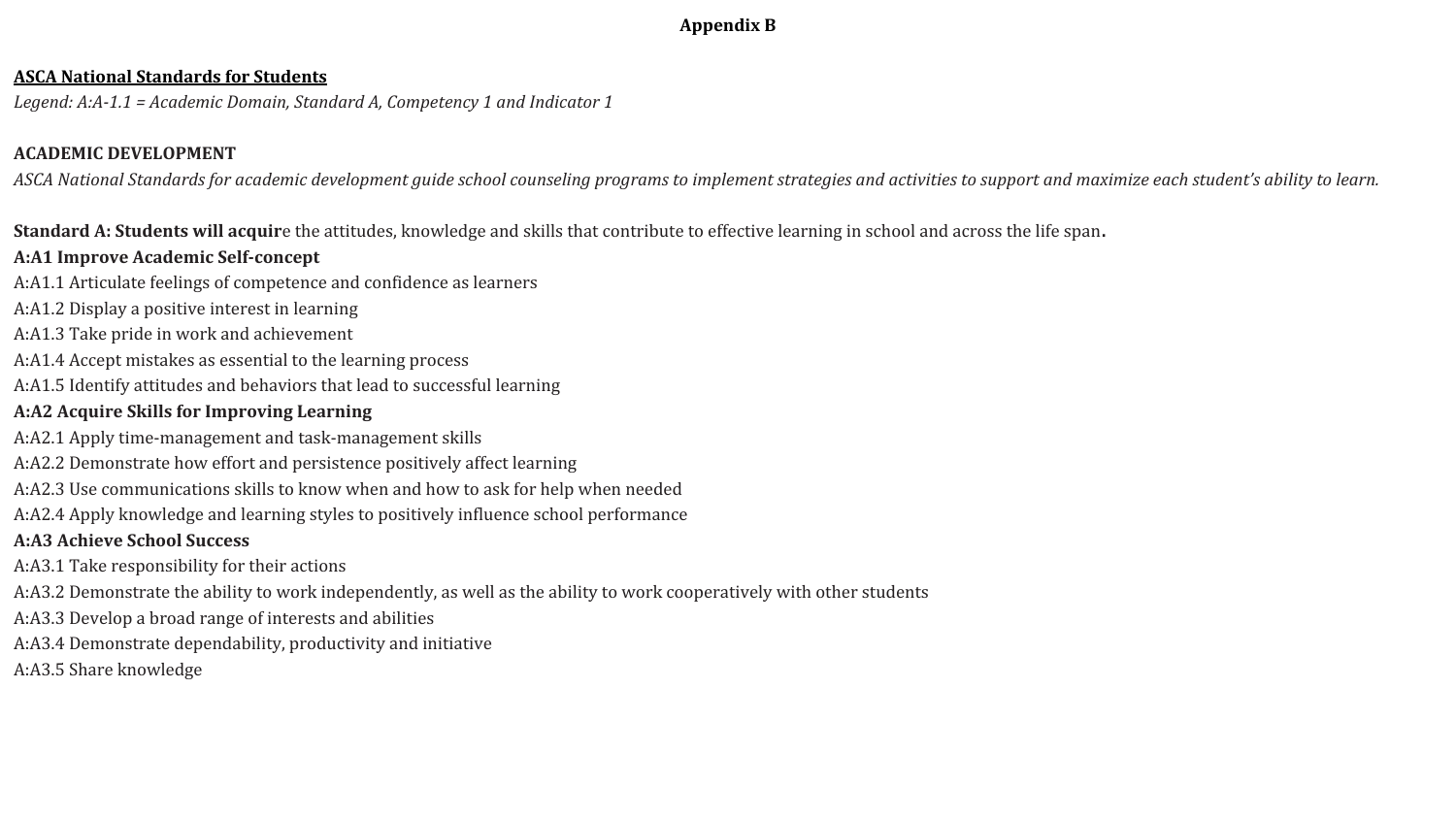#### **Standard B: Students will complete school with the academic preparation essential to choose from a wide range of substantial post- secondary options, including college.**

#### **A:B1 Improve Learning**

- A:B1.1 Demonstrate the motivation to achieve individual potential
- A:B1.2 Learn and apply critical-thinking skills
- A:B1.3 Apply the study skills necessary for academic success at each level
- A:B1.4 Seek information and support from faculty, staff, family and peers
- A:B1.5 Organize and apply academic information from a variety of sources
- A:B1.6 Use knowledge of learning styles to positively influence school performance
- A:B1.7 Become a self-directed and independent learner

#### **A:B2 Plan to Achieve Goals**

- A:B2.1 Establish challenging academic goals in elementary, middle/jr. high and high school
- A:B2.2 Use assessment results in educational planning
- A:B2.3 Develop and implement annual plan of study to maximize academic ability and achievement
- A:B2.4 Apply knowledge of aptitudes and interests to goal setting
- A:B2.5 Use problem-solving and decision-making skills to assess progress toward educational goals
- A:B2.6 Understand the relationship between classroom performance and success in school
- A:B2.7 Identify post-secondary options consistent with interests, achievement, aptitude and abilities

### **STANDARD C: Students will understand the relationship of academics to the world of work and to life at home and in the community.**

#### **A:C1 Relate School to Life Experiences**

- A:C1.1 Demonstrate the ability to balance school, studies, extracurricular activities, leisure time and family life
- A:C1.2 Seek co-curricular and community experiences to enhance the school experience
- A:C1.3 Understand the relationship between learning and work
- A:C1.4 Demonstrate an understanding of the value of lifelong learning as essential to seeking, obtaining and maintaining life goals
- A:C1.5 Understand that school success is the preparation to make the transition from student to community member
- A:C1.6 Understand how school success and academic achievement enhance future career and vocational opportunities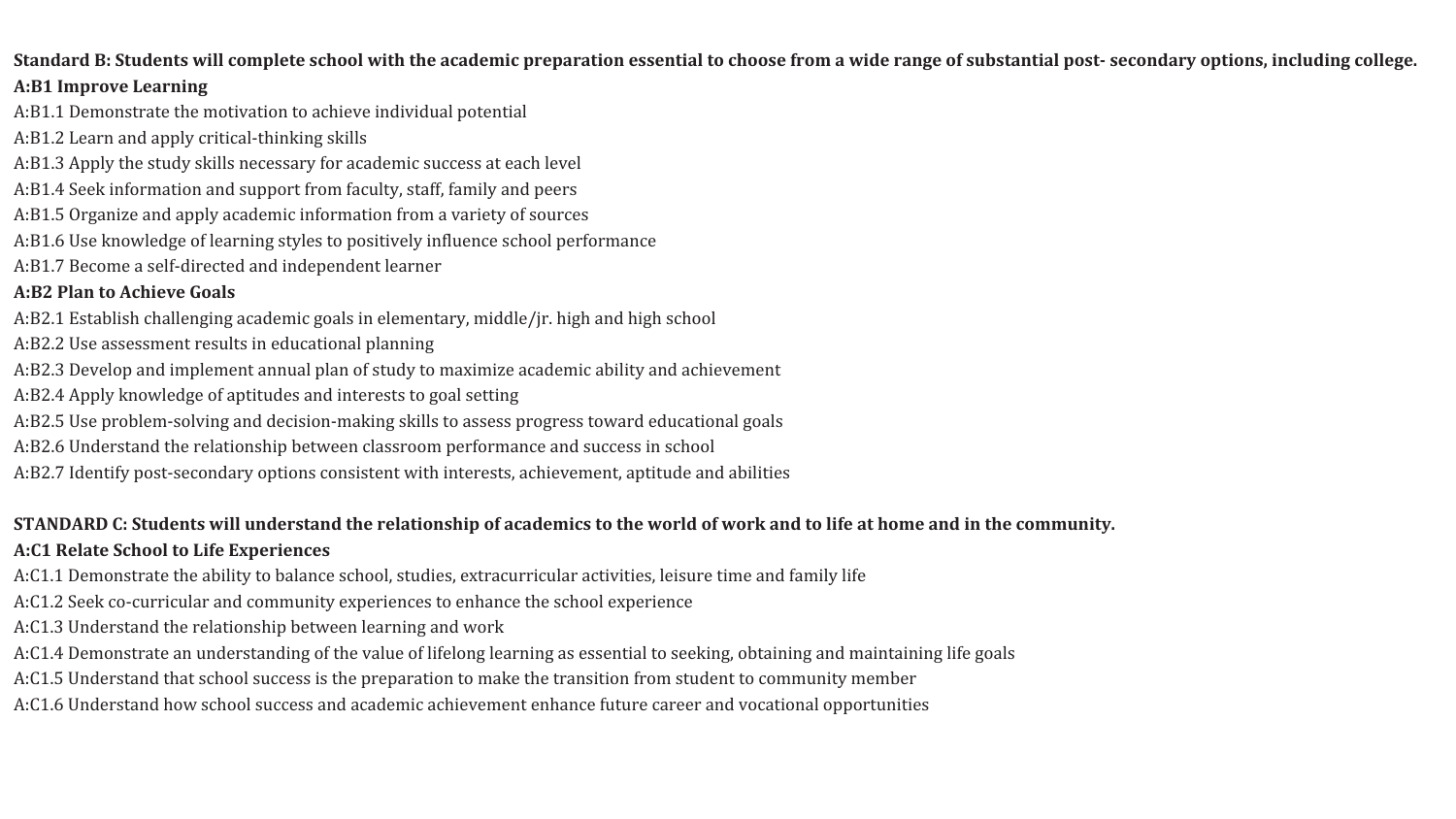#### **CAREER DEVELOPMENT**

ASCA National Standards for career development guide school counseling programs to provide the foundation for the acquisition of skills, attitudes and knowledge that enable students to make a successful transition from school to the world of work, and from job to job across the life-span.

#### **Standard A: Students will acquire the skills to investigate the world of work in relation to knowledge of self and to make informed career decisions.**

#### **C:A1 Develop Career Awareness**

- C:A1.1 Develop skills to locate, evaluate and interpret career information
- C:A1.2 Learn about the variety of traditional and nontraditional occupations
- C:A1.3. Develop an awareness of personal abilities, skills, interests and motivations
- C:A1.4 Learn how to interact and work cooperatively in teams
- C:A1.5 Learn to make decisions
- C:A1.6 Learn how to set goals
- C:A1.7 Understand the importance of planning
- C:A1.8 Pursue and develop competency in areas of interest
- C:A1.9 Develop hobbies and vocational interests
- C:A1.10 Balance between work and leisure time

#### **C:A2 Develop Employment Readiness**

- C:A2.1 Acquire employability skills such as working on a team, problem-solving and organizational skills C:A2.2 Apply job readiness skills to seek employment opportunities
- C:A2.3 Demonstrate knowledge about the changing workplace
- C:A2.4 Learn about the rights and responsibilities of employers and employees
- C:A2.5 Learn to respect individual uniqueness in the workplace
- C:A2.6 Learn how to write a résumé
- C:A2.7 Develop a positive attitude toward work and learning
- C:A2.8 Understand the importance of responsibility, dependability, punctuality, integrity and effort in the workplace
- C:A2.9 Utilize time- and task-management skills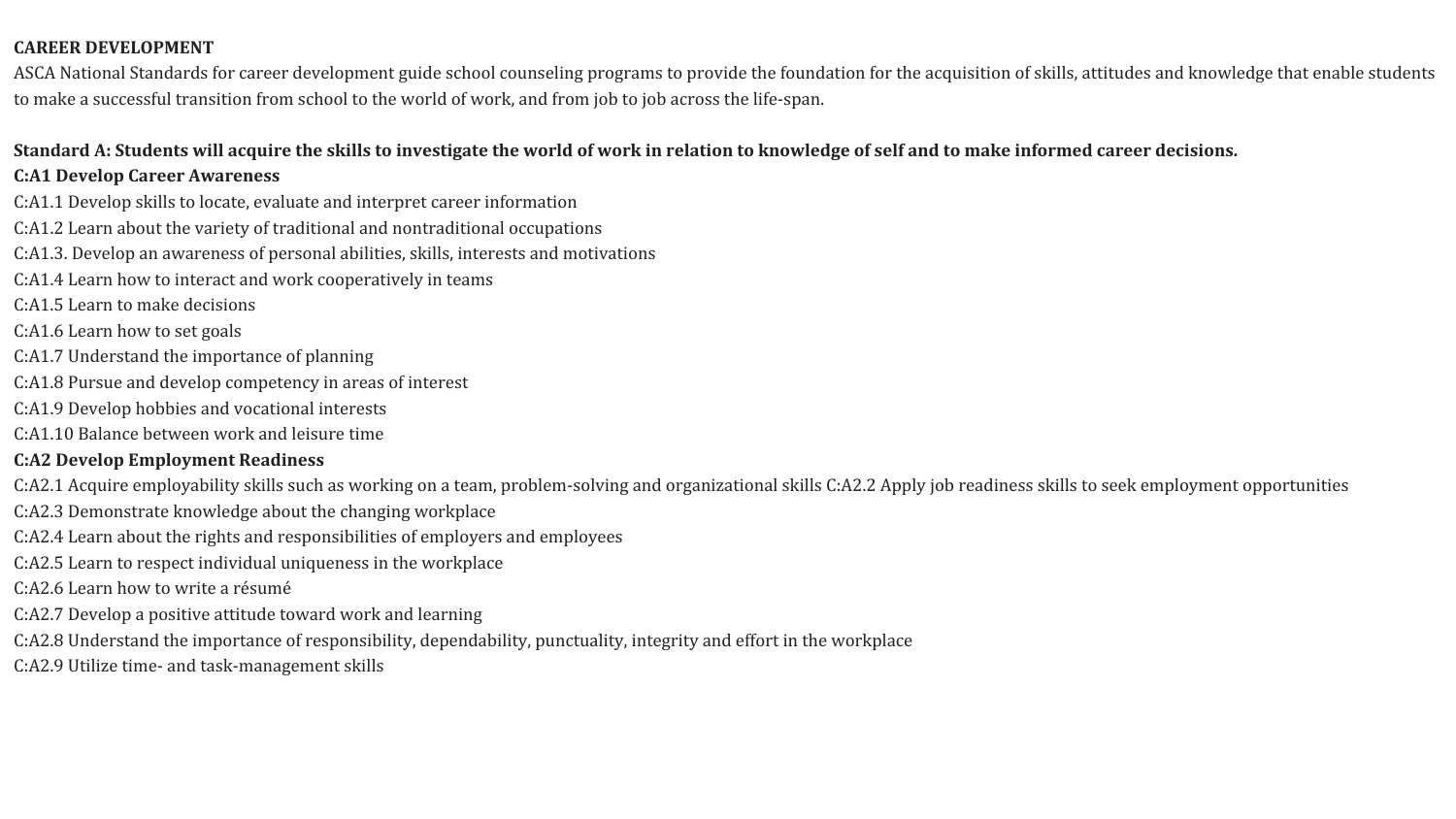#### **Standard B: Students will employ strategies to achieve future career goals with success and satisfaction.**

#### **C:B1 Acquire Career Information**

- C:B1.1 Apply decision-making skills to career planning, course selection and career transition
- C:B1.2 Identify personal skills, interests and abilities and relate them to current career choice
- C:B1.3 Demonstrate knowledge of the career-planning process
- C:B1.4 Know the various ways in which occupations can be classified
- C:B1.5 Use research and information resources to obtain career information
- C:B1.6 Learn to use the Internet to access career-planning information
- C:B1.7 Describe traditional and nontraditional career choices and how they relate to career choice
- C:B1.8 Understand how changing economic and societal needs influence employment trends and future training

#### **C:B2 Identify Career Goals**

- C:B2.1 Demonstrate awareness of the education and training needed to achieve career goals
- C:B2.2 Assess and modify their educational plan to support career
- C:B2.3 Use employability and job readiness skills in internship, mentoring, shadowing and/or other work experience
- C:B2.4 Select course work that is related to career interests
- C:B2.5 Maintain a career-planning portfolio

### **Standard C: Students will understand the relationship between personal qualities, education, training and the world of work.**

#### **C:C1 Acquire Knowledge to Achieve Career Goals**

- C:C1.1 Understand the relationship between educational achievement and career success
- C:C1.2 Explain how work can help to achieve personal success and satisfaction
- C:C1.3 Identify personal preferences and interests influencing career choice and success
- C:C1.4 Understand that the changing workplace requires lifelong learning and acquiring new skills
- C:C1.5 Describe the effect of work on lifestyle
- C:C1.6 Understand the importance of equity and access in career choice
- C:C1.7 Understand that work is an important and satisfying means of personal expression

#### **C:C2 Apply Skills to Achieve Career Goals**

- C:C2.1 Demonstrate how interests, abilities and achievement relate to achieving personal, social, educational and career goals
- C:C2.2 Learn how to use conflict management skills with peers and adults
- C:C2.3 Learn to work cooperatively with others as a team member
- C:C2.4 Apply academic and employment readiness skills in work-based learning situations such as internships, shadowing and/or mentoring experience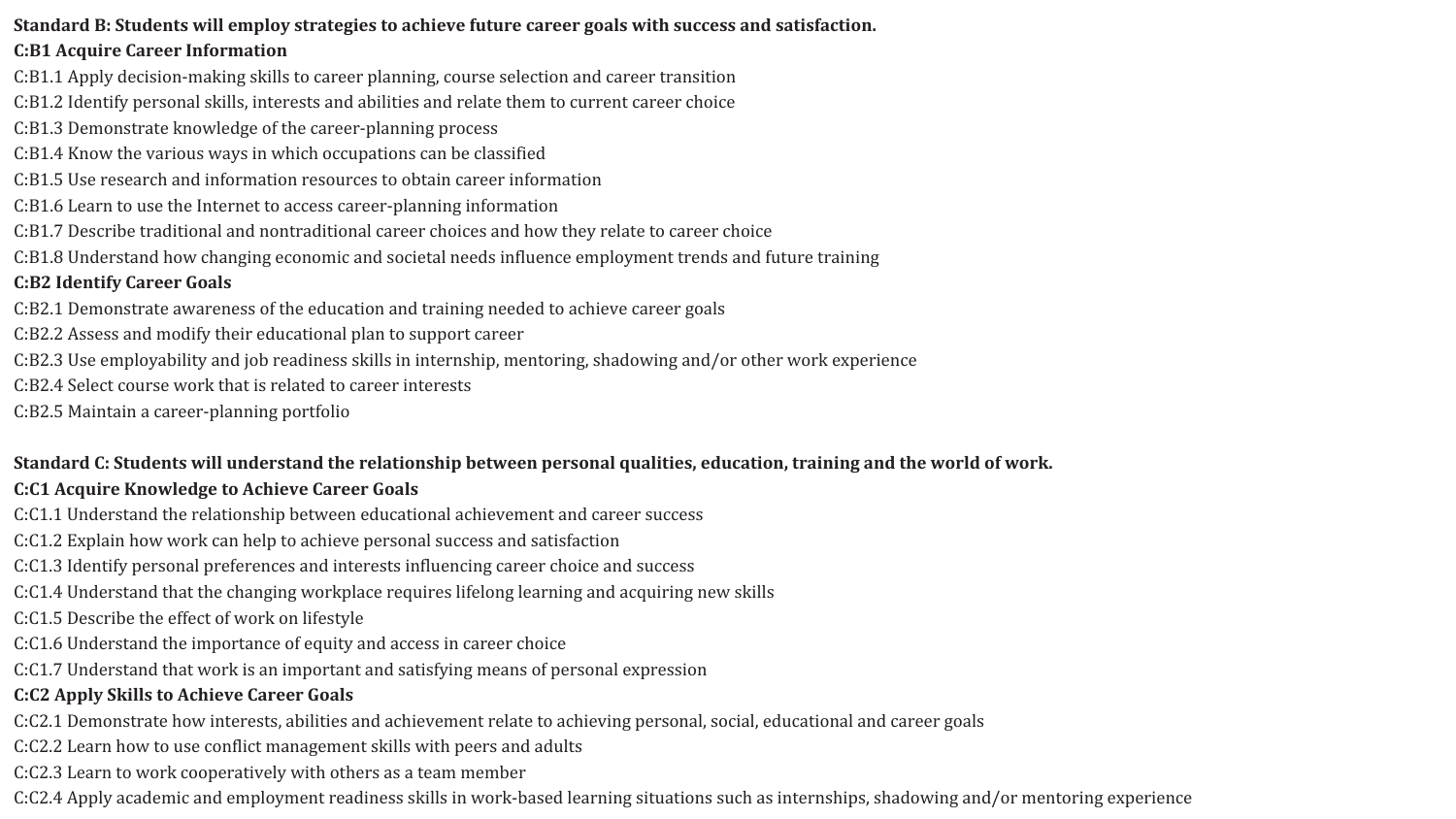#### **PERSONAL/SOCIAL DEVELOPMENT**

ASCA National Standards for personal/social development guide school counseling programs to provide the foundation for personal and social growth as students progress through school and into adulthood.

#### **Standard A: Students will acquire the knowledge, attitudes and interpersonal skills to help them understand and respect self and others.**

#### **PS:A1 Acquire Self-knowledge**

- PS:A1.1 Develop positive attitudes toward self as a unique and worthy person
- PS:A1.2 Identify values, attitudes and beliefs
- PS:A1.3 Learn the goal-setting process
- PS:A1.4 Understand change is a part of growth
- PS:A1.5 Identify and express feelings
- PS:A1.6 Distinguish between appropriate and inappropriate behavior
- PS:A1.7 Recognize personal boundaries, rights and privacy needs
- PS:A1.8 Understand the need for self-control and how to practice it
- PS:A1.9 Demonstrate cooperative behavior in groups
- PS:A1.10 Identify personal strengths and assets
- PS:A1.11 Identify and discuss changing personal and social roles
- PS:A1.12 Identify and recognize changing family roles

#### **PS:A2 Acquire Interpersonal Skills**

- PS:A2.1 Recognize that everyone has rights and responsibilities
- PS:A2.2 Respect alternative points of view
- PS:A2.3 Recognize, accept, respect and appreciate individual differences
- PS:A2.4 Recognize, accept and appreciate ethnic and cultural diversity
- PS:A2.5 Recognize and respect differences in various family configurations
- PS:A2.6 Use effective communications skills
- PS:A2.7 Know that communication involves speaking, listening and nonverbal behavior
- PS:A2.8 Learn how to make and keep friends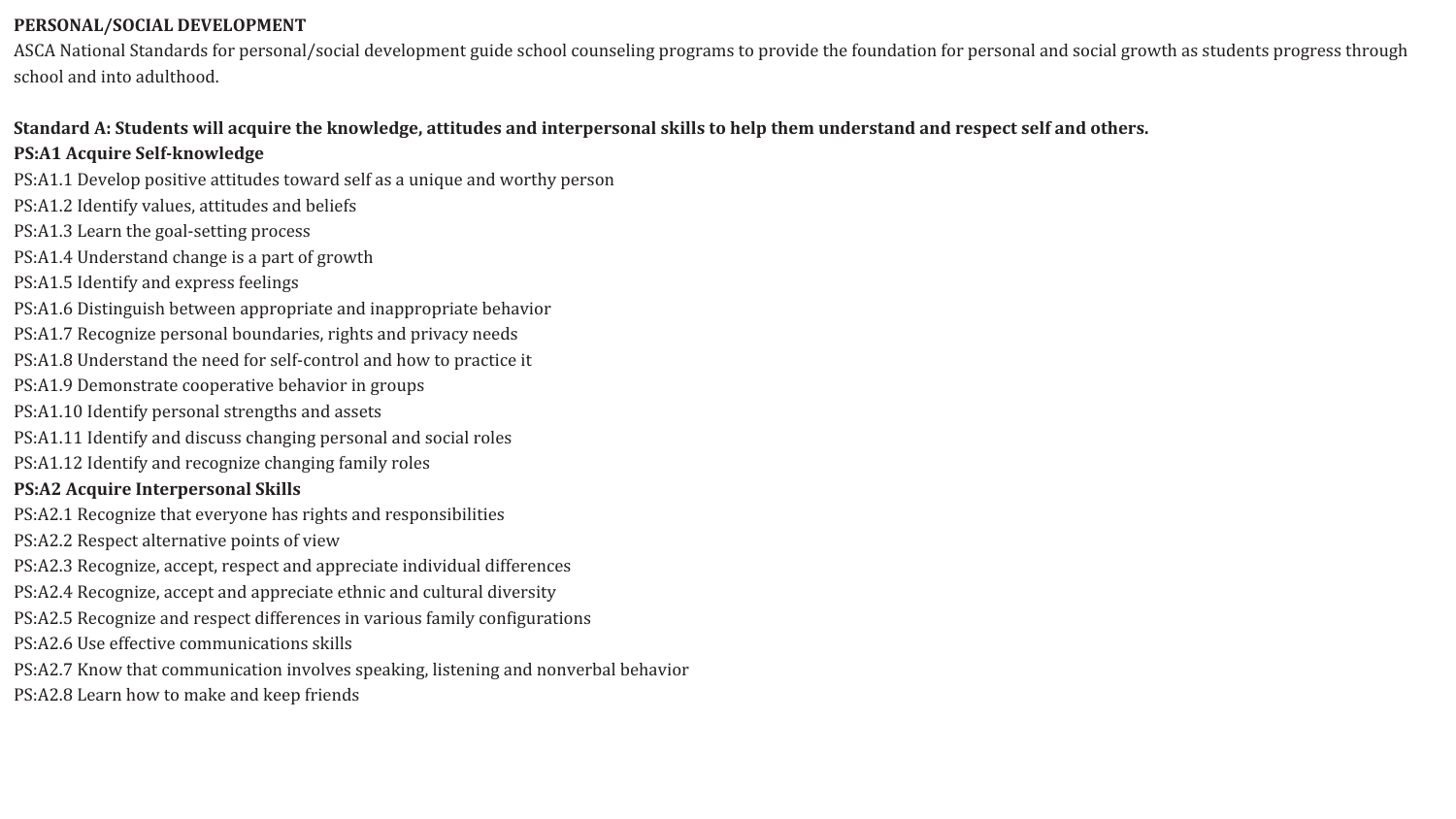#### **Standard B: Students will make decisions, set goals and take necessary action to achieve goals. PS:B1 Self-knowledge Application**

- PS:B1.1 Use a decision-making and problem-solving model
- PS:B1.2 Understand consequences of decisions and choices
- PS:B1.3 Identify alternative solutions to a problem
- PS:B1.4 Develop effective coping skills for dealing with problems
- PS:B1.5 Demonstrate when, where and how to seek help for solving problems and making decisions PS:B1.6 Know how to apply conflict resolution skills
- PS:B1.7 Demonstrate a respect and appreciation for individual and cultural differences
- PS:B1.8 Know when peer pressure is influencing a decision
- PS:B1.9 Identify long- and short-term goals
- PS:B1.10 Identify alternative ways of achieving goals
- PS:B1.11 Use persistence and perseverance in acquiring knowledge and skills
- PS:B1.12 Develop an action plan to set and achieve realistic goals
- Standard C: Students will understand safety and survival skills.
- PS:C1 Acquire Personal Safety Skills
- PS:C1.1 Demonstrate knowledge of personal information (i.e., telephone number, home address, emergency contact) PS:C1.2 Learn about the relationship between rules, laws, safety and the protection of rights of the individual
- PS:C1.3 Learn about the differences between appropriate and inappropriate physical contact
- PS:C1.4 Demonstrate the ability to set boundaries, rights and personal privacy
- PS:C1.5 Differentiate between situations requiring peer support and situations requiring adult professional help PS:C1.6 Identify resource people in the school and community, and know how to seek their help
- PS:C1.7 Apply effective problem-solving and decision-making skills to make safe and healthy choices
- PS:C1.8 Learn about the emotional and physical dangers of substance use and abuse
- PS:C1.9 Learn how to cope with peer pressure
- PS:C1.10 Learn techniques for managing stress and conflict
- PS:C1.11 Learn coping skills for managing life events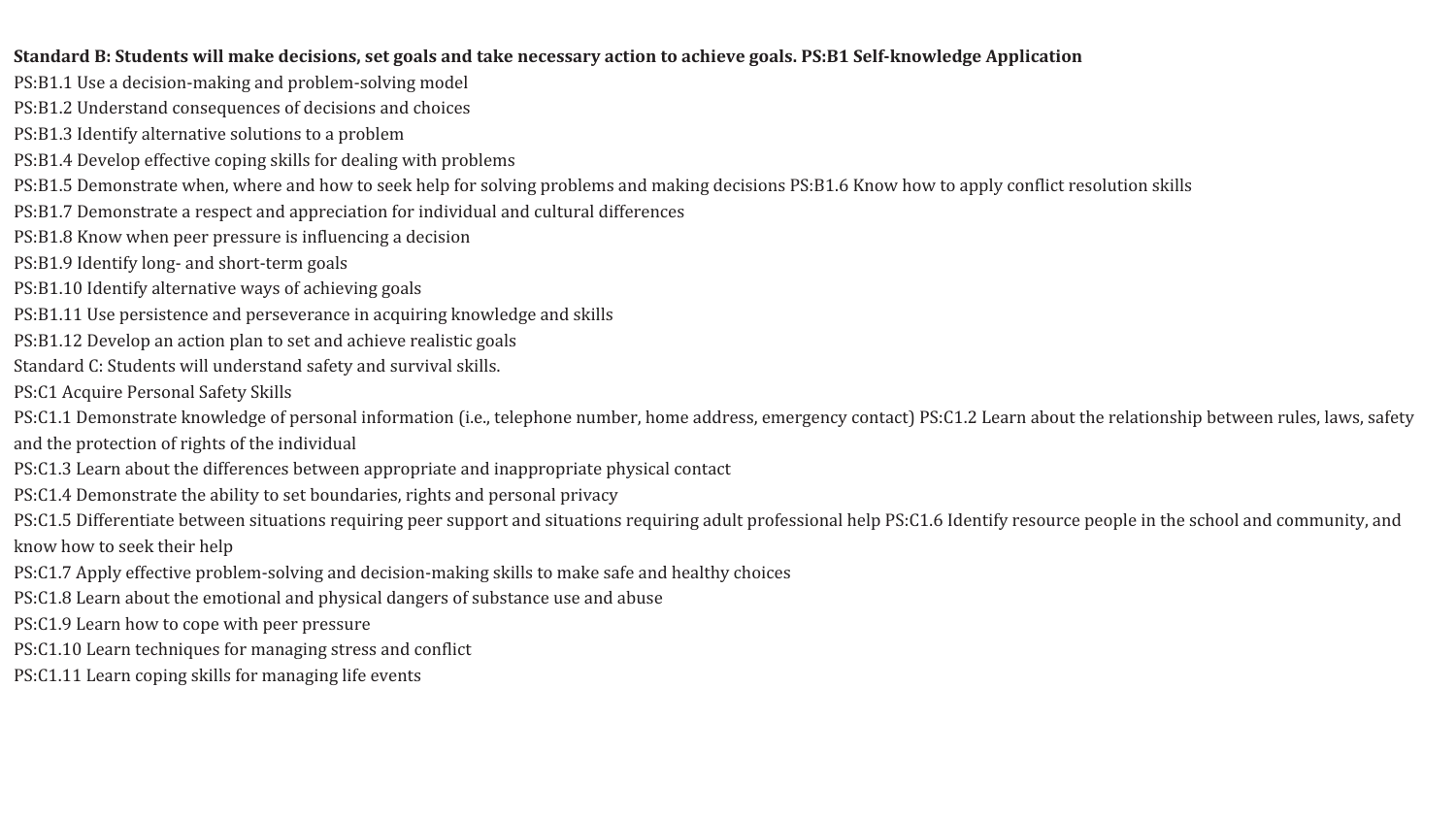#### **Appendix C NYSED Career Development & Occupational Standards (CDOS)**

<span id="page-43-0"></span>**STANDARD 1: Career Development** - Students will be knowledgeable about the world of work, explore career options, and relate personal skills, aptitudes, and abilities to future career decisions.

1.1 Students will learn about the changing nature of the workplace, the value of work to society, and the connection of work to the achievement of personal goals.

**STANDARD 2: Integrated Learning** - Students will demonstrate how academic knowledge and skills are applied in the workplace and other settings. 2.1 Integrated learning encourages students to use essential academic concepts, facts, and procedures in applications related to life skills and the world of work. This approach allows students to see the usefulness of the concepts that they are being asked to learn and to understand their potential application in the world of work.

**STANDARD 3a: Universal Foundation Skills** - Student will demonstrate mastery of the foundation skills and competencies essential for success in the workplace. 3a.l Basic skills include the ability to read, write, listen, and speak as well as perform arithmetic and mathematical functions. 3a.2 Thinking skills lead to problem solving, experimenting and focused observation and allow the application of knowledge to new and unfamiliar situations. 3a.3 Personal qualities generally include competence in self-management and the ability to plan, organize, and take independent action. 3a.4 Positive interpersonal qualities lead to teamwork and cooperation in large and small groups in family, social, and work situations. 3a.5 Technology is the process and product of human skill and ingenuity in designing and creating things from available resources to satisfy personal and societal needs and wants. 3a.6 Information management focuses on the ability to access and use information obtained from other people, community resources, and computer networks. 3a.7 Using resources includes the application of financial and human factors, and the elements of time and materials to successfully carry out a planned activity. 3a.8 Systems skills include the understanding of and ability to work within natural and constructed systems.

**STANDARD 3b: Career Majors** - Students who choose a career major will acquire the career-specific technical knowledge/skills necessary to progress toward gainful employment, career advancement, and success in postsecondary programs.

B/IS Business/Information Systems: Core, Specialized, and Experiential HS Health Services: Core, Specialized, and Experiential E/T Engineering/Technologies: Core, Specialized, and Experiential HPS Human and Public Services: Core, Specialized, and Experiential *NAS Natural and Agricultural Sciences*: Core, Specialized, and Experiential Arts/Humanities: Core, Specialized, and Experiential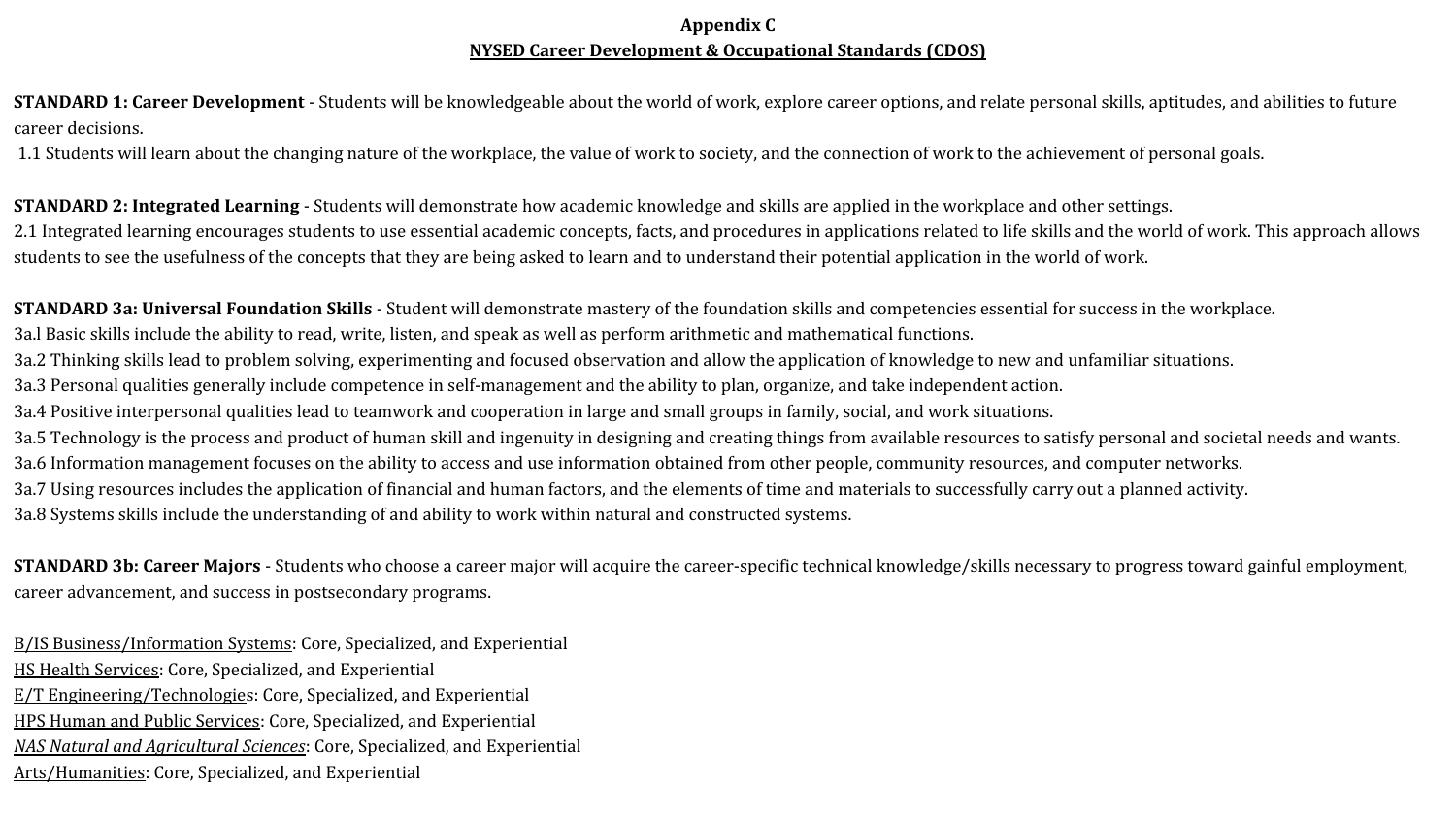#### **Appendix D School Counselor Competencies**

#### <span id="page-44-0"></span>I. SCHOOL COUNSELING PROGRAMS

School counselors should possess the knowledge, abilities, skills and attitudes necessary to plan, organize, implement and evaluate a comprehensive, developmental, results-based school counseling program that aligns with the ASCA National Model.

I-A: Knowledge

ASCA's position statement, The Professional School Counselor and School Counseling Preparation Programs, states that school counselors should articulate and demonstrate an *understanding of:* 

- \_\_ I-A-1. The organizational structure and governance of the American educational system as well as cultural, political and social influences on current educational practices
- \_\_ I-A-2. The organizational structure and qualities of an effective school counseling program that aligns with the ASCA National Model
- \_\_ I-A-3. Impediments to student learning and use of advocacy and data-driven school counseling practices to act effectively in closing the achievement/opportunity gap
- \_\_ I-A-4. Leadership principles and theories
- \_\_ I-A-5. Individual counseling, group counseling and classroom guidance programs ensuring equitable access to resources that promote academic achievement; personal, social and emotional development; and career development including the identification of appropriate post-secondary education for every student
- \_\_ I-A-6. Collaborations with stakeholders such as parents and guardians, teachers, administrators and community leaders to create learning environments that promote educational equity and success for every student
- \_\_ I-A-7. Legal, ethical and professional issues in pre-K–12 schools
- \_\_ I-A-8. Developmental theory, learning theories, social justice theory, multiculturalism, counseling theories and career counseling theories
- \_\_ I-A-9. The continuum of mental health services, including prevention and intervention strategies to enhance student success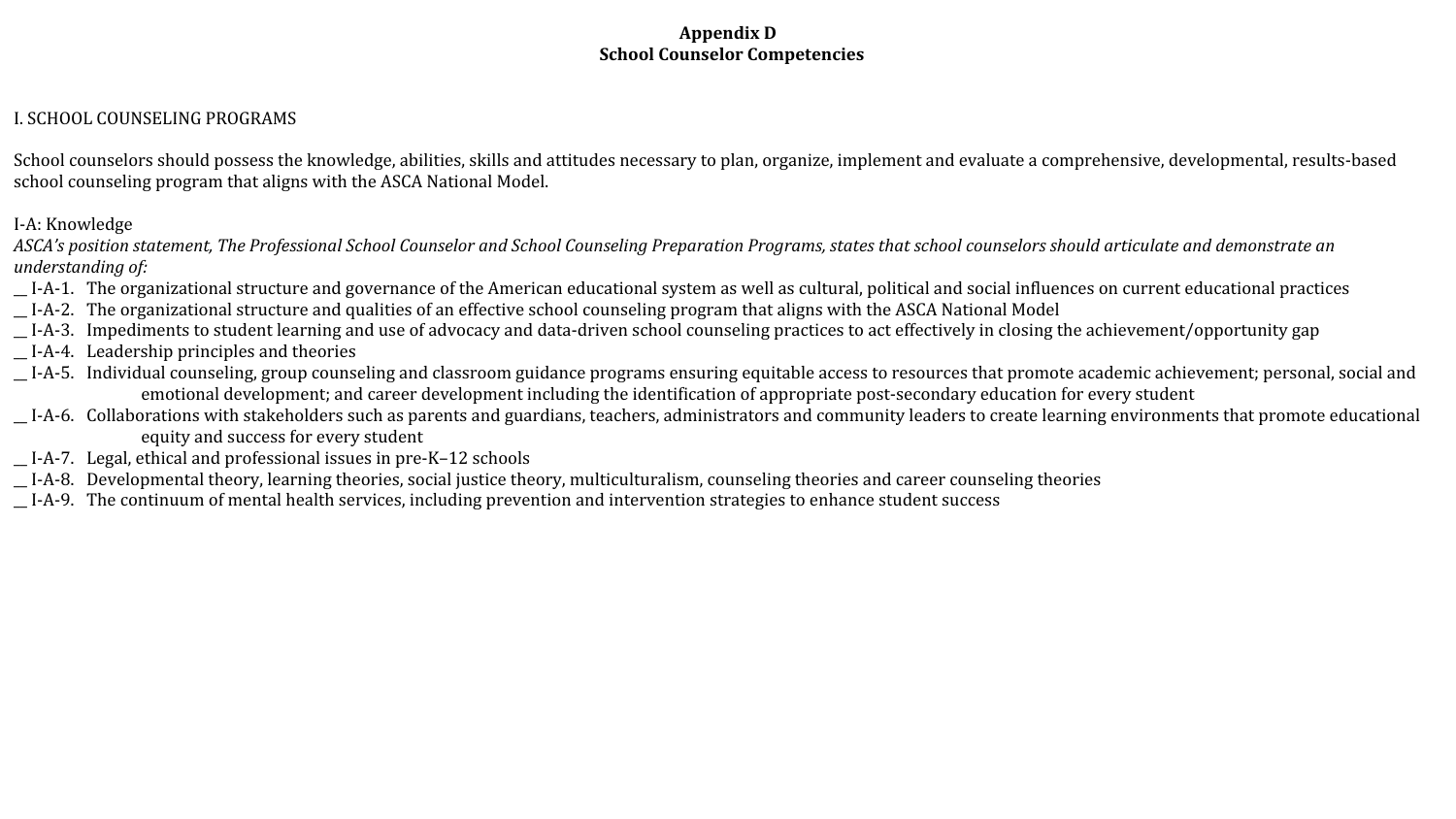I-B: Abilities and Skills

*An effective school counselor is able to accomplish measurable objectives demonstrating the following abilities and skills.* 

- \_\_ I-B-1. Plans, organizes, implements and evaluates a school counseling program aligning with the ASCA National Model
- \_\_ I-B-1a. Creates a vision statement examining the professional and personal competencies and qualities a school counselor should possess
- \_\_ I-B-1b.Describes the rationale for a comprehensive school counseling program
- \_\_ I-B-1c. Articulates the school counseling themes of advocacy, leadership, collaboration and systemic change, which are critical to a successful school counseling program.
- \_\_ I-B-1d.Describes, defines and identifies the qualities of an effective school counseling program
- \_\_ I-B-1e. Describes the benefits of a comprehensive school counseling program for all stakeholders, including students, parents, teachers, administrators, school boards, department of education, school counselors, counselor educators, community stakeholders and business leaders
- \_\_ I-B-1f. Describes the history of school counseling to create a context for the current state of the profession and comprehensive school counseling programs
- \_\_ I-B-1g. Uses technology effectively and efficiently to plan, organize, implement and evaluate the comprehensive school counseling program
- \_\_ I-B-1h.Demonstrates multicultural, ethical and professional competencies in planning, organizing, implementing and evaluating the comprehensive school counseling program
- \_\_ I-B-2. Serves as a leader in the school and community to promote and support student success
- \_\_ I-B-2a. Understands and defines leadership and its role in comprehensive school counseling programs
- \_\_ I-B-2b.Identifies and applies a model of leadership to a comprehensive school counseling program
- \_\_ I-B-2c. Identifies and demonstrates professional and personal qualities and skills of effective leaders
- \_\_ I-B-2d.Identifies and applies components of the ASCA National Model requiring leadership, such as an advisory council, management system and accountability
- \_\_ I-B-2e. Creates a plan to challenge the non-counseling tasks that are assigned to school counselors
- \_\_ I-B-3. Advocates for student success
- \_\_ I-B-3a. Understands and defines advocacy and its role in comprehensive school counseling programs
- \_\_ I-B-3b.Identifies and demonstrates benefits of advocacy with school and community stakeholders
- \_\_ I-B-3c. Describes school counselor advocacy competencies, which include dispositions, knowledge and skills
- \_\_ I-B-3d.Reviews advocacy models and develops a personal advocacy plan
- \_\_ I-B-3e. Understands the process for development of policy and procedures at the building, district, state and national levels
- \_\_ I-B-4. Collaborates with parents, teachers, administrators, community leaders and other stakeholders to promote and support student success
- \_\_ I-B-4a. Defines collaboration and its role in comprehensive school counseling programs
- \_\_ I-B-4b.Identifies and applies models of collaboration for effective use in a school counseling program and understands the similarities and differences between consultation, collaboration and counseling and coordination strategies.
- \_\_ I-B-4c. Creates statements or other documents delineating the various roles of student service providers, such as school social worker, school psychologist, school nurse, and identifies best practices for collaborating to affect student success
- \_\_ I-B-4d.Understands and knows how to apply a consensus-building process to foster agreement in a group
- \_\_ I-B-4e. Understands how to facilitate group meetings to effectively and efficiently meet group goals
- \_\_ I-B-5. Acts as a systems change agent to create an environment promoting and supporting student success
- \_\_ I-B-5a. Defines and understands system change and its role in comprehensive school counseling programs
- \_\_ I-B-5b.Develops a plan to deal with personal (emotional and cognitive) and institutional resistance impeding the change process
- \_\_ I-B-5c. Understands the impact of school, district and state educational policies, procedures and practices supporting and/or impeding student success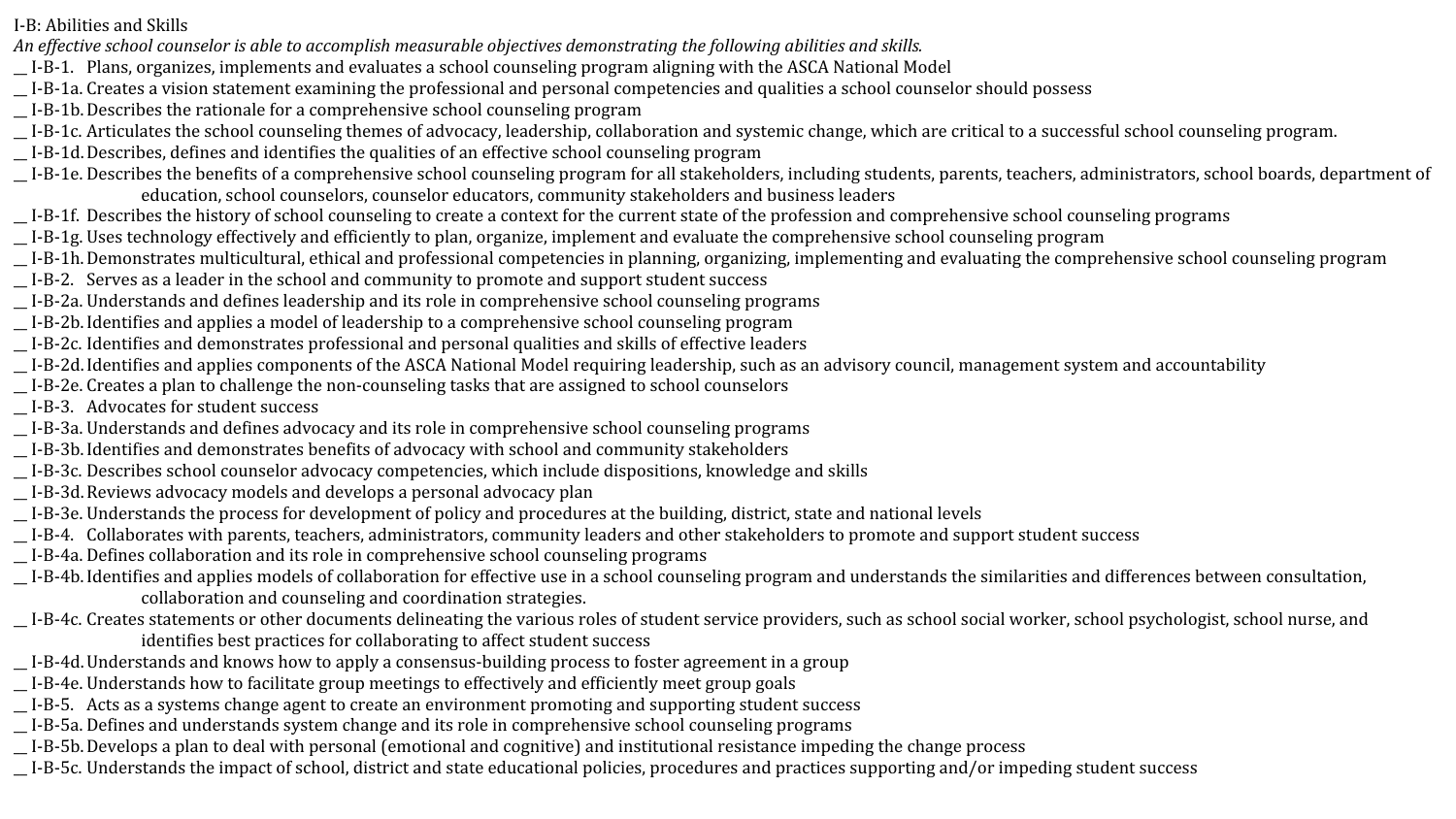#### I-C: Attitudes

#### *School counselors believe:*

- \_\_ I-C-1. Every student can learn, and every student can succeed
- \_\_ I-C-2. Every student should have access to and opportunity for a high-quality education
- \_\_ I-C-3. Every student should graduate from high school and be prepared for employment or college and other post-secondary education
- \_\_ I-C-4. Every student should have access to a school counseling program
- \_\_ I-C-5. Effective school counseling is a collaborative process involving school counselors, students, parents, teachers, administrators, community leaders and other stakeholders
- \_\_ I-C-6. School counselors can and should be leaders in the school and district
- \_\_ I-C-7. The effectiveness of school counseling programs should be measurable using process, perception and results data

#### II: FOUNDATIONS

School counselors should possess the knowledge, abilities, skills and attitudes necessary to establish the foundations of a school counseling program aligning with the ASCA National Model.

#### II-A: Knowledge

*School counselors should articulate and demonstrate an understanding of:* 

\_\_ II-A-1. Beliefs and philosophy of the school counseling program that align with current school improvement and student success initiatives at the school, district and state level

- \_\_ II-A-2. Educational systems, philosophies and theories and current trends in education, including federal and state legislation
- \_\_ II-A-3. Learning theories
- \_\_ II-A-4. History and purpose of school counseling, including traditional and transformed roles of school counselors
- \_\_ II-A-5. Human development theories and developmental issues affecting student success
- \_\_ II-A-6. District, state and national student standards and competencies, including ASCA Student Standards

\_\_ II-A-7. Legal and ethical standards and principles of the school counseling profession and educational systems, including district and building policies

\_\_ II-A-8. Three domains of academic achievement, career planning, and personal and social development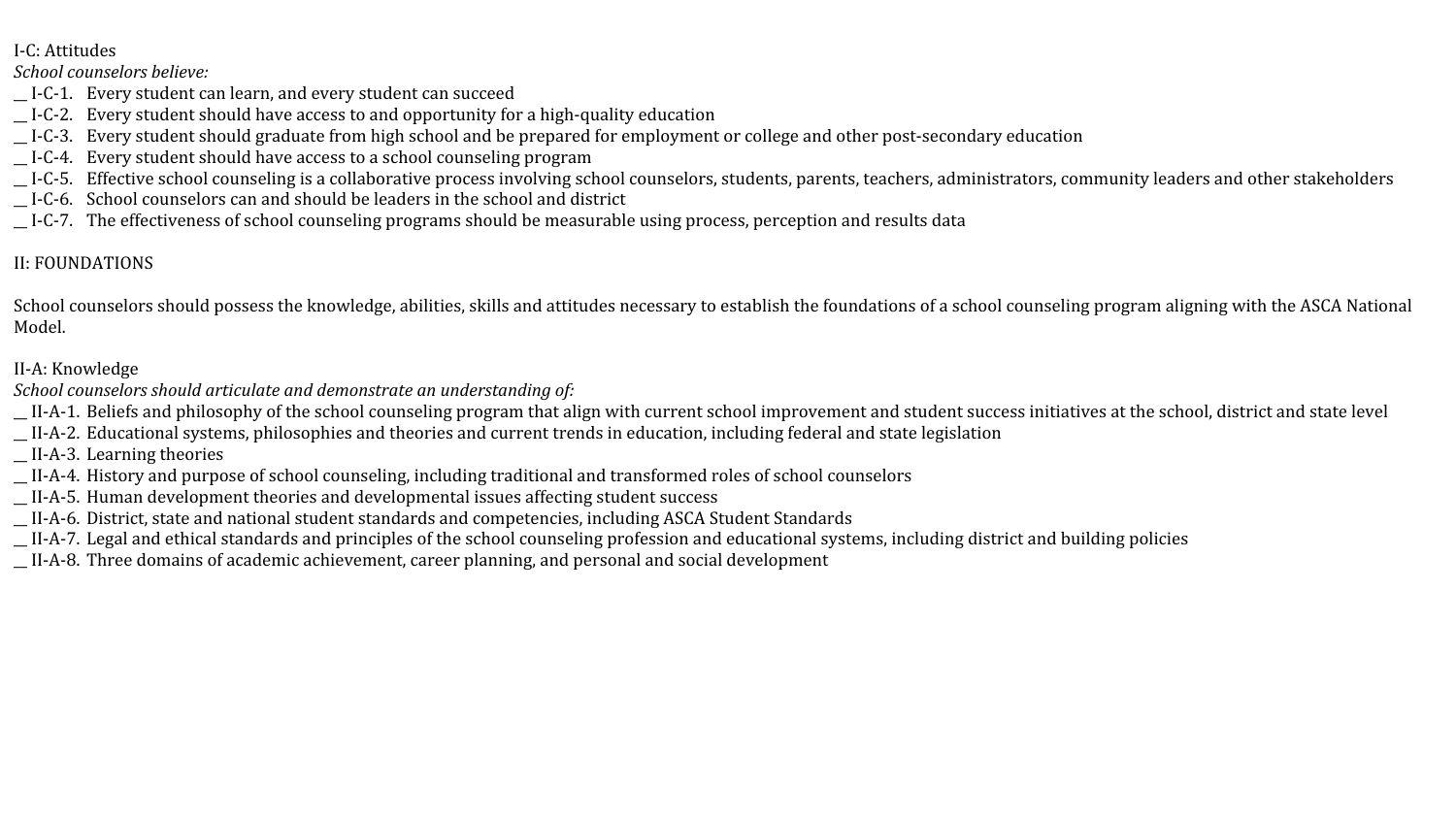II-B: Abilities and Skills

*An effective school counselor is able to accomplish measurable objectives demonstrating the following abilities and skills.* 

- \_\_ II-B-1. Develops the beliefs and philosophy of the school counseling program that align with current school improvement and student success initiatives at the school, district and state level
- \_\_ II-B-1a. Examines personal, district and state beliefs, assumptions and philosophies about student success, specifically what they should know and be able to do
- \_\_ II-B-1b. Demonstrates knowledge of a school's particular educational philosophy and mission
- \_\_ II-B-1c. Conceptualizes and writes a personal philosophy about students, families, teachers, school counseling programs and the educational process consistent with the school's educational philosophy and mission

\_\_ II-B-2. Develops a school counseling mission statement aligning with the school, district and state mission.

- \_\_ II-B-2a. Critiques a school district mission statement and identifies or writes a mission statement aligning with beliefs
- \_\_ II-B-2b. Writes a school counseling mission statement that is specific, concise, clear and comprehensive, describing a school counseling program's purpose and a vision of the program's benefits every student
- \_\_ II-B-2c. Communicates the philosophy and mission of the school counseling program to all appropriate stakeholders
- \_\_ II-B-3. Uses student standards, such as ASCA Student Standards, and district or state standards, to drive the implementation of a comprehensive school counseling program
- \_\_ II-B-3a. Crosswalks the ASCA Student Standards with other appropriate standards
- \_\_ II-B-3b. Prioritizes student standards that align with the school's goals

\_\_ II-B-4. Applies the ethical standards and principles of the school counseling profession and adheres to the legal aspects of the role of the school counselor

- \_\_ II-B-4a. Practices ethical principles of the school counseling profession in accordance with the ASCA Ethical Standards for School Counselors
- \_\_ II-B-4b. Understands the legal and ethical nature of working in a pluralistic, multicultural, and technological society.
- \_\_ II-B-4c. Understands and practices in accordance with school district policy and local, state and federal statutory requirements.
- \_\_ II-B-4d. Understands the unique legal and ethical nature of working with minor students in a school setting.
- \_\_ II-B-4e. Advocates responsibly for school board policy, local, state and federal statutory requirements that are in the best interests of students
- \_\_ II-B-4f.Resolves ethical dilemmas by employing an ethical decision-making model appropriate to work in schools.
- \_\_ II-B-4g. Models ethical behavior
- \_\_ II-B-4h. Continuously engages in professional development and uses resources to inform and guide ethical and legal work
- \_\_ II-B-4i.Practices within the ethical and statutory limits of confidentiality
- \_\_ II-B-4j.Continually seeks consultation and supervision to guide legal and ethical decision making and to recognize and resolve ethical dilemmas
- \_\_ II-B-4k. Understands and applies an ethical and legal obligation not only to students but to parents, administration and teachers as well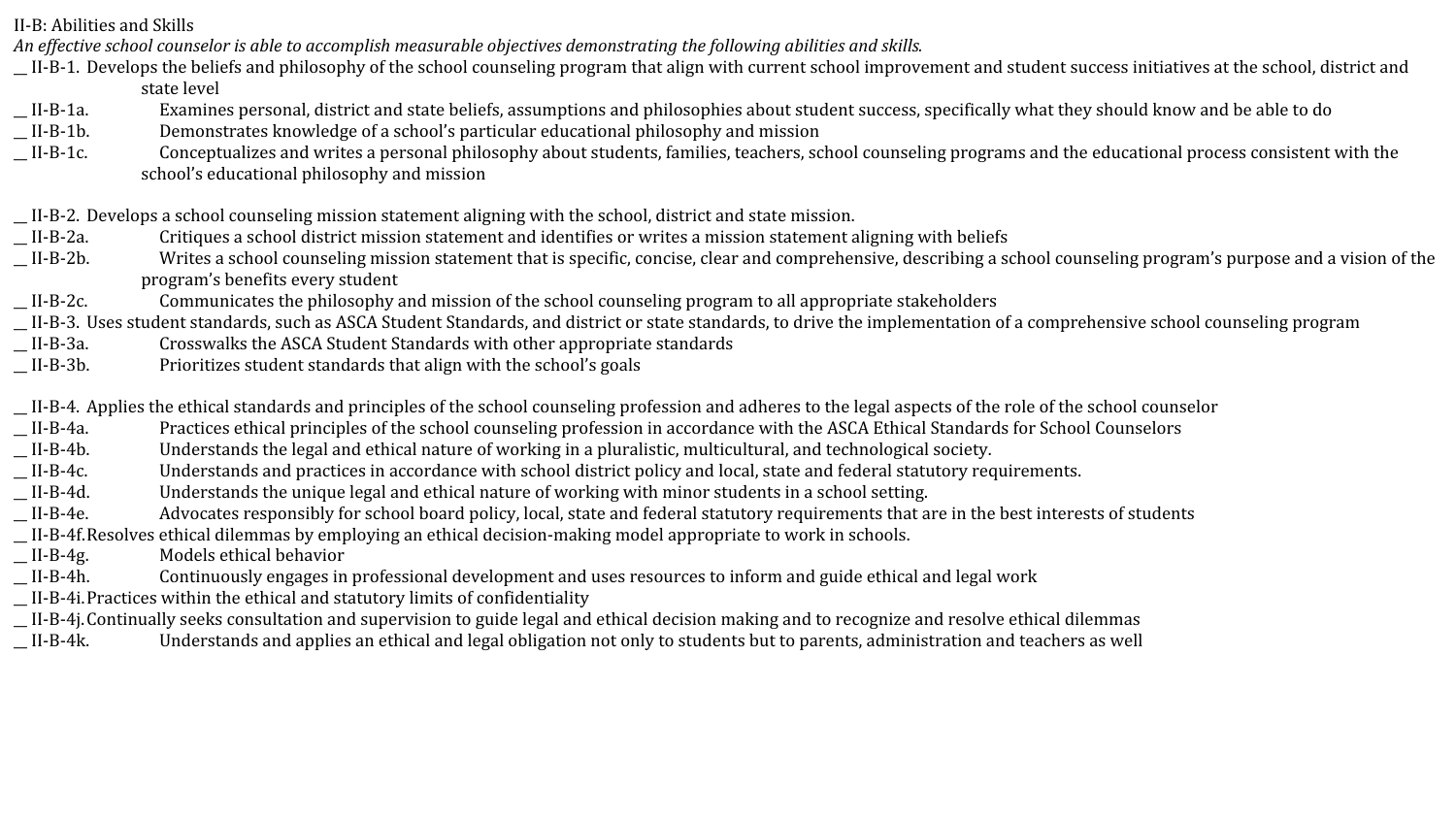II-C: Attitudes

*School counselors believe:* 

\_\_ II-C-1. School counseling is an organized program for every student and not a series of services provided only to students in need

\_\_ II-C-2. School counseling programs should be an integral component of student success and the overall mission of schools and school districts

\_\_ II-C-3. School counseling programs promote and support academic achievement, personal and social development and career planning for every student

\_\_ II-C-4. School counselors operate within a framework of school and district policies, state laws and regulations and professional ethics standards

#### III: DELIVERY

School counselors should possess the knowledge, abilities, skills and attitudes necessary to deliver a school counseling program aligning with the ASCA National Model.

#### III-A: Knowledge

*School counselors should articulate and demonstrate an understanding of:* 

- \_\_ III-A-1.The concept of a school counseling core curriculum
- \_\_ III-A-2.Counseling theories and techniques that work in school, such as solution-focused brief counseling, reality therapy, cognitive-behavioral therapy
- \_\_ III-A-3.Counseling theories and techniques in different settings, such as individual planning, group counseling and classroom guidance

\_\_ III-A-4.Classroom management

- \_\_ III-A-5.Principles of career planning and college admissions, including financial aid and athletic eligibility
- \_\_ III-A-6.Principles of working with various student populations based on ethnic and racial background, English language proficiency, special needs, religion, gender and income \_\_ III-A-7.Responsive services

\_\_ III-A-8.Crisis counseling, including grief and bereavement

III-B: Abilities and Skills

*An effective school counselor is able to accomplish measurable objectives demonstrating the following abilities and skills.* 

\_\_ III-B-1.Implements the school school counseling core curriculum

- \_\_ III-B-1a. Crosswalks ASCA Student Standards with appropriate guidance curriculum
- \_\_ III-B-1b. Develops and presents a developmental guidance curriculum addressing all students' needs, including closing-the-gap activities
- \_\_ III-B-1c. Demonstrates classroom management and instructional skills
- \_\_ III-B-1d. Develops materials and instructional strategies to meet student needs and school goals
- \_\_ III-B-1e. Encourages staff involvement to ensure the effective implementation of the school guidance curriculum
- \_\_ III-B-1f. Knows, understands and uses a variety of technology in the delivery of school counseling core curriculum activities
- \_\_ III-B-1g. Understands multicultural and pluralistic trends when developing and choosing school counseling core curriculum
- \_\_ III-B-1h. Understands the resources available for students with special needs

\_\_ III-B-2.Facilitates individual student planning

- \_\_ III-B-2a. Understands individual student planning as a component of a comprehensive program.
- \_\_ III-B-2b. Develops strategies to implement individual student planning, such as strategies for appraisal, advisement, goal-setting, decision-making, social skills, transition or postsecondary planning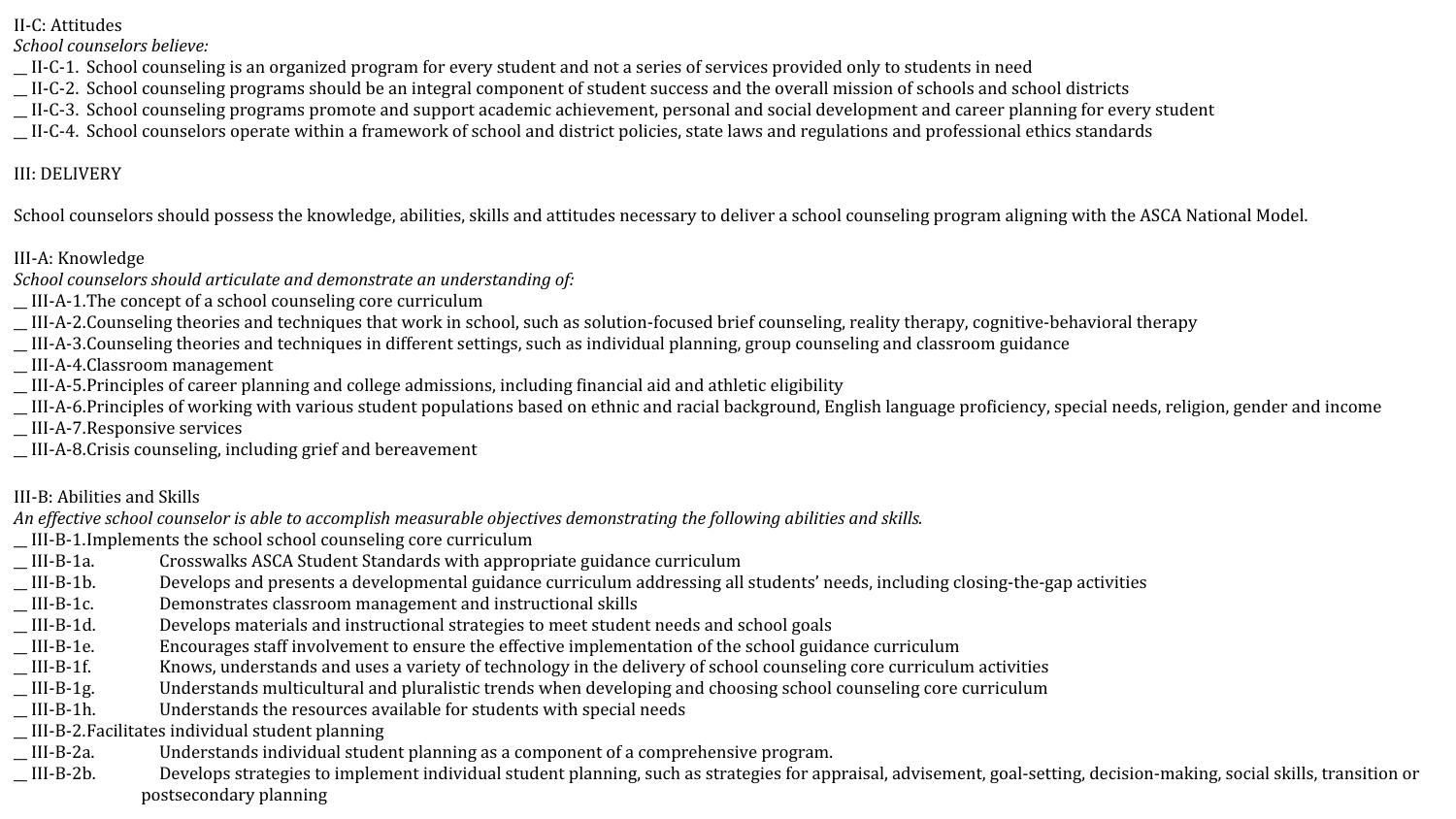| $III-B-2c.$ | Helps students establish goals, and develops and uses planning skills in collaboration with parents or guardians and school personnel                                |
|-------------|----------------------------------------------------------------------------------------------------------------------------------------------------------------------|
| $III-B-2d.$ | Understands career opportunities, labor market trends, and global economics, and uses various career assessment techniques to assist students in understanding       |
|             | their abilities and career interests                                                                                                                                 |
| $III-B-2e.$ | Helps students learn the importance of college and other post-secondary education and helps students navigate the college admissions process                         |
| $III-B-2f.$ | Understands the relationship of academic performance to the world of work, family life and community service                                                         |
| $III-B-2g.$ | Understands methods for helping students monitor and direct their own learning and personal/social and career development                                            |
|             | _III-B-3. Provides responsive services                                                                                                                               |
| _ III-B-3a. | Understands how to make referrals to appropriate professionals when necessary                                                                                        |
| $III-B-3b.$ | Lists and describes interventions used in responsive services, such as consultation, individual and small-group counseling, crisis counseling, referrals and peer    |
|             | facilitation                                                                                                                                                         |
| $III-B-3c.$ | Compiles resources to utilize with students, staff and families to effectively address issues through responsive services                                            |
| $III-B-3d.$ | Understands appropriate individual and small-group counseling theories and techniques such as rational emotive behavior therapy, reality therapy,                    |
|             | cognitive-behavioral therapy, Adlerian, solution-focused brief counseling, person-centered counseling and family systems                                             |
| III-B-3e.   | Demonstrates an ability to provide counseling for students during times of transition, separation, heightened stress and critical change                             |
| $III-B-3f.$ | Understands what defines a crisis, the appropriate response and a variety of intervention strategies to meet the needs of the individual, group, or school community |
|             | before, during and after crisis response                                                                                                                             |
| $III-B-3g.$ | Provides team leadership to the school and community in a crisis                                                                                                     |
| III-B-3h.   | Involves appropriate school and community professionals as well as the family in a crisis situation                                                                  |
| III-B-3i.   | Develops a database of community agencies and service providers for student referrals                                                                                |
| _ III-B-3j. | Applies appropriate counseling approaches to promoting change among consultees within a consultation approach                                                        |
| $III-B-3k.$ | Understands and is able to build effective and high-quality peer helper programs                                                                                     |
| _ III-B-31. | Understands the nature of academic, career and personal/social counseling in schools and the similarities and differences among school counseling and other types    |
|             | of counseling, such as mental health, marriage and family, and substance abuse counseling, within a continuum of care                                                |
| $III-B-3m.$ | Understands the role of the school counselor and the school counseling program in the school crisis plan                                                             |
|             | III-B-4.Implements program management and school support activities for the comprehensive school counseling program                                                  |
| _ III-B-4a. | Creates a program management and school support planning document addressing school counselor's responsibilities for professional development, consultation          |
|             | and collaboration and program management                                                                                                                             |
| _ III-B-4b. | Coordinates activities that establish, maintain and enhance the school counseling program as well as other educational programs                                      |
| $III-B-4c.$ | Conducts in-service training for other stakeholders to share school counseling expertise                                                                             |
| _ III-B-4d. | Understands and knows how to provide supervision for school counseling interns consistent with the principles of the ASCA National Model                             |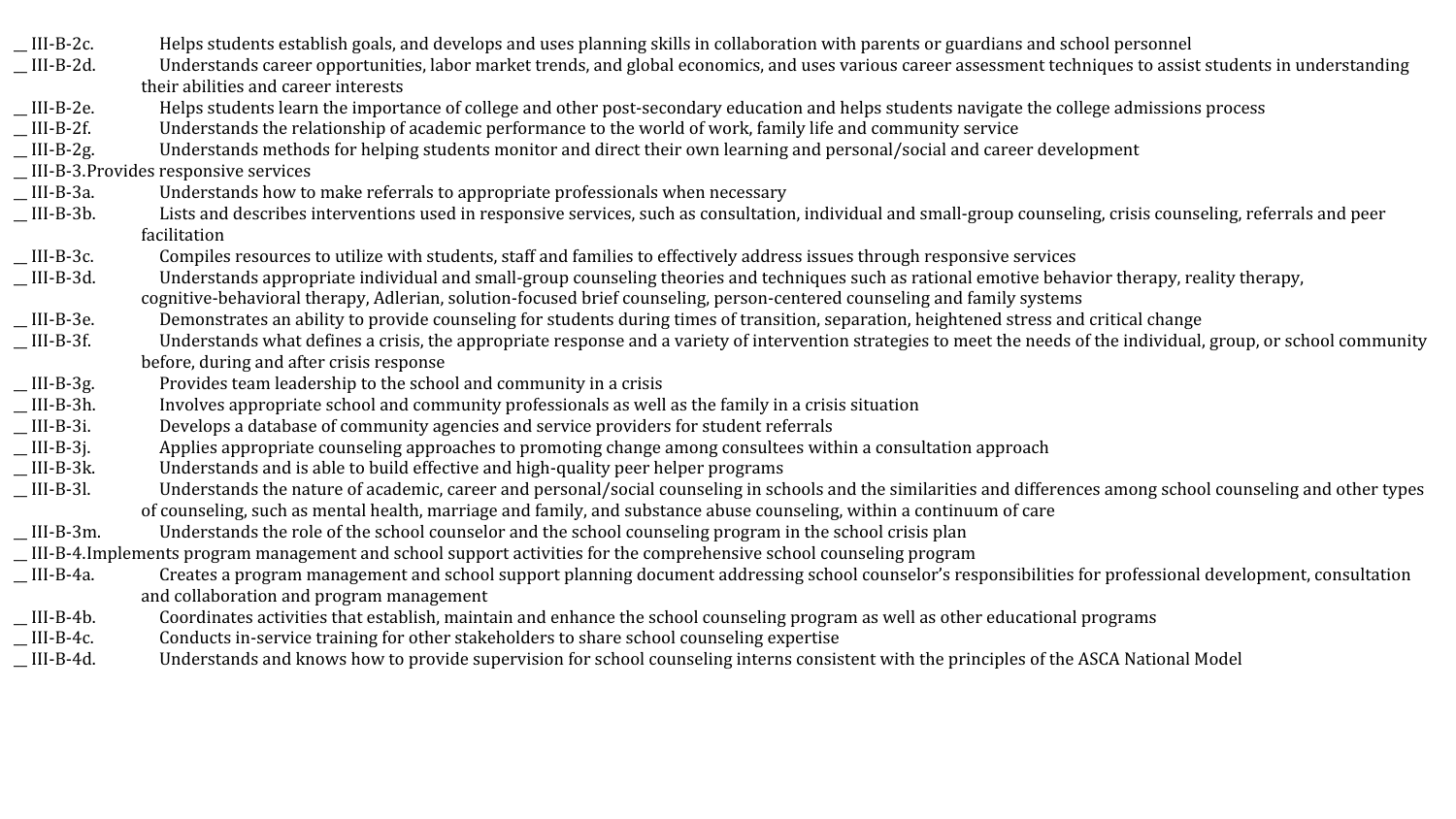III-C: Attitudes

*School counselors believe:* 

- \_\_ III-C-1 School counseling is one component in the continuum of care that should be available to all students
- \_\_ III-C-2 School counselors coordinate and facilitate counseling and other services to ensure all students receive the care they need, even though school counselors may not personally provide the care themselves
- \_\_ III-C-3 School counselors engage in developmental counseling and short-term responsive counseling
- \_\_ III-C-4 School counselors should refer students to district or community resources to meet more extensive needs such as long-term therapy or diagnoses of disorders

#### IV: MANAGEMENT

School counselors should possess the knowledge, abilities, skills and attitudes necessary to manage a school counseling program aligning with the ASCA National Model.

#### IV-A: Knowledge

- *School counselors should articulate and demonstrate an understanding of:*
- \_\_ IV-A-1.Leadership principles, including sources of power and authority, and formal and informal leadership
- \_\_ IV-A-2.Organization theory to facilitate advocacy, collaboration and systemic change
- \_\_ IV-A-3.Presentation skills for programs such as teacher in-services and results reports to school boards
- \_\_ IV-A-4.Time management, including long- and short-term management using tools such as schedules and calendars
- \_\_ IV-A-5.Data-driven decision making
- \_\_ IV-A-6.Current and emerging technologies such as use of the Internet, Web-based resources and management information systems

#### IV-B: Abilities and Skills

*An effective school counselor is able to accomplish measurable objectives demonstrating the following abilities and skills.* 

- \_\_ IV-B-1.Negotiates with the administrator to define the management system for the comprehensive school counseling program
- \_\_ IV-B-1a. Discusses and develops the components of the school counselor management system with the other members of the counseling staff
- \_\_ IV-B-1b. Presents the school counseling management system to the principal, and finalizes an annual school counseling management agreement
- Discusses the anticipated program results when implementing the action plans for the school year
- \_\_ IV-B-1d. Participates in professional organizations
- \_\_ IV-B-1e. Develops a yearly professional development plan demonstrating how the school counselor advances relevant knowledge, skills and dispositions
- \_\_ IVB-1f.Communicates effective goals and benchmarks for meeting and exceeding expectations consistent with the administrator-counselor agreement and district performance

#### appraisals

- \_\_ IV-B-1g. Uses personal reflection, consultation and supervision to promote professional growth and development
- \_\_ IV-B-2.Establishes and convenes an advisory council for the comprehensive school counseling program
- \_\_ IV-B-2a. Uses leadership skills to facilitate vision and positive change for the comprehensive school counseling program
- \_\_ IV-B-2b. Determines appropriate education stakeholders who should be represented on the advisory council
- \_\_ IV-B-2c. Develops meeting agendas
- \_\_ IV-B-2d. Reviews school data, school counseling program audit and school counseling program goals with the council
- \_\_ IV-B-2e. Records meeting notes and distributes as appropriate
- Analyzes and incorporates feedback from advisory council related to school counseling program goals as appropriate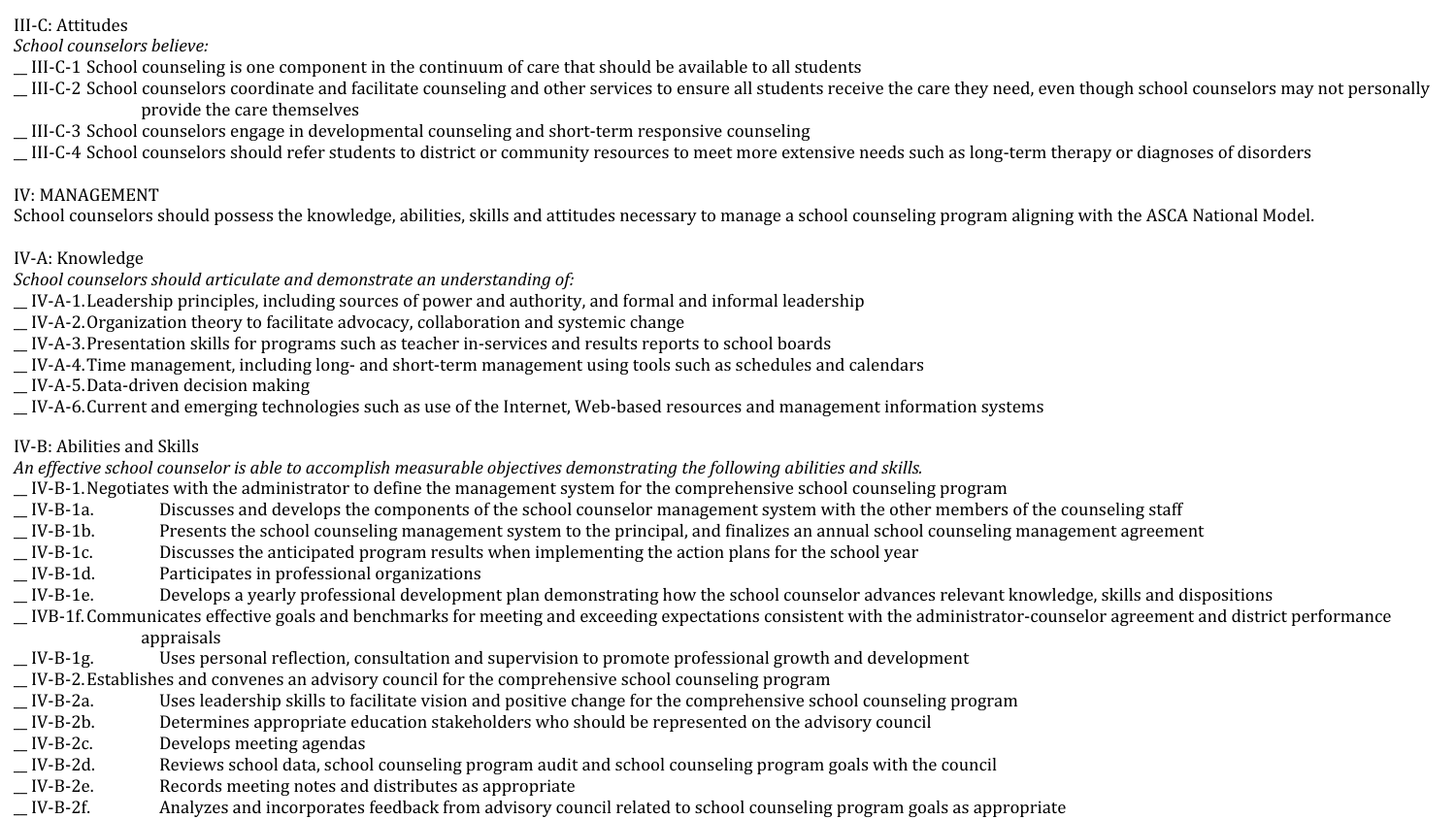\_\_ IV-B-3.Collects, analyzes and interprets relevant data, including process, perception and outcome data, to monitor and improve student behavior and achievement

- \_\_ IV-B-3a. Analyzes, synthesizes and disaggregates data to examine student outcomes and to identify and implement interventions as needed
- \_\_ IV-B-3b. Uses data to identify policies, practices and procedures leading to successes, systemic barriers and areas of weakness
- \_\_ IV-B-3c. Uses student data to demonstrate a need for systemic change in areas such as course enrollment patterns; equity and access; and the achievement, opportunity and information gap
- \_\_ IV-B-3d. Understands and uses data to establish goals and activities to close the achievement, opportunity and information gap
- \_\_ IV-B-3e. Knows how to use and analyze data to evaluate the school counseling program, research activity outcomes and identify gaps between and among different groups of students
- \_\_ IV-B-3f. Uses school data to identify and assist individual students who do not perform at grade level and do not have opportunities and resources to be successful in school
- \_\_ IV-B-3g. Knows and understands theoretical and historical basis for assessment techniques
- \_\_ IV-B-4.Organizes and manages time to implement an effective school counseling program
- \_\_ IV-B-4a. Identifies appropriate distribution of school counselor's time based on delivery system and school's data
- \_\_ IV-B-4b. Creates a rationale for school counselor's time to focus on the goals of the comprehensive school counseling program
- \_\_ IV-B-4c. Identifies and evaluates fair-share responsibilities, which articulate appropriate and inappropriate counseling and non-counseling activities
- \_\_ IV-B-4d. Creates a rationale for the school counselor's total time spent in each component of the school counseling program
- \_\_ IV-B-5.Develops calendars to ensure the effective implementation of the school counseling program
- \_\_ IV-B-5a. Creates annual, monthly and weekly calendars to plan activities to reflect school goals
- \_\_ IV-B-5b. Demonstrates time-management skills including scheduling, publicizing and prioritizing time and task
- \_\_ IV-B-6.Designs and implements action plans aligning with school and school counseling program goals
- \_\_ IV-B-6a. Uses appropriate academic and behavioral data to develop school counseling core curriculum and closing-the-gap action plan and determines appropriate students for the target group or interventions
- \_\_ IV-B-6b. Identifies ASCA domains, standards and competencies being addressed by the plan
- \_\_ IV-B-6c. Determines the intended impact on academics and behavior
- \_\_ IV-B-6d. Identifies appropriate activities to accomplish objectives
- \_\_ IV-B-6e. Identifies appropriate resources needed
- \_\_ IV-B-6f. Identifies data-collection strategies to gather process, perception and outcome data
- \_\_ IV-B-6g. Shares results of action plans with staff, parents and community.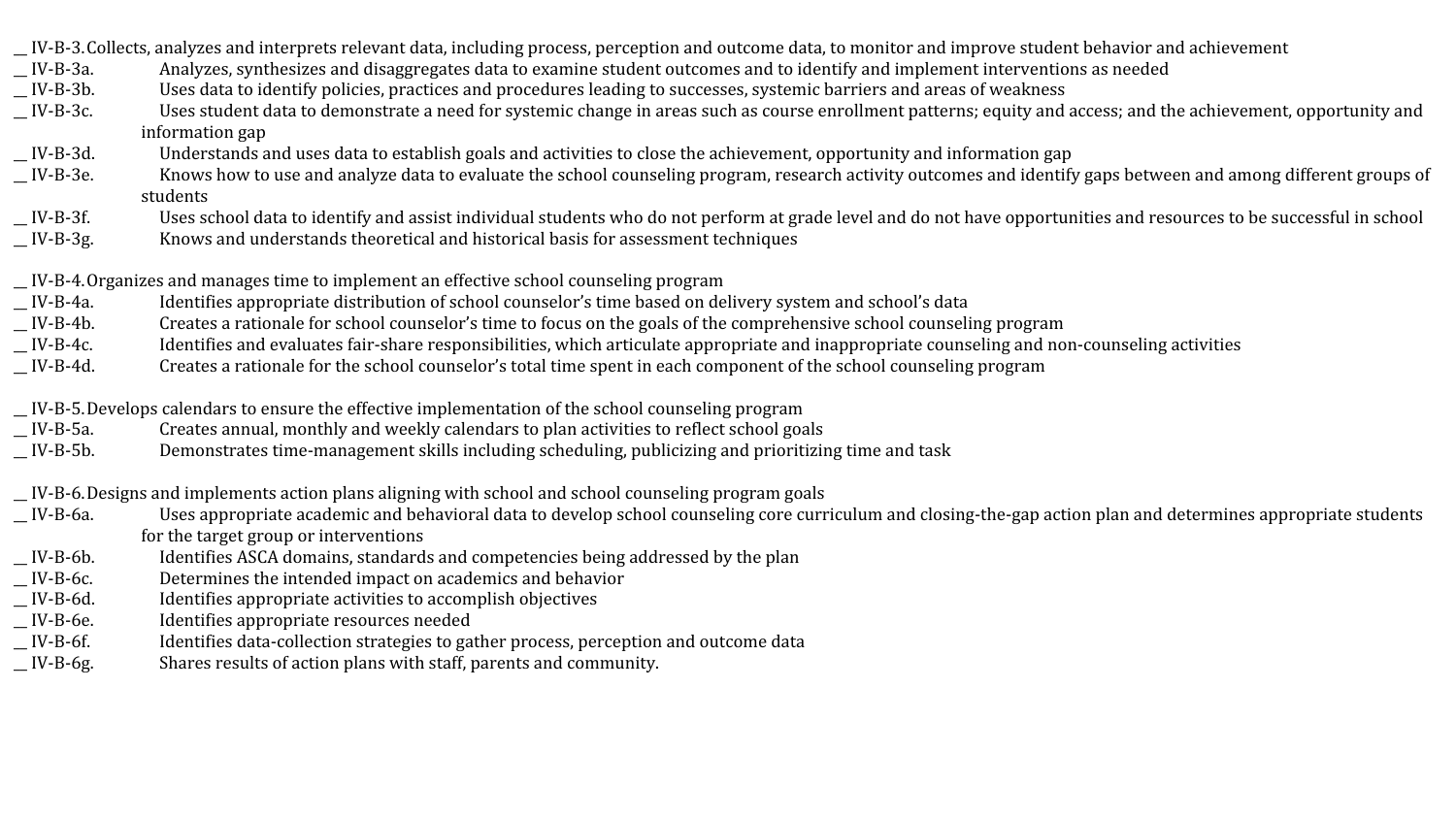IV-C: Attitudes

*School counselors believe:* 

\_\_ IV-C-1.A school counseling program/department must be managed like other programs and departments in a school

\_\_ IV-C-2.One of the critical responsibilities of a school counselor is to plan, organize, implement and evaluate a school counseling program

\_\_ IV-C-3.Management of a school counseling program must be done in collaboration with administrators.

#### V: ACCOUNTABILITY

School counselors should possess the knowledge, abilities, skills and attitudes necessary to monitor and evaluate the processes and results of a school counseling program aligning with the ASCA National Model.

#### V-A: Knowledge

*School counselors should articulate and demonstrate an understanding of:* 

- \_\_ V-A-1. Basic concept of results-based school counseling and accountability issues
- \_\_ V-A-2. Basic research and statistical concepts to read and conduct research
- \_\_ V-A-3. Use of data to evaluate program effectiveness and to determine program needs
- \_\_ V-A-4. Program audits and results reports

#### V-B: Abilities and Skills

*An effective school counselor is able to accomplish measurable objectives demonstrating the following abilities and skills.* 

- \_\_ V-B-1. Uses data from results reports to evaluate program effectiveness and to determine program needs
- \_\_ V-B-1a. Uses formal and informal methods of program evaluation to design and modify comprehensive school counseling programs
- \_\_ V-B-1b. Uses student data to support decision making in designing effective school counseling programs and interventions
- \_\_ V-B-1c. Measures results attained from school counseling core curriculum and closing-the-gap activities
- \_\_ V-B-1d. Works with members of the school counseling team and with the administration to decide how school counseling programs are evaluated and how results are shared
- \_\_ V-B-1e. Collects process, perception and outcome data
- \_\_ V-B-1f.Uses technology in conducting research and program evaluation
- \_\_ V-B-1g. Reports program results to professional school counseling community
- \_\_ V-B-1h. Uses data to demonstrate the value the school counseling program adds to student achievement
- \_\_ V-B-1i.Uses results obtained for program improvement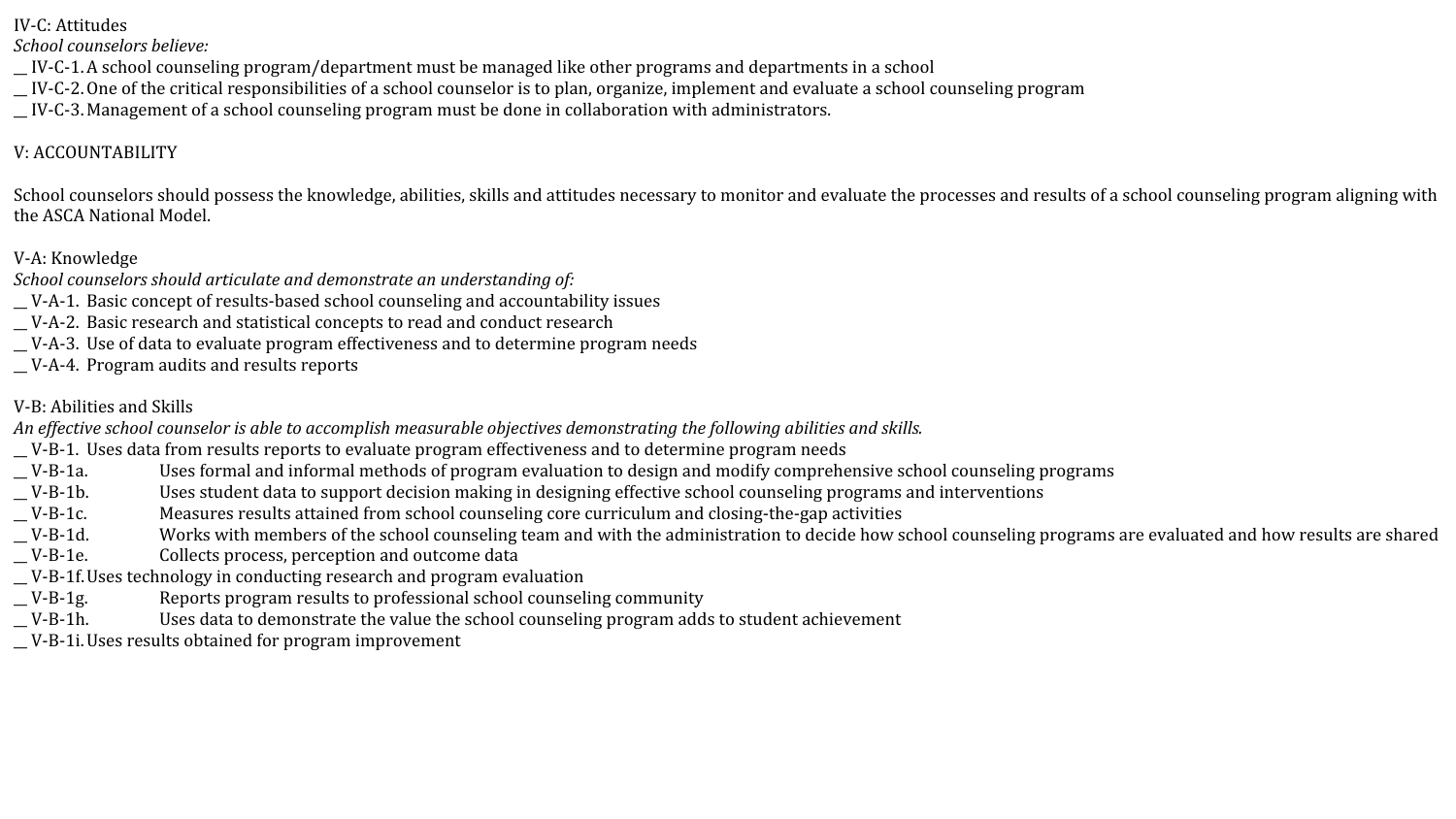- \_\_ V-B-2. Understands and advocates for appropriate school counselor performance appraisal process based on school counselors competencies and implementation of the school counseling core curriculum and agreed-upon action plans
- \_\_ V-B-2a. Conducts self-appraisal related to school counseling skills and performance
- \_\_ V-B-2b. Identifies how school counseling activities fit within categories of performance appraisal instrument
- \_\_ V-B-2c. Encourages administrators to use performance appraisal instrument reflecting appropriate responsibilities for school counselors

#### \_\_ V-B-3. Conducts a program assessment

- \_\_ V-B-3a. Completes a program assessment to compare current school counseling program implementation with the ASCA National Model
- \_\_ V-B-3b. Shares the results of the program assessment with administrators, the advisory council and other appropriate stakeholders
- \_\_ V-B-3c. Identifies areas for improvement for the school counseling program

#### V-C: Attitudes

*School counselors believe:* 

- \_\_ V-C-1. School counseling programs should achieve demonstrable results
- \_\_ V-C-2. School counselors should be accountable for the results of the school counseling program
- \_\_ V-C-3. School counselors should use quantitative and qualitative data to evaluate their school counseling program and to demonstrate program results
- \_\_ V-C-4. The results of the school counseling program should be analyzed and presented in the context of the overall school and district performance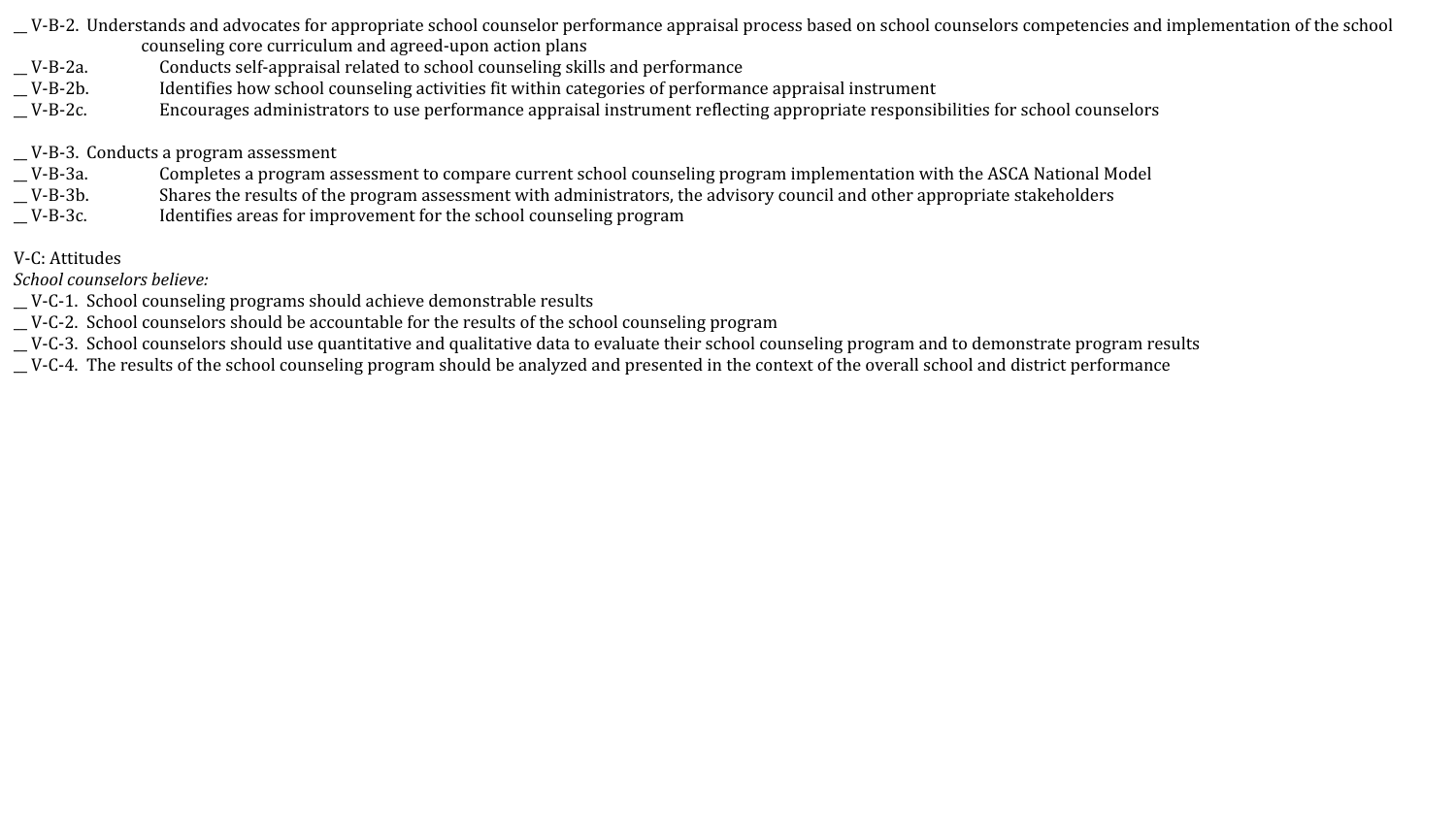#### **Appendix E Elements of the ASCA National Model**

#### <span id="page-54-0"></span>**Foundation**

*The foundation outlines what every student will know and be able to do*.

**Beliefs and philosophy**: The philosophy is a set of principles that guides the program development, implementation and evaluation. It is important that all personnel involved in managing and implementing the program achieve consensus on each belief or guiding principle contained in the philosophy.

**Mission:** A mission statement describes the program's purpose and provides the vision of what is desired for every student. A school counseling program mission statement aligns with and is a subset of the school and district missions.

**Domains***:* The school counseling program facilitates student development in three broad domains, academic, career and personal / social, to promote and enhance the learning process.

**ASCA National Standards and Competencies:** The ASCA National Standards serve as the foundation for the ASCA National Model.(Appendix) Student competencies define the knowledge, attitudes or skills students should obtain or demonstrate as a result of participating in a school counseling program.

#### **Delivery System**

*The delivery system explains how the program will be implemented.*

Guidance Curriculum: The guidance curriculum component consists of structured developmental lessons designed to assist students in achieving the competencies and is presented systematically through classroom and group activities Pre-K - 12. The purpose of the guidance curriculum is to provide all students the knowledge and skills appropriate for their developmental level.

**Individual Student Planning***:* The individual planning component consists of school counselors coordinating ongoing systemic activities designed to assist the individual student in establishing personal goals and developing future plans.

Responsive Services: The responsive services component consists of activities to meet students' immediate needs. These needs may require counseling, consultation, referral, peer mediation or information.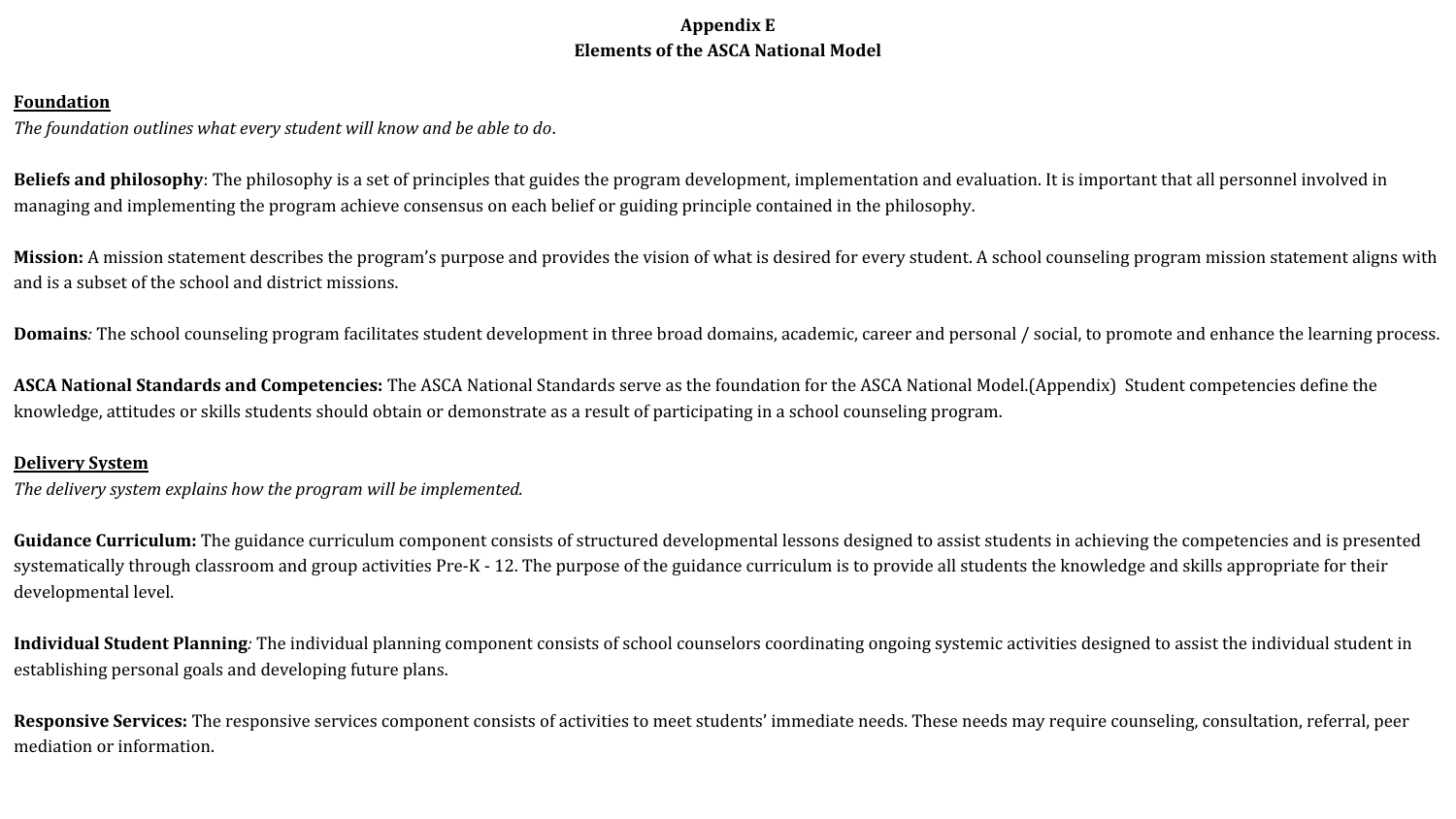**System Supports***:* The systems support components consists of the professional development; consultation, collaboration and teaming; and program management and operation activities that establish, maintain and enhance the total school counseling program.

#### **Management System**

*The management system addresses the when (calendar and action plan), why (use of data) and on what authority (management agreement and advisory council) the program will be implemented.*

**Management Agreements:** School counselors and administrator agreements include statements of responsibilities by each counselor specifying the program results the counselor is accountable for achieving during the year. It also includes how counselors divide the program responsibilities.These agreements are negotiated with and approved by designated administrators at the beginning of each school year.

Advisory council: An advisory council is a group of people appointed to review guidance program results and to make recommendations. The group representatives are students, parents or guardians, teachers, counselors, administration and community members.

**Use of Data:** A school counseling program is data-driven. The use of data to effect change within the school system is integral to ensuring that every student receives the benefits of the school counseling program. School counselors must show that each activity implemented as part of the program was developed from a careful analysis of students' needs, achievement and related data.

Student Monitoring: Monitoring students" progress ensures all students receive what they need to achieve success in school. It entails monitoring student achievement data, achievement-related data, and standards -and competency-related data. Collection, analysis and interpretation of student achievement data may be systemic by district or specific to school site, grade, class or individual.

**Closing the Gap:** The use of data will drive the program. The needs surface when disaggregated data are analyzed for every student. Data is necessary to determine where the school counseling program is now, where it should be and where it is going to go. Needs are identified discrepancies between the desired results and the results currently being achieved (also referred to as the gap.)

Action Plans: Two types of action plans, "guidance curriculum" action plans and "closing the gap" action plans are described in the ASCA National Model.. Their use ensures a plan is in place for how the program intends to reach every student. Guidance curriculum action plans include: the domain, standard and competency addressed; description of guidance lesson activity; curriculum or material to be used; time activity is to be completed; the person(s) responsible for the delivery; and the means of evaluating student success. Closing the gap action plans also describe the data driving the decision addressing this competency.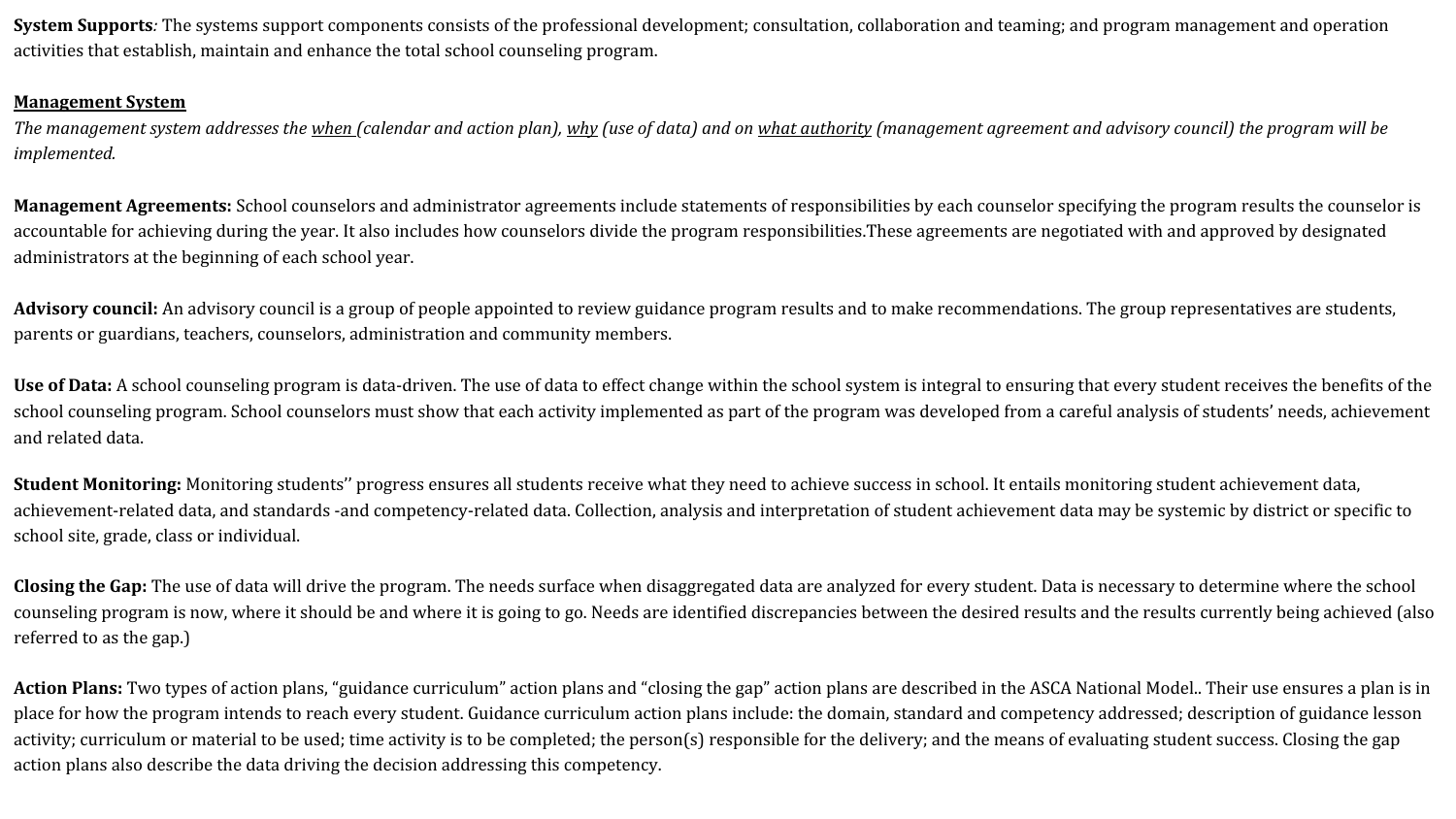**Use of Time***:* New counselors are often unsure how much time should be spent delivering services in each component area. ASCA's national Model for School Counseling Programs provides a guide to school counselors and administrators for determining the time their program needs to spend in each of the four components of the delivery system

**Appropriate and inappropriate school counseling program activities***:* A comprehensive school counseling program requires counselors to spend the majority of their time in direct service (contact) with students. Therefore, school counselors' duties are limited to program delivery and direct counseling services. Non-school-counseling program tasks are eliminated or reassigned, so school counselors can focus on the prevention and intervention needs of students in their program.

**Calendars:** Once school counselors determine the amount of time to spend in each area of the delivery system, a master calendar and weekly calendars are developed and published to ensure that students, parents or guardians, teachers and administrators know what is scheduled. This will assist in planning and will ensure active participation in the program. Annual, monthly and weekly calendars ensure planned activities are accomplished.

#### **Accountability**

The accountability system answers the question: "How are students different as a result of the program?"

**Results Reports***:* Results reports, which include process, perception and results data, ensure programs are carried out, analyzed for effectiveness and changed and improved as needed. Sharing these reports with stakeholders serves as an advocacy for the students and the program. Immediate, intermediate and long-range results (impact over time) are collected and analyzed for program improvement.

**School Counselor Performance Standards***:* The school counselor's performance evaluation contains basic standards of practice expected of school counselors implementing a school counseling program. These performance standards serve as both a basis for counselor evaluation and as a means for counselor self-evaluation.

**Program Audit***:* The program audit provides evidence of the programs alignment with ASCA's National Model for School Counseling Programs. The primary purpose for collecting information is to guide future action within the program and to improve future results for students.Collaborating as leaders within the school, counselors have access to quantitative and qualitative data from the school and relevant community sources. They use these data to advocate for every student, ensuring equity and access to a rigorous curriculum, which maximized post-secondary options.Systemic change occurs when policies and procedures are examined and changed in light of new data. Such change happens with the sustained involvement of all critical players in the school setting, including and often led by school counselors.

#### *RESOURCE: THE ASCA NATIONAL MODEL: A FRAMEWORK FOR SCHOOL COUNSELING PROGRAM 2nd EDITION* P

To carry out a comprehensive school counseling program, school counselors should follow the suggested allocated time distribution for each component, based on ASCA's counselor to student ratio 1:250 (max).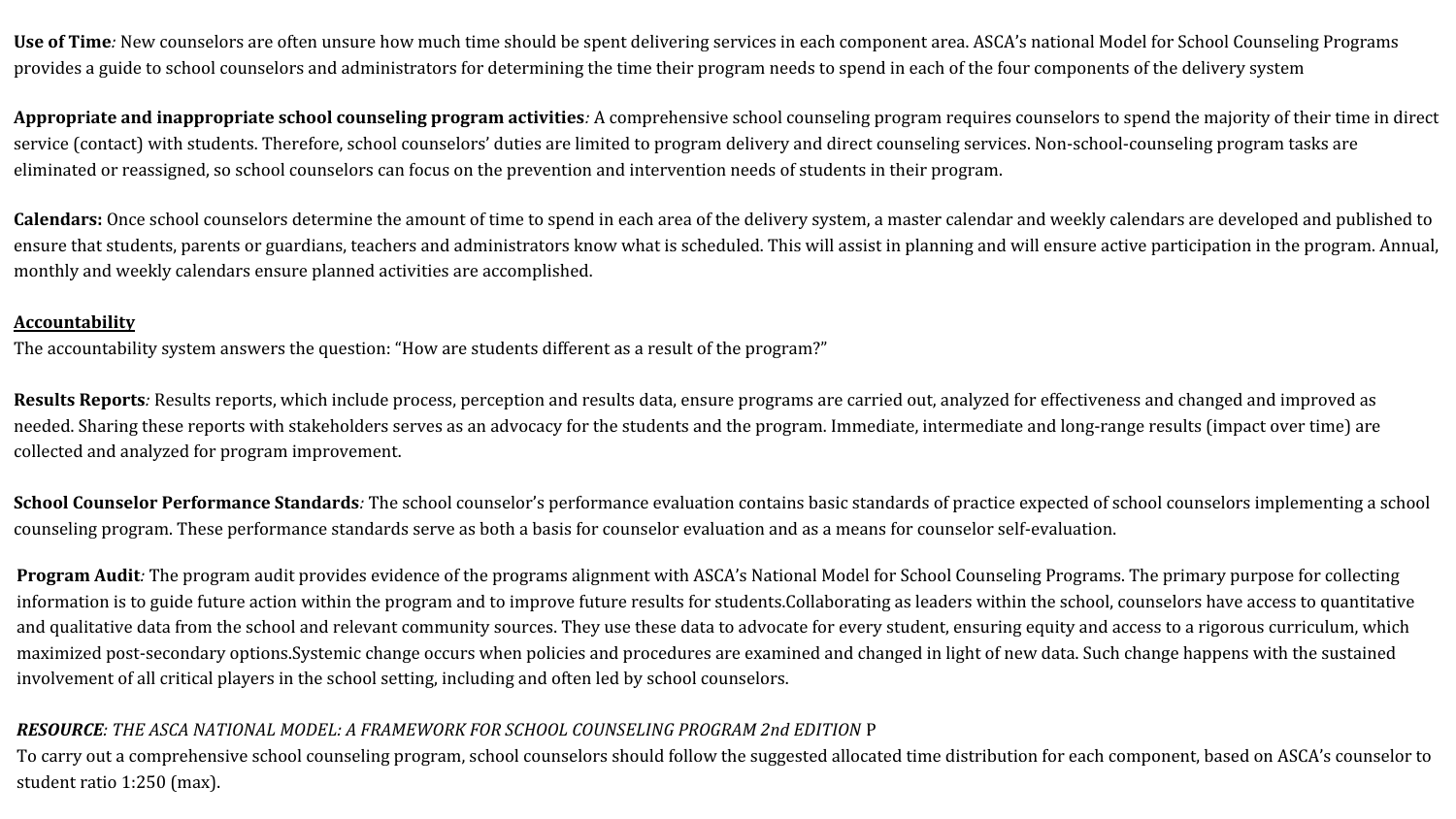| Component                           | <b>ELEMENTARY</b> | Middle | High   |
|-------------------------------------|-------------------|--------|--------|
| <b>School Counseling Curriculum</b> | 35-45%            | 25-35% | 15-35% |
| <b>Individual Planning</b>          | $5-10%$           | 15-25% | 25-35% |
| <b>Responsive Services</b>          | $30 - 40\%$       | 30-40% | 25-35% |
| System Support                      | 10-15%            | 10-15% | 10-15% |
|                                     |                   |        |        |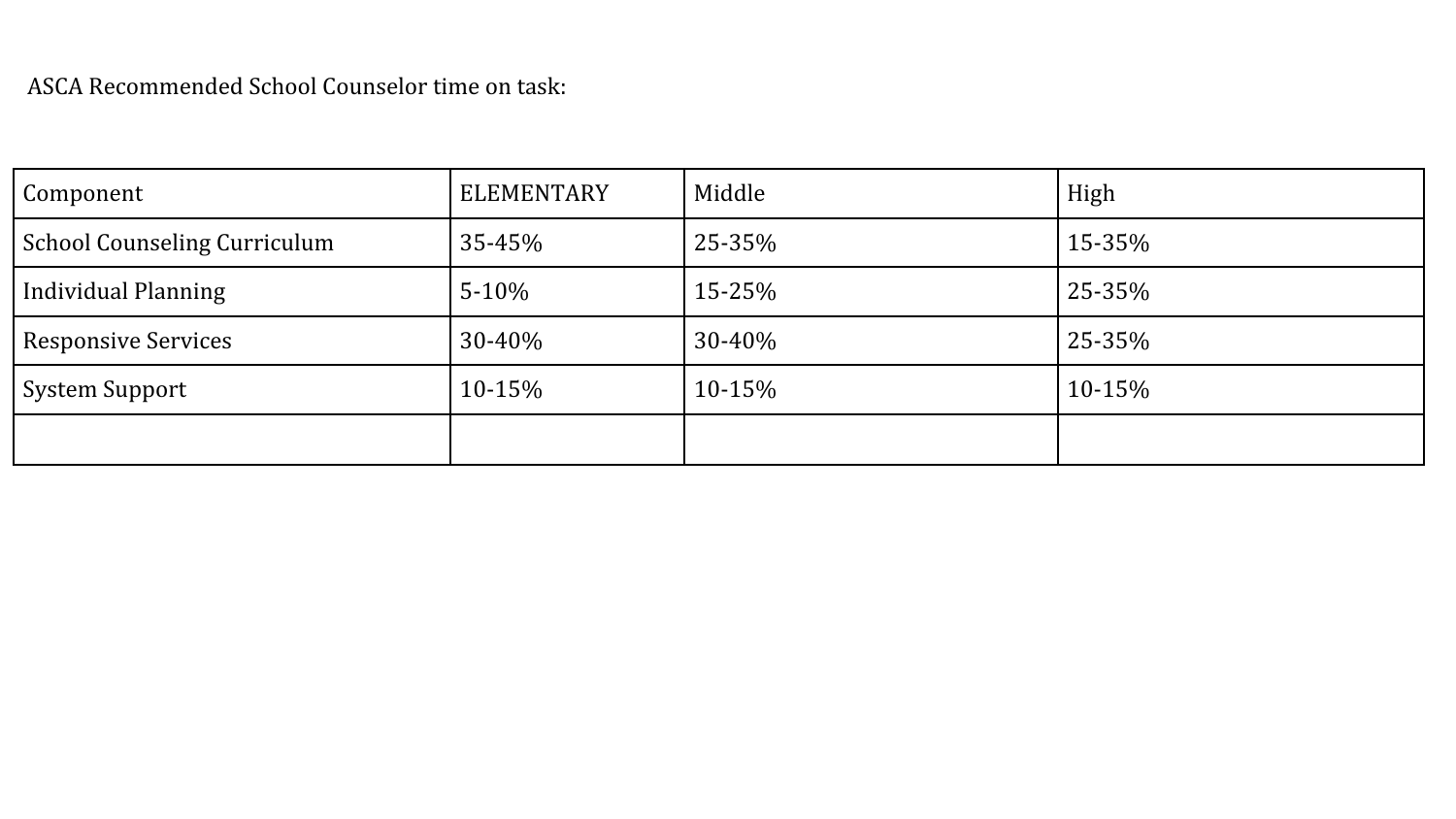#### **Appendix F**

#### **JOB TITLE:** SCHOOL COUNSELOR

#### <span id="page-58-0"></span>**BASIC FUNCTION:**

The School Counselor will have the responsibility to manage the implementation of the Comprehensive School Counseling Plan which results in students acquiring knowledge, attitudes and skills in the areas of personal-social growth, educational planning, and career development.

#### **ORGANIZATIONAL RELATIONSHIP:**

School counselors report directly to the Director of Student Services and work under the leadership of the building principal. School counselors assist school personnel, parents, and students with relevant personal-social, educational, and career goals as well as develop and implement effective programs for all students while functioning as a member of a school's multidisciplinary team.

#### **DUTIES and RESPONSIBILITIES:**

*Duties of this position include but are not limited to*:

#### **Planning and Development:**

- a) Planning and developing a school-based program that provides direct services to students, staff, parents, and the community.
- b) Coordinating and supervising school counseling activities/programs as well as personnel working under the direction of the counselor (e.g., secretary, students, etc).

#### **Service to Students:**

a) Developing and providing services to students to assist them in meeting/achieving their educational, personal-social, and career needs and goals**.**

b) Direct services to students include but are not limited to**:**

- Student registration/orientation
- Academic and career advising
- Identification of learning styles
- Monitoring attendance
- Monitoring discipline
- Test administration/ interpretation,
- Motivational activities
- Study skills development
- Individual counseling
- Group counseling
- Personal-social counseling
- Preventive services
- Remedial needs of students,
- Educational and career advising
- **Educational placement**
- Academic incentive programs
- Follow-up service
- Attend CSE meeting

c) Developing and providing developmental counseling programs for all students in the areas of self- awareness, interpersonal skills, educational awareness, and career awareness.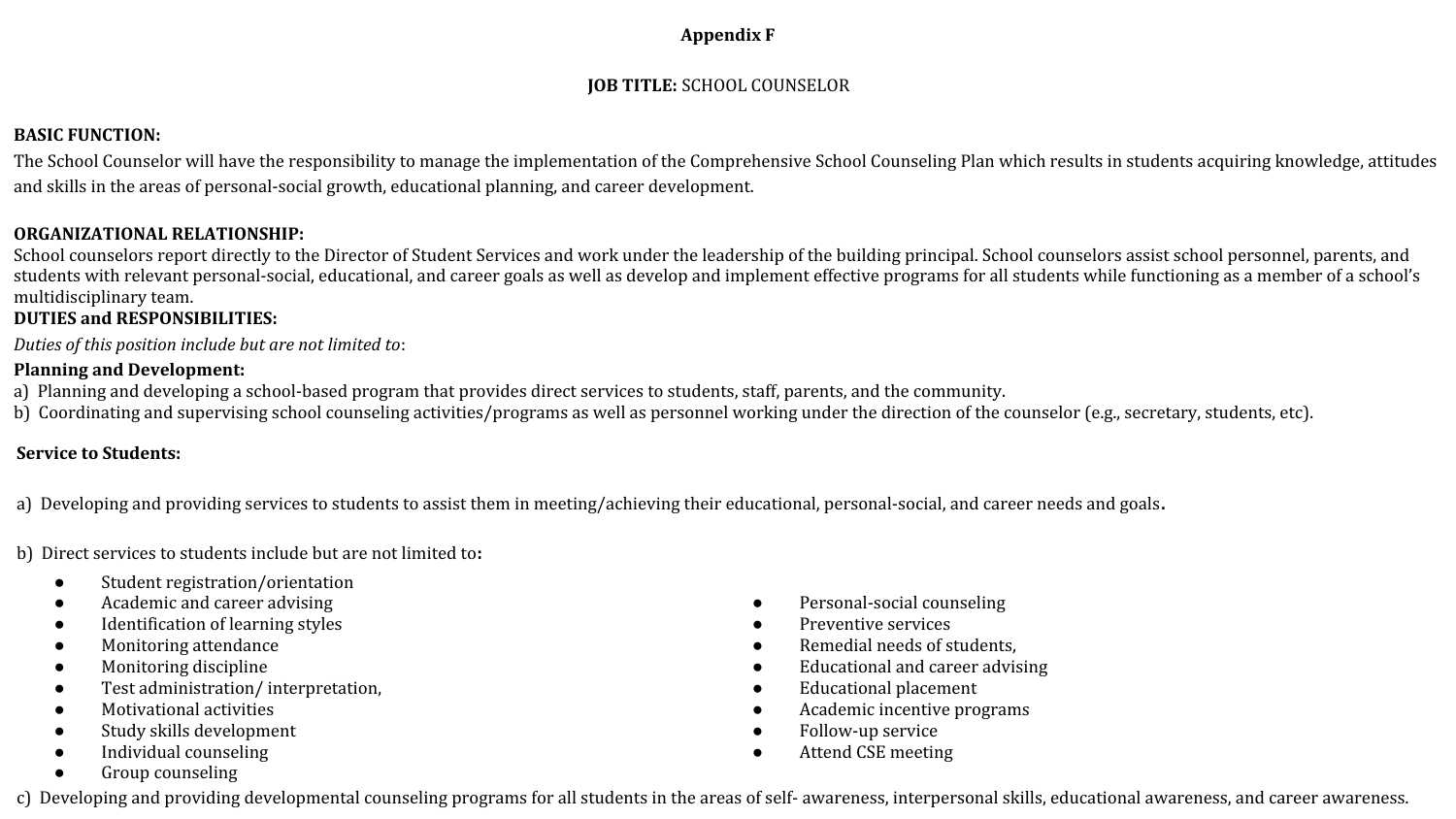#### **Service to Parents:**

a) Acting as facilitator of the parent-child relationship by providing short-term advising/counseling services and by conducting conferences for the purpose of interpreting tests and academic data.

- b) Serving a liaison function between parent and the community by facilitating appropriate agency referrals.
- c) Conducting informational programs/workshops for parents based on their needs (e.g., parenting skills, college financial aid, etc.)

#### **Service to Teachers:**

- a) Facilitating and/or conducting faculty in-service training programs.
- b) Consulting with faculty in order to assist them in developing effective classroom management techniques, providing relevant background information on students, interpreting academic test data, facilitating the appropriate educational placement of students, and recommending appropriate educational strategies for dealing with student with special needs.
- c) Participating in school committees, assisting in the referral and placement process for special education student programs.
- d) Establishing school-based procedures for and assisting in the proper maintenance of student records**.**

#### **Service to Community:**

- a) Assisting in the transfer of relevant student information to appropriate community agencies in accordance with Board policy, Family Educational Rights and Privacy Act, Protection of Pupil Rights Amendment and No Child Left Behind Act.
- b) Facilitating student referrals to appropriate community agencies.
- c) Providing public service programs and coordinating public relations efforts related to school counseling services.

#### **Professional Development:**

- a) Attending school and district meetings and in-service programs.
- b) Participating in local, state, and national professional associations.

#### **Program Evaluation:**

- a) Conducting student needs assessment.
- b) Participating in the evaluation process as defined in the Comprehensive School Counseling Plan.

#### **Other Duties and Responsibilities:**

a) Providing additional services as required by the Director of Student Services and the principal.